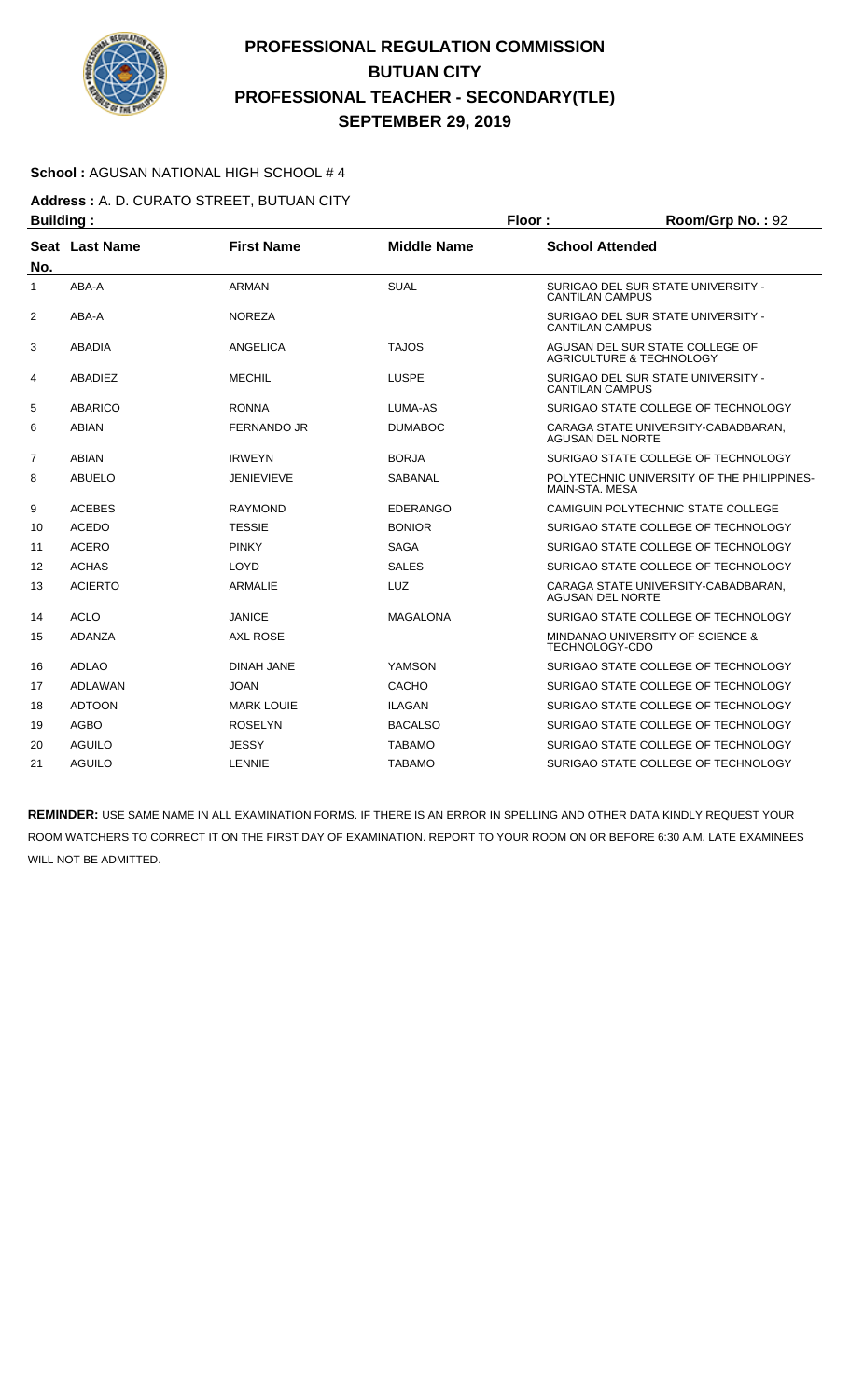

### **School :** AGUSAN NATIONAL HIGH SCHOOL # 4

**Address :** A. D. CURATO STREET, BUTUAN CITY **Building : Floor : Room/Grp No. : 93** 

| .              |                  |                       |                    |                                                                        |
|----------------|------------------|-----------------------|--------------------|------------------------------------------------------------------------|
| No.            | Seat Last Name   | <b>First Name</b>     | <b>Middle Name</b> | <b>School Attended</b>                                                 |
| 1              | <b>AGUINED</b>   | <b>MARIA REZA MAE</b> | DAGA-ANG           | SURIGAO STATE COLLEGE OF TECHNOLOGY                                    |
| 2              | <b>AGUJETAS</b>  | <b>MONALIZA</b>       | <b>DIEGAS</b>      | SURIGAO STATE COLLEGE OF TECHNOLOGY                                    |
| 3              | <b>ALAC</b>      | <b>ELSBETH</b>        | <b>ESPANTO</b>     | SURIGAO STATE COLLEGE OF TECHNOLOGY                                    |
| 4              | <b>ALAN</b>      | <b>MARK VINCENT</b>   | <b>OMBAO</b>       | CARAGA STATE UNIVERSITY-CABADBARAN,<br><b>AGUSAN DEL NORTE</b>         |
| 5              | <b>ALASAGAS</b>  | <b>GIA</b>            | <b>MEDRANO</b>     | SURIGAO DEL SUR STATE UNIVERSITY -<br><b>CANTILAN CAMPUS</b>           |
| 6              | <b>ALBARADO</b>  | <b>AIREN</b>          | <b>RAGANAS</b>     | SURIGAO DEL SUR STATE UNIVERSITY -<br><b>CANTILAN CAMPUS</b>           |
| $\overline{7}$ | <b>ALBERCA</b>   | <b>SERRY</b>          | JAVIER             | SURIGAO STATE COLLEGE OF TECHNOLOGY                                    |
| 8              | <b>ALESNA</b>    | <b>JASON</b>          | <b>ODIAMAN</b>     | SURIGAO STATE COLLEGE OF TECHNOLOGY                                    |
| 9              | <b>ALIPAO</b>    | <b>MAE</b>            | <b>BORIMBAO</b>    | SURIGAO STATE COLLEGE OF TECHNOLOGY                                    |
| 10             | <b>ALIPAOPAO</b> | <b>GLEAN</b>          | <b>LIBANON</b>     | AGUSAN DEL SUR STATE COLLEGE OF<br><b>AGRICULTURE &amp; TECHNOLOGY</b> |
| 11             | <b>ALISON</b>    | <b>KIN</b>            | <b>LAO</b>         | CARAGA STATE UNIVERSITY-CABADBARAN.<br><b>AGUSAN DEL NORTE</b>         |
| 12             | <b>ALMIS</b>     | <b>LODELYN</b>        | <b>TUISA</b>       | SURIGAO STATE COLLEGE OF TECHNOLOGY                                    |
| 13             | <b>ALMONICAL</b> | <b>KENNO</b>          | <b>VILLAS</b>      | AGUSAN DEL SUR STATE COLLEGE OF<br>AGRICULTURE & TECHNOLOGY            |
| 14             | <b>ALONG</b>     | <b>SYRA</b>           | <b>SALVADOR</b>    | CARAGA STATE UNIVERSITY-CABADBARAN.<br><b>AGUSAN DEL NORTE</b>         |
| 15             | <b>ALPETCHE</b>  | <b>JINGKY</b>         | PANLUBASAN         | SURIGAO STATE COLLEGE OF TECHNOLOGY                                    |
| 16             | <b>ALTIZO</b>    | <b>KEMBERLY JANE</b>  | <b>AZARCON</b>     | SURIGAO DEL SUR STATE UNIVERSITY -<br><b>CANTILAN CAMPUS</b>           |
| 17             | <b>ALTRES</b>    | <b>EDMON</b>          | ROMANO             | SURIGAO STATE COLLEGE OF TECHNOLOGY                                    |
| 18             | <b>AMARILLE</b>  | <b>MICHELLE</b>       | LANQUINO           | CARAGA STATE UNIVERSITY-BUTUAN CITY                                    |
| 19             | <b>AMO</b>       | <b>MARY ROSE</b>      | LUCAÑAS            | CAMIGUIN POLYTECHNIC STATE COLLEGE                                     |
| 20             | <b>AMPARO</b>    | <b>JESSA</b>          | <b>BALUYA</b>      | SURIGAO STATE COLLEGE OF TECHNOLOGY                                    |
| 21             | <b>AMPARO</b>    | <b>JULIET</b>         | <b>DELULA</b>      | SURIGAO STATE COLLEGE OF TECHNOLOGY                                    |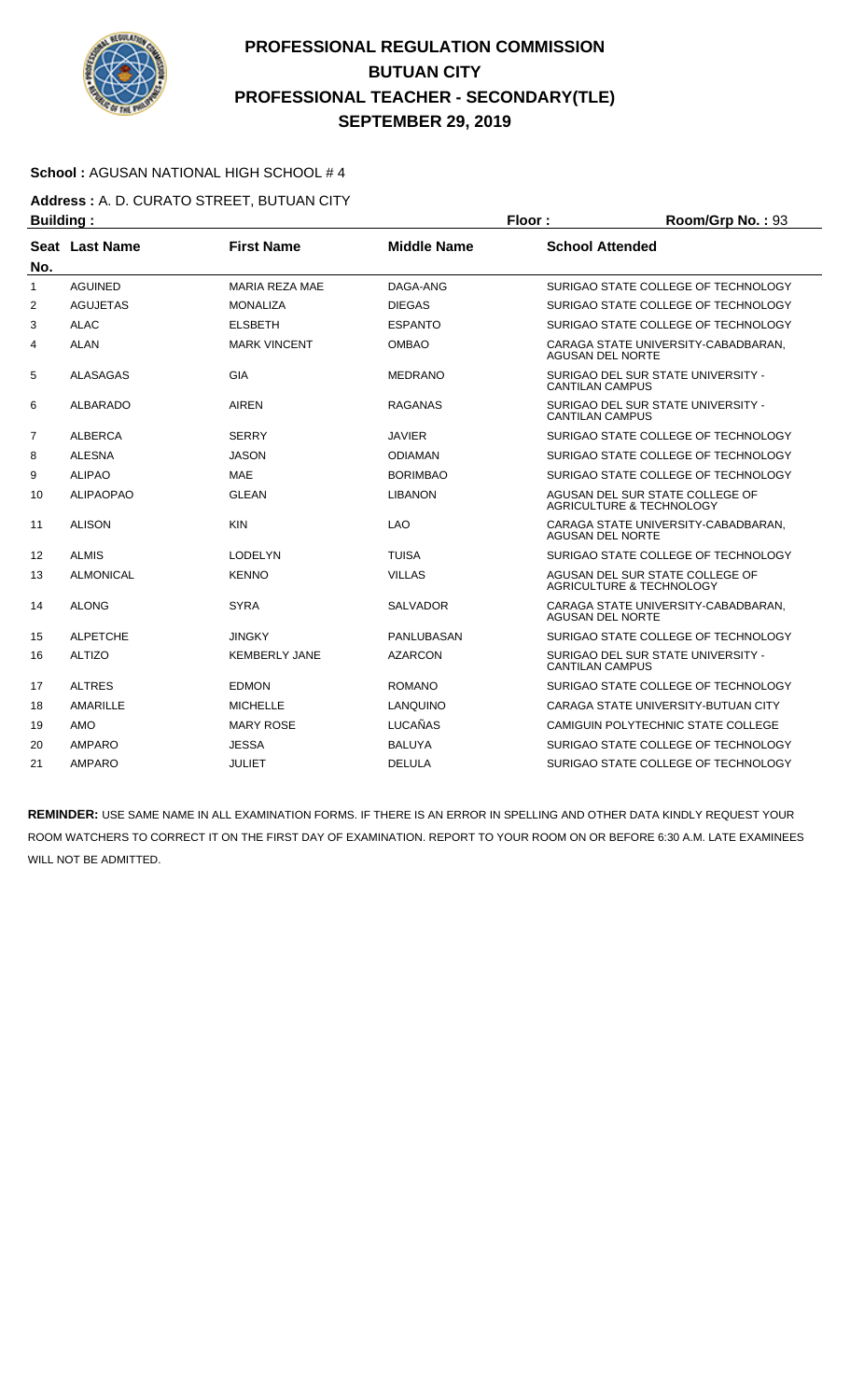

### **School :** AGUSAN NATIONAL HIGH SCHOOL # 4

**Address :** A. D. CURATO STREET, BUTUAN CITY **Building : Floor : Floor : Room/Grp No. : 94** 

| No.            | Seat Last Name    | <b>First Name</b>    | <b>Middle Name</b> | <b>School Attended</b>                                         |
|----------------|-------------------|----------------------|--------------------|----------------------------------------------------------------|
| 1              | <b>AMPO</b>       | <b>JEZREEL</b>       | DELA PEÑA          | SURIGAO DEL SUR STATE UNIVERSITY -<br><b>CANTILAN CAMPUS</b>   |
| $\overline{2}$ | ANADIA            | ANGELA MYKA          | <b>BALDIMOR</b>    | MINDANAO UNIVERSITY OF SCIENCE &<br>TECHNOLOGY-CDO             |
| 3              | ANCLA             | <b>CHARITY</b>       | <b>PATULILIC</b>   | SURIGAO STATE COLLEGE OF TECHNOLOGY                            |
| 4              | <b>ANDOY</b>      | <b>JEFTE</b>         | LAGARAN            | SURIGAO STATE COLLEGE OF TECHNOLOGY                            |
| 5              | ANGAC             | <b>JEROME</b>        | <b>DUMANDAN</b>    | SURIGAO STATE COLLEGE OF TECHNOLOGY                            |
| 6              | ANGGAY            | <b>MOAMMAR</b>       | <b>GRADO</b>       | SAINT JOSEPH INSTITUTE OF TECHNOLOGY                           |
| $\overline{7}$ | <b>ANINO</b>      | <b>FAITH JOAN</b>    | <b>GULAY</b>       | CARAGA STATE UNIVERSITY-CABADBARAN.<br><b>AGUSAN DEL NORTE</b> |
| 8              | <b>ANINO</b>      | <b>VICENTE</b>       | <b>SEVERINO</b>    | SURIGAO DEL SUR STATE UNIVERSITY - TAGBINA<br>CAMPUS           |
| 9              | AÑO               | <b>MARJORIE</b>      | LASIT              | CARAGA STATE UNIVERSITY-CABADBARAN,<br><b>AGUSAN DEL NORTE</b> |
| 10             | <b>ANTECRISTO</b> | <b>JIANELLI</b>      | <b>GIMENO</b>      | SURIGAO STATE COLLEGE OF TECHNOLOGY                            |
| 11             | ANTICAMARA        | ANIBEL               | <b>CUBERO</b>      | SURIGAO DEL SUR STATE UNIVERSITY -<br><b>CANTILAN CAMPUS</b>   |
| 12             | ANTIPASADO        | JYZABEL              | LARA               | SURIGAO STATE COLLEGE OF TECHNOLOGY                            |
| 13             | <b>ANTIPOLO</b>   | <b>CLICA</b>         | <b>CUMAYAS</b>     | SURIGAO STATE COLLEGE OF TECHNOLOGY                            |
| 14             | <b>ANTONY</b>     | <b>RICKLYN</b>       | <b>CONSIGNA</b>    | SURIGAO STATE COLLEGE OF TECHNOLOGY                            |
| 15             | APARILLA          | <b>JEMERIE</b>       | <b>RENACIA</b>     | CARAGA STATE UNIVERSITY-CABADBARAN,<br><b>AGUSAN DEL NORTE</b> |
| 16             | <b>APLAN</b>      | <b>SAMUEL</b>        | <b>DADIOS</b>      | SURIGAO DEL NORTE SCHOOL OF ARTS &<br><b>TRADES</b>            |
| 17             | <b>APLAON</b>     | <b>DICK</b>          | <b>MACOTE</b>      | TECHNOLOGICAL UNIVERSITY OF THE<br>PHILIPPINES-MANILA          |
| 18             | <b>APOLE</b>      | JACKIELOU            | RAMIREZ            | SURIGAO STATE COLLEGE OF TECHNOLOGY                            |
| 19             | <b>ARANDID</b>    | <b>MARILYN</b>       | <b>ESTRADA</b>     | SURIGAO STATE COLLEGE OF TECHNOLOGY                            |
| 20             | <b>ARANTE</b>     | LEAH                 | <b>ALAAN</b>       | CARAGA STATE UNIVERSITY-CABADBARAN,<br><b>AGUSAN DEL NORTE</b> |
| 21             | <b>ARCIBAL</b>    | MA, KASANDRA CIELITO | <b>OCHO</b>        | SURIGAO STATE COLLEGE OF TECHNOLOGY                            |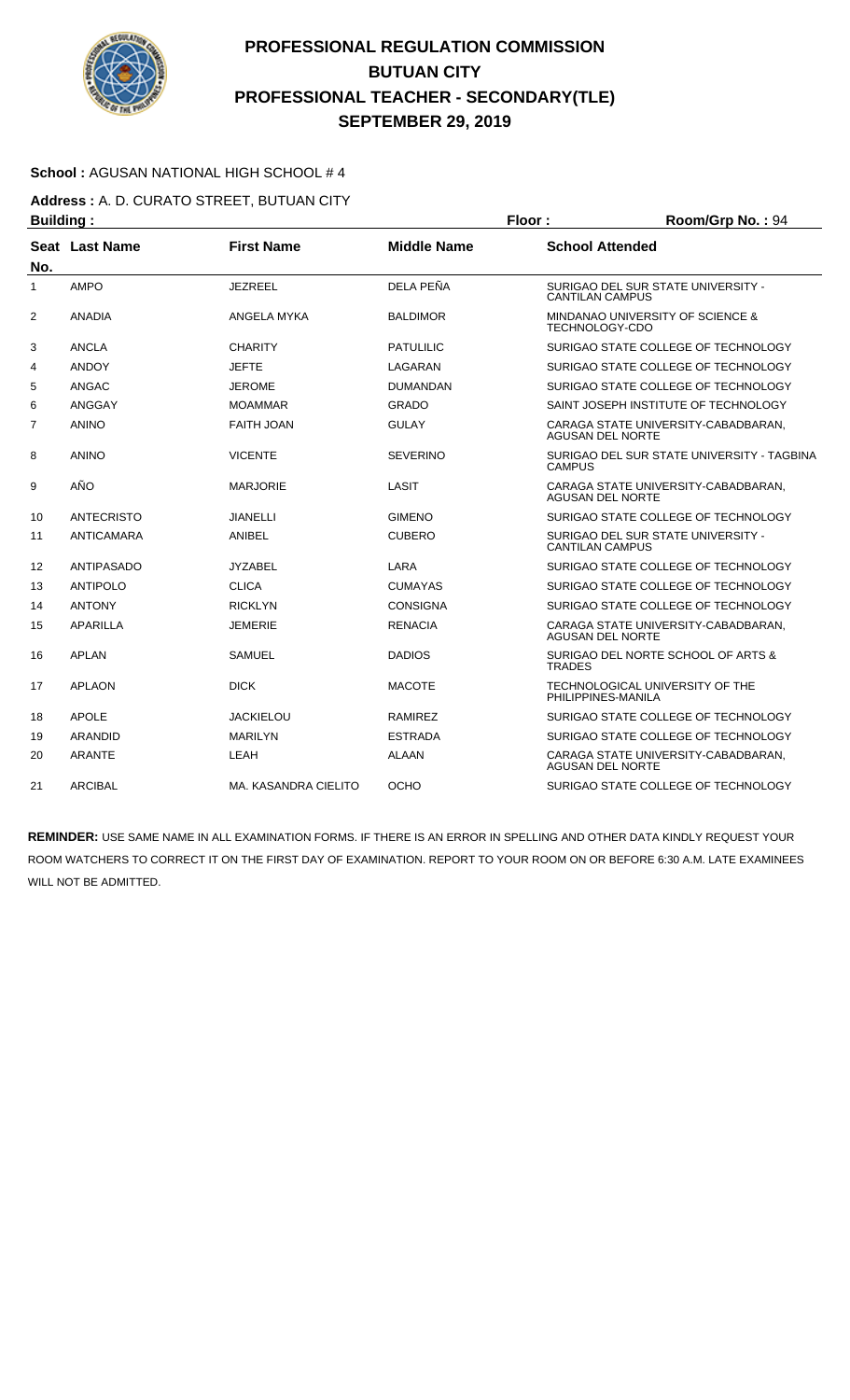

### **School :** AGUSAN NATIONAL HIGH SCHOOL # 4

**Address :** A. D. CURATO STREET, BUTUAN CITY **Building : Floor : Floor : Room/Grp No. :** 95

|                | -------        |                     |                    |                                                                        |
|----------------|----------------|---------------------|--------------------|------------------------------------------------------------------------|
| No.            | Seat Last Name | <b>First Name</b>   | <b>Middle Name</b> | <b>School Attended</b>                                                 |
| $\mathbf{1}$   | <b>ARCISO</b>  | <b>AVEGUINE</b>     | ALMEÑE             | SURIGAO STATE COLLEGE OF TECHNOLOGY                                    |
| $\overline{2}$ | <b>ARCO</b>    | <b>MAYSIE</b>       | <b>TEJANO</b>      | SURIGAO STATE COLLEGE OF TECHNOLOGY                                    |
| 3              | <b>ARGANA</b>  | RHEA MAE            | <b>ESPUERTA</b>    | SURIGAO STATE COLLEGE OF TECHNOLOGY                                    |
| 4              | <b>ARGOS</b>   | <b>MARY JANE</b>    | <b>SEGOVIA</b>     | AGUSAN DEL SUR STATE COLLEGE OF<br>AGRICULTURE & TECHNOLOGY            |
| 5              | <b>ARIATE</b>  | <b>CHRISTIAN JE</b> | <b>MAQUILING</b>   | SURIGAO DEL SUR STATE UNIVERSITY -<br><b>CANTILAN CAMPUS</b>           |
| 6              | <b>ARIATE</b>  | DONNA BIANCA        | <b>RECUERDO</b>    | SURIGAO DEL SUR STATE UNIVERSITY -<br><b>CANTILAN CAMPUS</b>           |
| $\overline{7}$ | <b>ARNALDO</b> | <b>JENIZA</b>       | <b>NAVALE</b>      | SURIGAO STATE COLLEGE OF TECHNOLOGY                                    |
| 8              | ARPILLEDA      | <b>ENNAH LOIZA</b>  | <b>ILOGON</b>      | SURIGAO DEL SUR STATE UNIVERSITY -<br><b>CANTILAN CAMPUS</b>           |
| 9              | ARRANGUEZ      | <b>APRIL JOY</b>    | LASACA             | AGUSAN DEL SUR STATE COLLEGE OF<br><b>AGRICULTURE &amp; TECHNOLOGY</b> |
| 10             | ARREZA         | <b>MICHELE</b>      | <b>SILVOZA</b>     | SURIGAO DEL SUR STATE UNIVERSITY - MAIN<br><b>CAMPUS</b>               |
| 11             | <b>ARTAZO</b>  | JESABEL             | <b>PLAZA</b>       | SURIGAO STATE COLLEGE OF TECHNOLOGY                                    |
| 12             | ARUYAL         | <b>EARL JOHN</b>    | <b>ILOGON</b>      | SURIGAO DEL SUR STATE UNIVERSITY -<br><b>CANTILAN CAMPUS</b>           |
| 13             | ASEO           | DANILO              | MANUEL             | SURIGAO STATE COLLEGE OF TECHNOLOGY                                    |
| 14             | <b>ASIS</b>    | <b>TIFFANY</b>      | <b>FUNCION</b>     | AGUSAN DEL SUR STATE COLLEGE OF<br>AGRICULTURE & TECHNOLOGY            |
| 15             | <b>ASUMEN</b>  | <b>GRACE</b>        | <b>BUNIEL</b>      | SURIGAO STATE COLLEGE OF TECHNOLOGY                                    |
| 16             | <b>ATAMOSA</b> | <b>RON</b>          | <b>PEPITO</b>      | AGUSAN DEL SUR STATE COLLEGE OF<br><b>AGRICULTURE &amp; TECHNOLOGY</b> |
| 17             | <b>AUDITOR</b> | <b>RHIA</b>         | DELA PEÑA          | SURIGAO STATE COLLEGE OF TECHNOLOGY                                    |
| 18             | AYA-AY         | <b>DYNA</b>         | <b>VENTURA</b>     | SURIGAO DEL SUR STATE UNIVERSITY - SAN<br><b>MIGUEL CAMPUS</b>         |
| 19             | AYAD           | <b>MANILYN</b>      | PANGARAL           | SURIGAO DEL SUR STATE UNIVERSITY - SAN<br><b>MIGUEL CAMPUS</b>         |
| 20             | <b>AZARCON</b> | <b>JOSEPHINE</b>    | <b>MACURAY</b>     | SURIGAO DEL SUR STATE UNIVERSITY -<br><b>CANTILAN CAMPUS</b>           |
| 21             | <b>AZARCON</b> | <b>MARY JANE</b>    | <b>DARAY</b>       | SURIGAO DEL SUR STATE UNIVERSITY -<br><b>CANTILAN CAMPUS</b>           |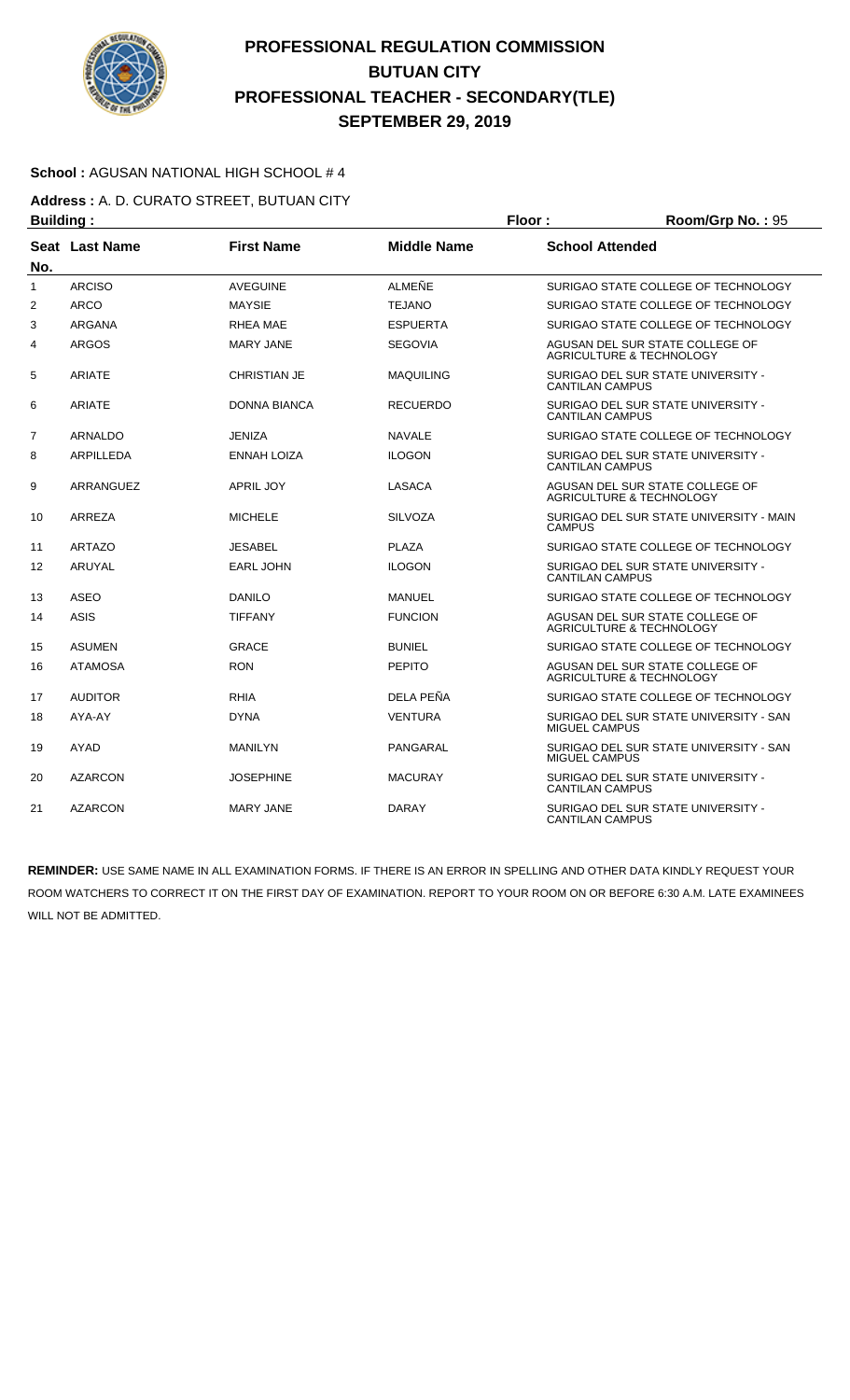

### **School :** AGUSAN NATIONAL HIGH SCHOOL # 4

**Address :** A. D. CURATO STREET, BUTUAN CITY **Building : Floor : Room/Grp No. :** 96

| No. | Seat Last Name    | <b>First Name</b>       | <b>Middle Name</b>  | <b>School Attended</b>                                               |
|-----|-------------------|-------------------------|---------------------|----------------------------------------------------------------------|
| 1   | <b>BABIA</b>      | PEDRO                   | <b>MADIJANON</b>    | <b>MINDANAO UNIVERSITY OF SCIENCE &amp;</b><br><b>TECHNOLOGY-CDO</b> |
| 2   | <b>BACALSO</b>    | <b>JOANNER PAULA</b>    | <b>ABAS</b>         | <b>MINDANAO UNIVERSITY OF SCIENCE &amp;</b><br>TECHNOLOGY-CDO        |
| 3   | <b>BACLAYO</b>    | <b>JOAN</b>             | <b>MACARAYAN</b>    | CAMIGUIN POLYTECHNIC STATE COLLEGE                                   |
| 4   | <b>BADAL</b>      | <b>HONEY MAE</b>        | <b>TORREVILLAS</b>  | CARAGA STATE UNIVERSITY-CABADBARAN,<br><b>AGUSAN DEL NORTE</b>       |
| 5   | <b>BAGAIPO</b>    | <b>APRIL ROSE</b>       | <b>RAFISURA</b>     | <b>CAMIGUIN POLYTECHNIC STATE COLLEGE</b>                            |
| 6   | <b>BAGAIPO</b>    | <b>BERNADETTE</b>       | PEDRAYA             | SURIGAO STATE COLLEGE OF TECHNOLOGY                                  |
| 7   | <b>BAGHUCAN</b>   | <b>MARGIE</b>           | <b>ESPINA</b>       | AGUSAN DEL SUR COLLEGE                                               |
| 8   | <b>BAGNOL</b>     | <b>LOUIENNIE FATIMA</b> | <b>MELO</b>         | SURIGAO STATE COLLEGE OF TECHNOLOGY                                  |
| 9   | <b>BAGOT</b>      | CARLITO                 | <b>ESCUYOS</b>      | SURIGAO STATE COLLEGE OF TECHNOLOGY                                  |
| 10  | <b>BAGUISAN</b>   | <b>KLIED</b>            | <b>DALAN</b>        | SURIGAO STATE COLLEGE OF TECHNOLOGY                                  |
| 11  | <b>BAJA</b>       | <b>EUNIZA</b>           | <b>ABOLOC</b>       | CARAGA STATE UNIVERSITY-CABADBARAN.<br><b>AGUSAN DEL NORTE</b>       |
| 12  | <b>BALABA</b>     | <b>EVA MARICAR</b>      | <b>NAVARRETTE</b>   | SURIGAO STATE COLLEGE OF TECHNOLOGY                                  |
| 13  | BALABA            | <b>MARY JOY</b>         | <b>POCULAN</b>      | CARAGA STATE UNIVERSITY-CABADBARAN.<br><b>AGUSAN DEL NORTE</b>       |
| 14  | <b>BALAZO</b>     | <b>JOHN ROD NOLI</b>    | <b>VERANA</b>       | SURIGAO STATE COLLEGE OF TECHNOLOGY                                  |
| 15  | <b>BALDELOVAR</b> | <b>MERJEN</b>           | <b>CALAMBA</b>      | <b>CAMIGUIN POLYTECHNIC STATE COLLEGE</b>                            |
| 16  | <b>BALDON</b>     | <b>REYLONE</b>          | <b>MONDEJAR</b>     | SURIGAO DEL SUR STATE UNIVERSITY -<br><b>CANTILAN CAMPUS</b>         |
| 17  | <b>BALLARA</b>    | <b>LOUIE</b>            | ABAYAN              | SURIGAO STATE COLLEGE OF TECHNOLOGY                                  |
| 18  | <b>BALLOS</b>     | <b>GLYDEL</b>           | <b>SUBINGSUBING</b> | CARAGA STATE UNIVERSITY-CABADBARAN,<br><b>AGUSAN DEL NORTE</b>       |
| 19  | <b>BALURAN</b>    | <b>APRIL LOVE</b>       | <b>MENDOZA</b>      | SURIGAO STATE COLLEGE OF TECHNOLOGY                                  |
| 20  | BALUYA            | ALMA JANE               | <b>ANTING</b>       | SURIGAO STATE COLLEGE OF TECHNOLOGY                                  |
| 21  | <b>BANACIA</b>    | <b>APRIL TIEZL</b>      | <b>PABAS</b>        | SURIGAO STATE COLLEGE OF TECHNOLOGY                                  |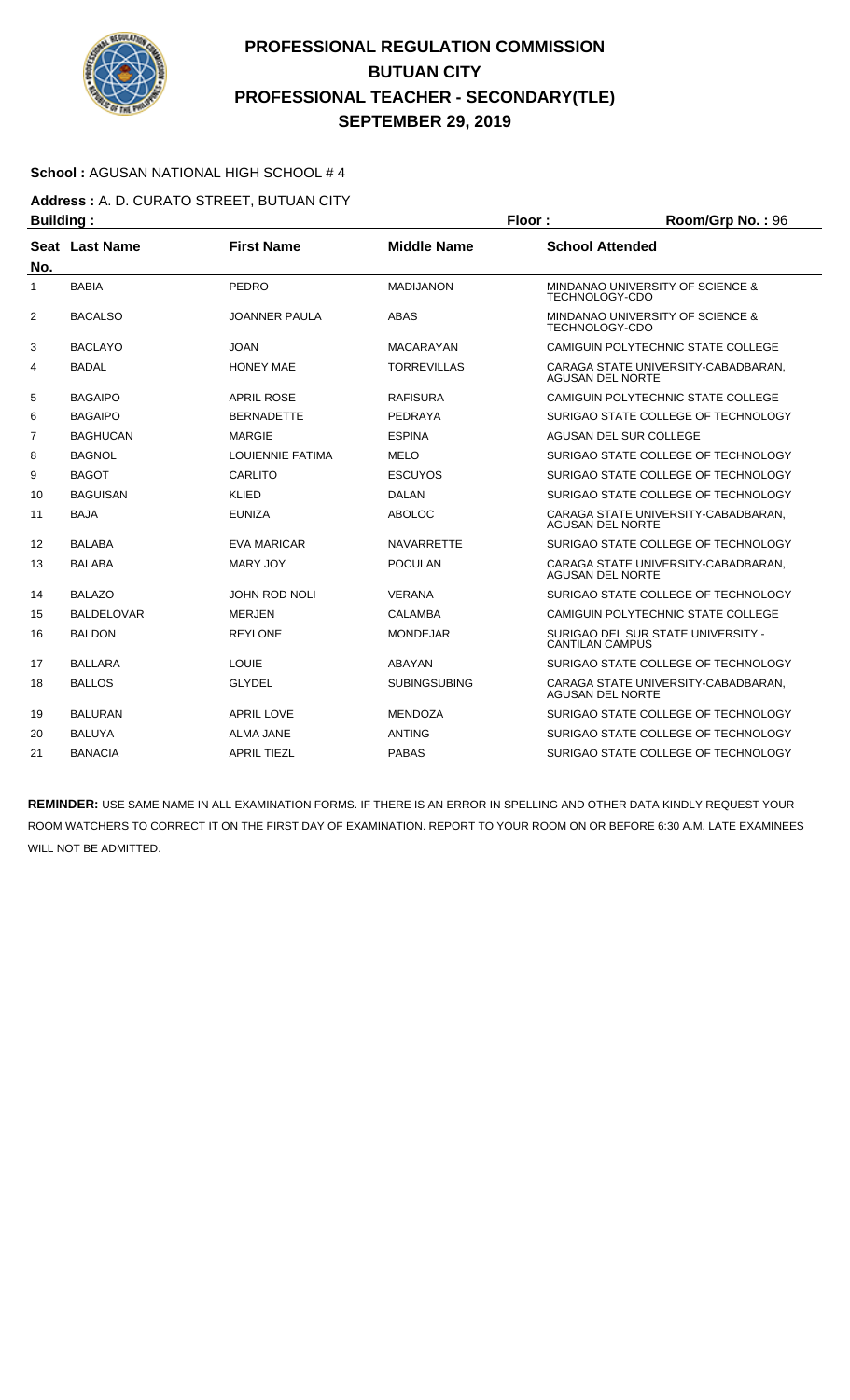

### **School :** AGUSAN NATIONAL HIGH SCHOOL # 4

**Address :** A. D. CURATO STREET, BUTUAN CITY **Building : Floor : Floor : Room/Grp No. : 97** 

| .              |                    |                       |                    |                                                                        |
|----------------|--------------------|-----------------------|--------------------|------------------------------------------------------------------------|
| No.            | Seat Last Name     | <b>First Name</b>     | <b>Middle Name</b> | <b>School Attended</b>                                                 |
| $\mathbf{1}$   | <b>BANDOY</b>      | <b>MARJORIE</b>       | <b>ASIO</b>        | CARAGA STATE UNIVERSITY-CABADBARAN,<br><b>AGUSAN DEL NORTE</b>         |
| 2              | <b>BANGOT</b>      | <b>ROSEMARIE</b>      | <b>ANTIGA</b>      | TAGUM CITY COLLEGE OF SCIENCE AND<br><b>TECHNOLOGY-TAGUM</b>           |
| 3              | <b>BANGUIS</b>     | <b>CHINIBETH</b>      | <b>FABIOSA</b>     | SURIGAO DEL SUR STATE UNIVERSITY -<br><b>CANTILAN CAMPUS</b>           |
| 4              | <b>BARABAT</b>     | <b>SHENNA</b>         | <b>BRUNIO</b>      | AGUSAN DEL SUR STATE COLLEGE OF<br><b>AGRICULTURE &amp; TECHNOLOGY</b> |
| 5              | <b>BARACOL</b>     | <b>MYRISA</b>         | <b>UBA</b>         | SURIGAO DEL SUR STATE UNIVERSITY -<br><b>CANTILAN CAMPUS</b>           |
| 6              | <b>BARADILLO</b>   | <b>DELMAR</b>         | <b>ESCALADA</b>    | SURIGAO STATE COLLEGE OF TECHNOLOGY                                    |
| $\overline{7}$ | <b>BARASONA</b>    | JENEFER               | <b>ALIPIN</b>      | CARAGA STATE UNIVERSITY-CABADBARAN.<br><b>AGUSAN DEL NORTE</b>         |
| 8              | <b>BARCOS</b>      | <b>RIO TRICIA</b>     | <b>MAGNO</b>       | SURIGAO STATE COLLEGE OF TECHNOLOGY                                    |
| 9              | <b>BARCOS</b>      | <b>ROYCE BUENVIR</b>  | <b>ABAO</b>        | SURIGAO STATE COLLEGE OF TECHNOLOGY                                    |
| 10             | <b>BARDON</b>      | JASMEN                | PETALLO            | SURIGAO STATE COLLEGE OF TECHNOLOGY                                    |
| 11             | <b>BARNAJA</b>     | PERL JOY              | <b>ROLLENAS</b>    | AGUSAN DEL SUR STATE COLLEGE OF<br>AGRICULTURE & TECHNOLOGY            |
| 12             | <b>BAROLA</b>      | SANLEE                | <b>ESCALANTE</b>   | SURIGAO STATE COLLEGE OF TECHNOLOGY                                    |
| 13             | <b>BAROT</b>       | <b>JULITO</b>         | <b>VILLARTA</b>    | AGUSAN DEL SUR STATE COLLEGE OF<br><b>AGRICULTURE &amp; TECHNOLOGY</b> |
| 14             | <b>BASCO</b>       | <b>MAREPHEL IRISH</b> | <b>ABENIR</b>      | CAMIGUIN POLYTECHNIC STATE COLLEGE                                     |
| 15             | <b>BASMAYOR</b>    | <b>MARY GRACE</b>     | <b>CABANIG</b>     | DAVAO DEL NORTE STATE COLLEGE                                          |
| 16             | BAT-AO             | <b>JANIETH</b>        | <b>JOSOL</b>       | SURIGAO DEL SUR STATE UNIVERSITY -<br><b>CANTILAN CAMPUS</b>           |
| 17             | <b>BATACANDULO</b> | CHELZY                | <b>MISOLES</b>     | CARAGA STATE UNIVERSITY-CABADBARAN.<br><b>AGUSAN DEL NORTE</b>         |
| 18             | <b>BATILARAN</b>   | <b>ROSBEL</b>         | <b>RECONES</b>     | CARAGA STATE UNIVERSITY-CABADBARAN.<br><b>AGUSAN DEL NORTE</b>         |
| 19             | <b>BAUGA</b>       | <b>RIA MAY</b>        | <b>BAGUIO</b>      | CAMIGUIN POLYTECHNIC STATE COLLEGE                                     |
| 20             | <b>BAUTISTA</b>    | <b>ANNE GELLIE</b>    | <b>SERING</b>      | MINDANAO UNIVERSITY OF SCIENCE AND<br><b>TECHNOLOGY</b>                |
| 21             | <b>BAUTISTA</b>    | <b>ROBERT</b>         | <b>PADILLA</b>     | CARAGA STATE UNIVERSITY-CABADBARAN.<br><b>AGUSAN DEL NORTE</b>         |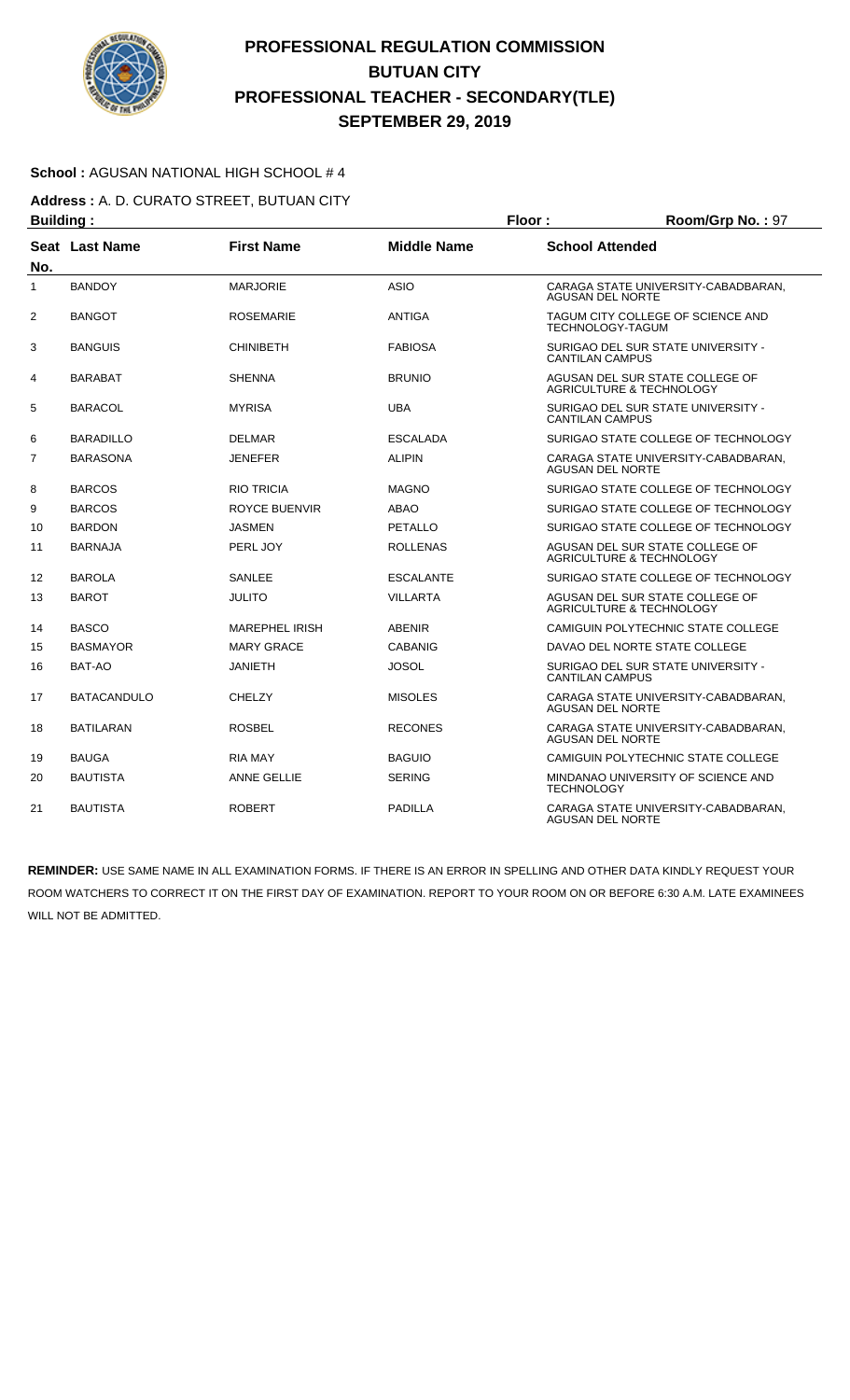

### **School :** AGUSAN NATIONAL HIGH SCHOOL # 4

**Address :** A. D. CURATO STREET, BUTUAN CITY **Building : Floor : Room/Grp No. :** 98

| -------        |                  |                     |                    |                                                                |
|----------------|------------------|---------------------|--------------------|----------------------------------------------------------------|
| No.            | Seat Last Name   | <b>First Name</b>   | <b>Middle Name</b> | <b>School Attended</b>                                         |
| 1              | <b>BENIGA</b>    | ROSETTE ANN         | <b>NAKILA</b>      | CARAGA STATE UNIVERSITY-CABADBARAN.<br><b>AGUSAN DEL NORTE</b> |
| $\overline{2}$ | <b>BENIGIAN</b>  | NICHOL VINCENT      | CABUG-OS           | AGUSAN DEL SUR STATE COLLEGE OF<br>AGRICULTURE & TECHNOLOGY    |
| 3              | <b>BERAY</b>     | <b>GELLY JOY</b>    | <b>PROLLO</b>      | CARAGA STATE UNIVERSITY-CABADBARAN.<br><b>AGUSAN DEL NORTE</b> |
| 4              | <b>BERMUDEZ</b>  | <b>QUEENIE</b>      | LOZANO             | SURIGAO STATE COLLEGE OF TECHNOLOGY                            |
| 5              | <b>BERNALDEZ</b> | <b>CALVIN KENT</b>  | LIM                | SURIGAO STATE COLLEGE OF TECHNOLOGY                            |
| 6              | <b>BERNALES</b>  | <b>VILLADETH</b>    | <b>RUBIO</b>       | SURIGAO STATE COLLEGE OF TECHNOLOGY                            |
| $\overline{7}$ | <b>BETO</b>      | <b>CHERIGENE</b>    | <b>BERDERA</b>     | CARAGA STATE UNIVERSITY-CABADBARAN.<br><b>AGUSAN DEL NORTE</b> |
| 8              | <b>BIONGCOG</b>  | REGENE KEZZAIAH     | <b>BONIAO</b>      | SURIGAO STATE COLLEGE OF TECHNOLOGY                            |
| 9              | <b>BIONGCOG</b>  | RHEA NESS           | <b>EDO</b>         | CARAGA STATE UNIVERSITY-CABADBARAN.<br><b>AGUSAN DEL NORTE</b> |
| 10             | <b>BOBILA</b>    | <b>JIZZA MAILA</b>  | <b>ESPIEL</b>      | SURIGAO STATE COLLEGE OF TECHNOLOGY                            |
| 11             | <b>BOMEDIANO</b> | <b>CHESKA</b>       | <b>MANSIGIAO</b>   | SURIGAO DEL SUR STATE UNIVERSITY -<br><b>CANTILAN CAMPUS</b>   |
| 12             | <b>BONGAOS</b>   | <b>VHANJO</b>       | <b>BELTRAN</b>     | CARAGA STATE UNIVERSITY-CABADBARAN.<br><b>AGUSAN DEL NORTE</b> |
| 13             | <b>BONGCAYAO</b> | <b>CHARISSE MAY</b> | <b>MONOY</b>       | CARAGA STATE UNIVERSITY-CABADBARAN.<br><b>AGUSAN DEL NORTE</b> |
| 14             | <b>BONGGOYAN</b> | <b>ROCHELLE</b>     | YAMOMO             | CARAGA STATE UNIVERSITY-CABADBARAN.<br>AGUSAN DEL NORTE        |
| 15             | <b>BORJA</b>     | <b>CAROLYN</b>      | <b>ROCERO</b>      | SAINT MICHAEL'S COLLEGE-ILIGAN CITY                            |
| 16             | <b>BORJA</b>     | <b>JAMES</b>        | <b>CABALLES</b>    | SURIGAO STATE COLLEGE OF TECHNOLOGY                            |
| 17             | <b>BORJA</b>     | <b>RHINA</b>        | <b>DESMANTE</b>    | SURIGAO STATE COLLEGE OF TECHNOLOGY                            |
| 18             | <b>BORRES</b>    | <b>HANEY</b>        | <b>DOLORITO</b>    | CAMIGUIN POLYTECHNIC STATE COLLEGE                             |
| 19             | <b>BRENBUELA</b> | <b>MEL ANTONETH</b> | CALAM              | CARAGA STATE UNIVERSITY-CABADBARAN.<br><b>AGUSAN DEL NORTE</b> |
| 20             | <b>BUAC</b>      | <b>JULIEVER</b>     | <b>LIGUTOM</b>     | SURIGAO STATE COLLEGE OF TECHNOLOGY                            |
| 21             | <b>BUANO</b>     | <b>MARJAY</b>       | <b>PROCHINA</b>    | AGUSAN DEL SUR STATE COLLEGE OF<br>AGRICULTURE & TECHNOLOGY    |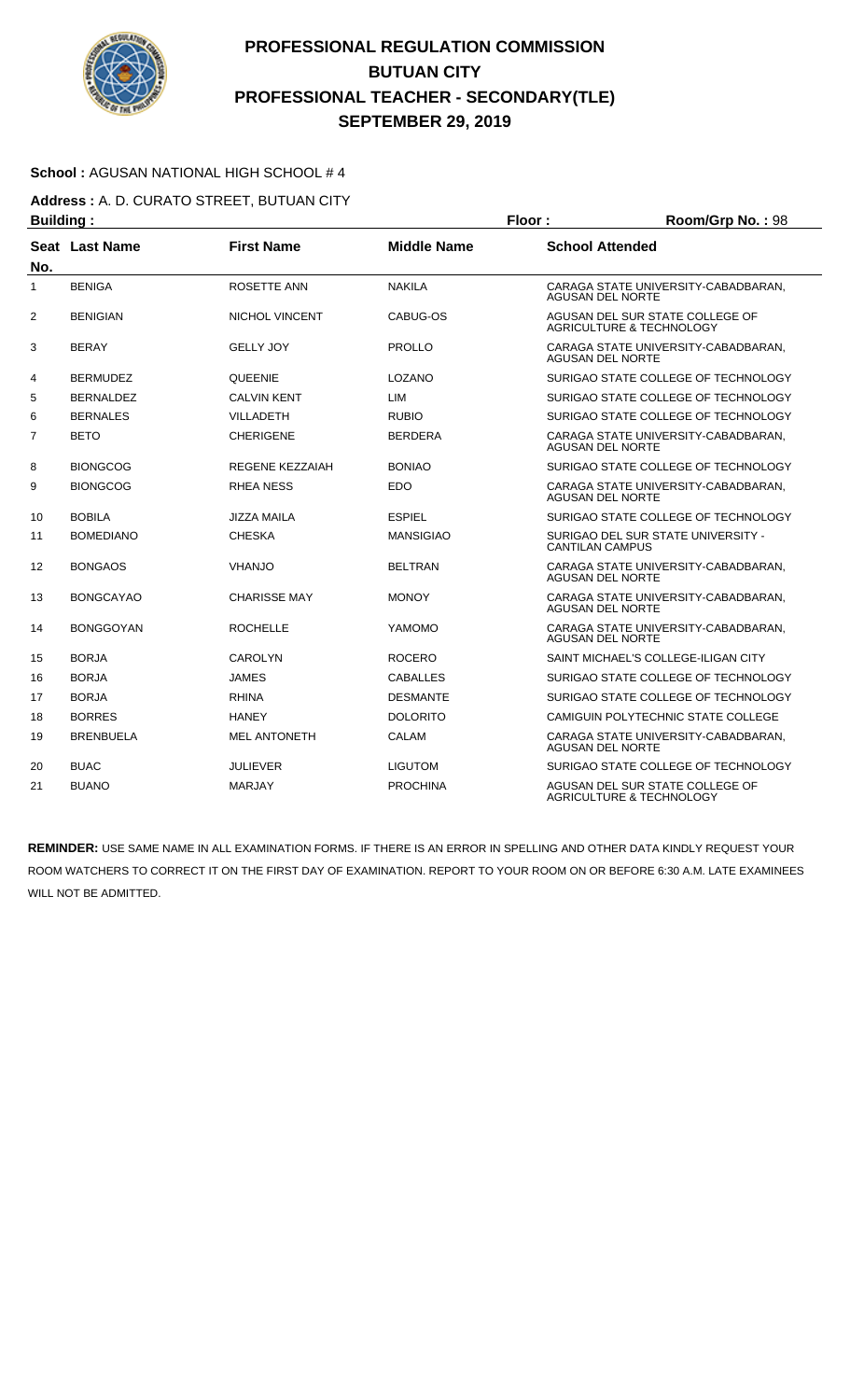

### **School :** AGUSAN NATIONAL HIGH SCHOOL # 4

**Address :** A. D. CURATO STREET, BUTUAN CITY **Building : Room/Grp No. : 99** 

| No.            | Seat Last Name    | <b>First Name</b>  | <b>Middle Name</b> | <b>School Attended</b>                                         |
|----------------|-------------------|--------------------|--------------------|----------------------------------------------------------------|
| 1              | <b>BUCALON</b>    | <b>MARCHIE</b>     | ORILLANEDA         | SURIGAO DEL SUR STATE UNIVERSITY -<br><b>CANTILAN CAMPUS</b>   |
| 2              | <b>BUERE</b>      | <b>MEL ROSE</b>    | <b>LAPLANA</b>     | SURIGAO STATE COLLEGE OF TECHNOLOGY                            |
| 3              | <b>BUIT</b>       | ANGELIE            | <b>VILLAME</b>     | SURIGAO STATE COLLEGE OF TECHNOLOGY                            |
| 4              | <b>BUYSER</b>     | <b>REZIL RESMA</b> | <b>ERONG</b>       | SURIGAO STATE COLLEGE OF TECHNOLOGY                            |
| 5              | <b>CABAJES</b>    | <b>RACHEL</b>      | <b>BATAC</b>       | SURIGAO STATE COLLEGE OF TECHNOLOGY                            |
| 6              | <b>CABAJES</b>    | <b>RHADY</b>       | <b>BATAC</b>       | SURIGAO STATE COLLEGE OF TECHNOLOGY                            |
| $\overline{7}$ | CABALLERO         | <b>CRISTOPHER</b>  | CAROLINO           | AGUSAN DEL SUR STATE COLLEGE OF<br>AGRICULTURE & TECHNOLOGY    |
| 8              | <b>CABALO</b>     | <b>BETTY</b>       | <b>RAVELO</b>      | SURIGAO STATE COLLEGE OF TECHNOLOGY                            |
| 9              | <b>CABAÑING</b>   | <b>JOEFORD</b>     | <b>BETASOLO</b>    | SURIGAO STATE COLLEGE OF TECHNOLOGY                            |
| 10             | <b>CABATUAN</b>   | <b>KAREN</b>       | <b>UNTUA</b>       | SURIGAO DEL SUR STATE UNIVERSITY -<br><b>CANTILAN CAMPUS</b>   |
| 11             | <b>CABESAS</b>    | <b>VENUS</b>       | <b>GALAGALA</b>    | SURIGAO STATE COLLEGE OF TECHNOLOGY                            |
| 12             | <b>CABIGAS</b>    | CHE-CHE            | <b>RUSCA</b>       | SURIGAO STATE COLLEGE OF TECHNOLOGY                            |
| 13             | <b>CABILLANES</b> | MARY JOY           | <b>ESIGERRA</b>    | SOUTHWAY COLLEGE OF TECHNOLOGY                                 |
| 14             | <b>CABUGUANG</b>  | <b>JEMMALOU</b>    | <b>ARCO</b>        | SURIGAO STATE COLLEGE OF TECHNOLOGY                            |
| 15             | <b>CABUSAS</b>    | ANGIELOU           | <b>SALVADOR</b>    | CARAGA STATE UNIVERSITY-CABADBARAN.<br><b>AGUSAN DEL NORTE</b> |
| 16             | <b>CACULBA</b>    | <b>ROCHELLE</b>    | <b>LUA</b>         | SURIGAO STATE COLLEGE OF TECHNOLOGY                            |
| 17             | <b>CADUTDUT</b>   | <b>RONILO</b>      | <b>GABISAY</b>     | SURIGAO STATE COLLEGE OF TECHNOLOGY                            |
| 18             | CAGA-ANAN         | <b>IRISH</b>       | <b>MONLING</b>     | AGUSAN DEL SUR STATE COLLEGE OF<br>AGRICULTURE & TECHNOLOGY    |
| 19             | <b>CAGADAS</b>    | <b>IMEE ANN</b>    | <b>OLANGO</b>      | MINDANAO UNIVERSITY OF SCIENCE &<br>TECHNOLOGY-CDO             |
| 20             | CAGAS             | <b>ADELYN</b>      | <b>CANNEN</b>      | SURIGAO DEL SUR STATE UNIVERSITY - SAN<br>MIGUEL CAMPUS        |
| 21             | CAGO              | <b>MIA FLOR</b>    | <b>CAPUA</b>       | CARAGA STATE UNIVERSITY-CABADBARAN.<br><b>AGUSAN DEL NORTE</b> |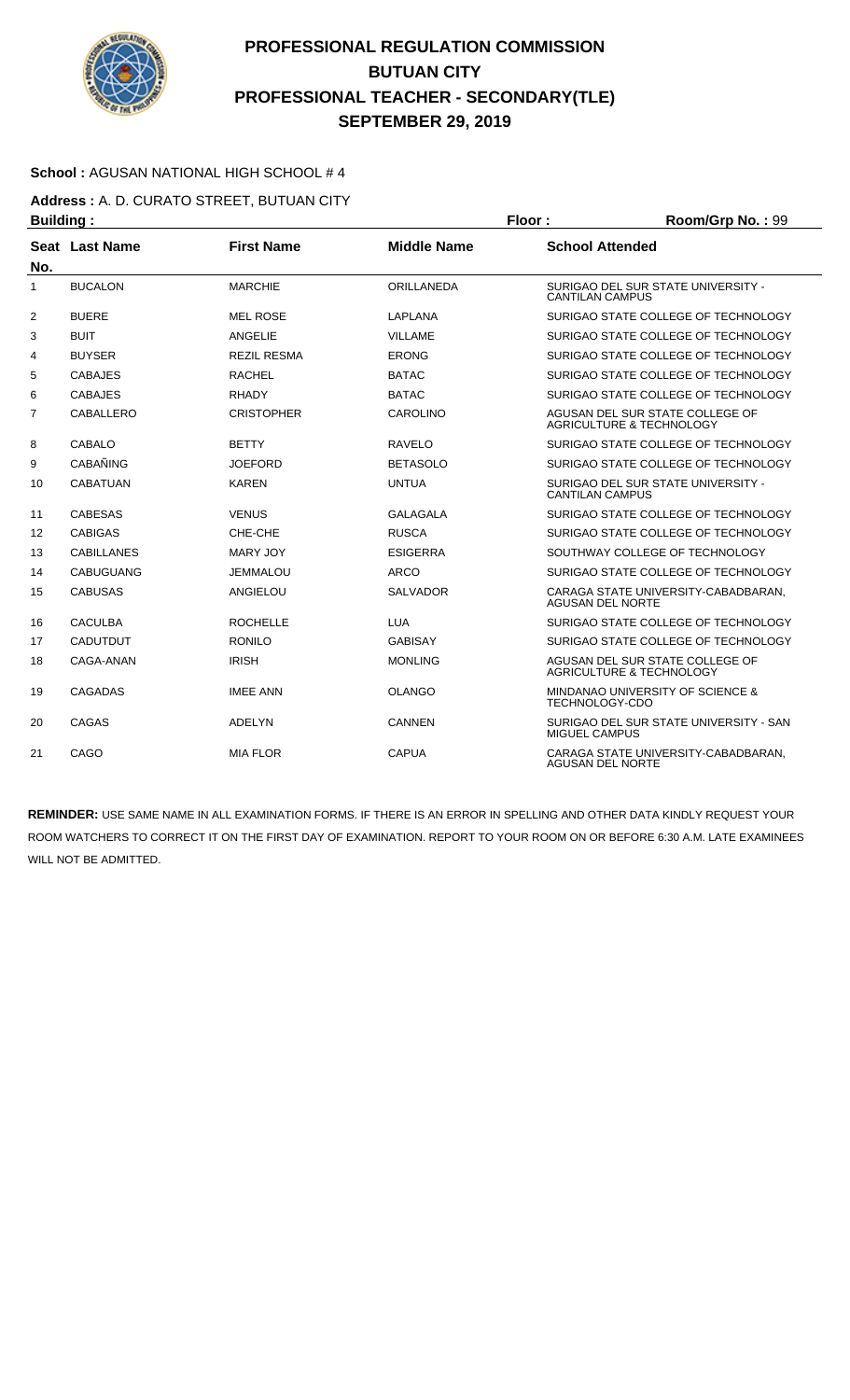

### **School :** AGUSAN NATIONAL HIGH SCHOOL # 4

**Address :** A. D. CURATO STREET, BUTUAN CITY **Building : Floor : Floor : Room/Grp No. : 100** 

| No.            | Seat Last Name   | <b>First Name</b>   | <b>Middle Name</b>   | <b>School Attended</b>                                         |  |
|----------------|------------------|---------------------|----------------------|----------------------------------------------------------------|--|
| 1              | <b>CALANG</b>    | <b>MONINA</b>       | <b>ELAR</b>          | CARAGA STATE UNIVERSITY-CABADBARAN,<br><b>AGUSAN DEL NORTE</b> |  |
| 2              | CALDO            | <b>KENT LEONARD</b> | LIBAY                | SURIGAO STATE COLLEGE OF TECHNOLOGY                            |  |
| 3              | <b>CALIMPONG</b> | <b>EUNIDA</b>       | <b>MORENO</b>        | SURIGAO DEL SUR STATE UNIVERSITY -<br><b>CANTILAN CAMPUS</b>   |  |
| 4              | <b>CALIVA</b>    | <b>MITOS</b>        | GALOLA               | AGUSAN DEL SUR STATE COLLEGE OF<br>AGRICULTURE & TECHNOLOGY    |  |
| 5              | CALOLO           | SHELLA MAY          | <b>DELA VICTORIA</b> | AGUSAN DEL SUR STATE COLLEGE OF<br>AGRICULTURE & TECHNOLOGY    |  |
| 6              | CALUSAYAN        | <b>JERLY</b>        | <b>BUSBUS</b>        | AGUSAN DEL SUR STATE COLLEGE OF<br>AGRICULTURE & TECHNOLOGY    |  |
| $\overline{7}$ | <b>CAMINGUE</b>  | <b>JIMVERLYN</b>    | <b>VILLACORTA</b>    | SURIGAO STATE COLLEGE OF TECHNOLOGY                            |  |
| 8              | <b>CAMPADO</b>   | <b>DEMETRIO</b>     | <b>MARTINEZ</b>      | SURIGAO DEL SUR STATE UNIVERSITY - MAIN<br><b>CAMPUS</b>       |  |
| 9              | CAÑAL            | <b>IREX</b>         | HO                   | UNIVERSITY OF SOUTHEASTERN PHILIPPINES-<br>DAVAO CITY          |  |
| 10             | <b>CANTORIA</b>  | <b>CRISLYN</b>      | <b>CARLOTA</b>       | SURIGAO STATE COLLEGE OF TECHNOLOGY                            |  |
| 11             | <b>CAPILITAN</b> | <b>HARTZELL JR</b>  | <b>CORVERA</b>       | SURIGAO STATE COLLEGE OF TECHNOLOGY                            |  |
| 12             | <b>CAPISON</b>   | <b>JUN FRIEL</b>    | ONTAL                | SURIGAO STATE COLLEGE OF TECHNOLOGY                            |  |
| 13             | <b>CARACUT</b>   | JUSTINE RHEA        | <b>DERIGAY</b>       | SURIGAO DEL SUR STATE UNIVERSITY -<br><b>CANTILAN CAMPUS</b>   |  |
| 14             | CARBONILLA       | <b>RICHELLE</b>     | <b>DACLAN</b>        | UNIVERSITY OF SOUTHEASTERN PHILIPPINES-<br><b>DAVAO CITY</b>   |  |
| 15             | CARDAÑO          | <b>ROBERT</b>       | <b>MOTLOG</b>        | SURIGAO STATE COLLEGE OF TECHNOLOGY                            |  |
| 16             | <b>CARIAGA</b>   | <b>ETHEL MARY</b>   | <b>ANAJAO</b>        | SURIGAO STATE COLLEGE OF TECHNOLOGY                            |  |
| 17             | <b>CARLEM</b>    | <b>ELLEN MARIE</b>  | <b>RUBIO</b>         | UNIVERSITY OF SOUTHERN MINDANAO-<br><b>KIDAPAWAN</b>           |  |
| 18             | <b>CARPILA</b>   | <b>JACKLYN</b>      | <b>NAVARES</b>       | SURIGAO STATE COLLEGE OF TECHNOLOGY                            |  |
| 19             | <b>CARSULA</b>   | <b>ANJANNETTE</b>   | <b>HADLOCON</b>      | CARAGA STATE UNIVERSITY-CABADBARAN,<br><b>AGUSAN DEL NORTE</b> |  |
| 20             | <b>CASANOVA</b>  | <b>SHEINA MAE</b>   | <b>BESARIO</b>       | SURIGAO STATE COLLEGE OF TECHNOLOGY                            |  |
| 21             | CASAS            | <b>JANICE</b>       |                      | SIARGAO NATIONAL COLLEGE OF SCIENCE &<br><b>TECHNOLOGY</b>     |  |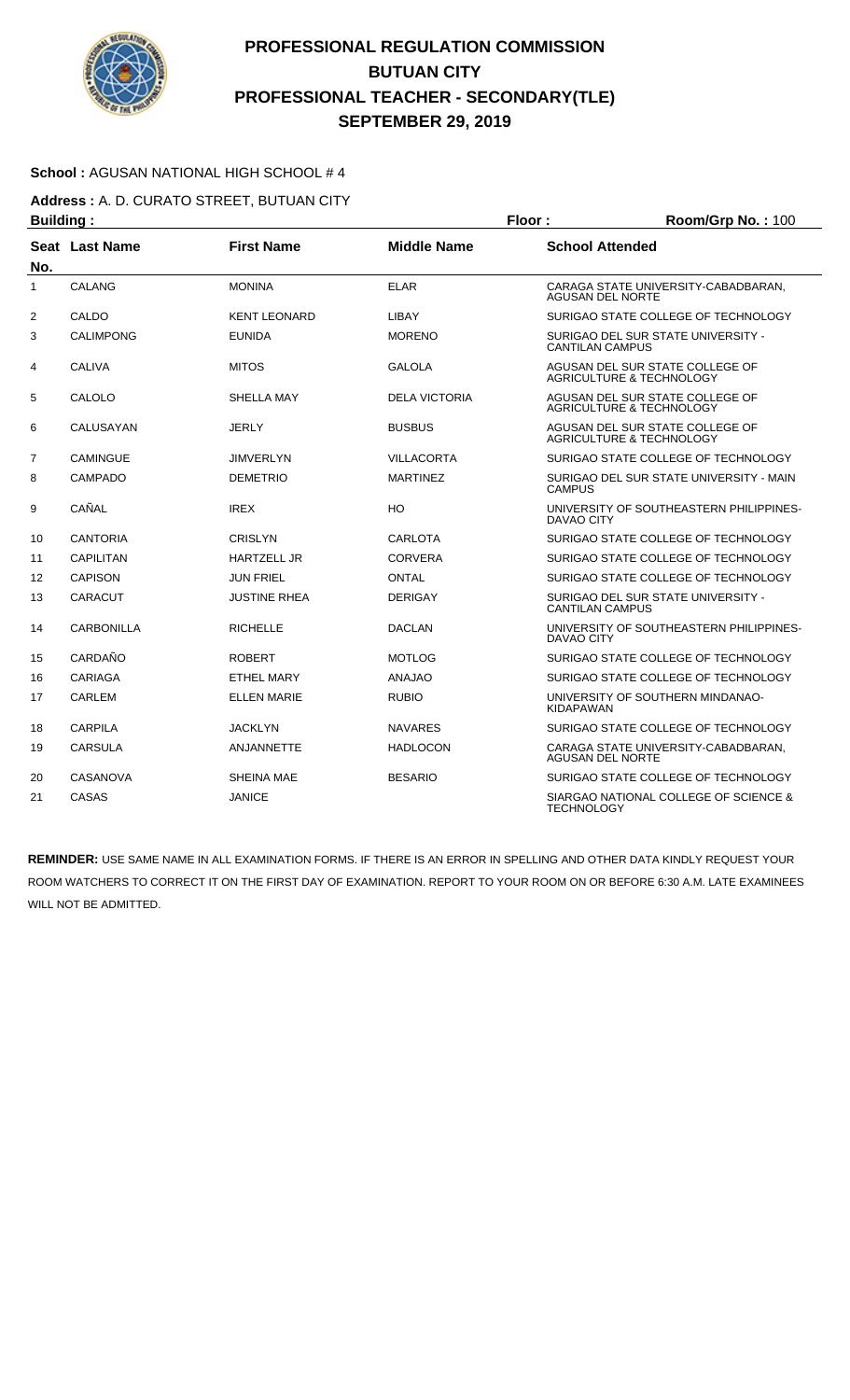

#### **School :** AGUSAN NATIONAL HIGH SCHOOL # 4

**Address :** A. D. CURATO STREET, BUTUAN CITY **Building : Floor : Room/Grp No. :** 101

| No.            | Seat Last Name     | <b>First Name</b>     | <b>Middle Name</b> | <b>School Attended</b>                                                 |  |
|----------------|--------------------|-----------------------|--------------------|------------------------------------------------------------------------|--|
| 1              | <b>CASER</b>       | <b>ARMIJANE</b>       | <b>NAPALAN</b>     | SURIGAO DEL SUR STATE UNIVERSITY -<br><b>CANTILAN CAMPUS</b>           |  |
| $\overline{2}$ | <b>CASER</b>       | <b>CARILYN JEAN</b>   | <b>DALMAN</b>      | AGUSAN DEL SUR STATE COLLEGE OF<br><b>AGRICULTURE &amp; TECHNOLOGY</b> |  |
| 3              | <b>CASER</b>       | <b>LESTLYNN GRACE</b> | CASTULO            | SURIGAO STATE COLLEGE OF TECHNOLOGY                                    |  |
| 4              | CASIANO            | <b>REGENE</b>         | <b>VARQUEZ</b>     | SURIGAO STATE COLLEGE OF TECHNOLOGY                                    |  |
| 5              | <b>CASIÑERO</b>    | <b>KHEMER REY</b>     | <b>REAMBONANZA</b> | SURIGAO STATE COLLEGE OF TECHNOLOGY                                    |  |
| 6              | <b>CASTILLO</b>    | <b>RIZA</b>           | <b>MANTILLO</b>    | CARAGA STATE UNIVERSITY-CABADBARAN.<br>AGUSAN DEL NORTE                |  |
| 7              | <b>CASTRO</b>      | <b>RIZZA FE</b>       | <b>ENORME</b>      | AGUSAN DEL SUR STATE COLLEGE OF<br><b>AGRICULTURE &amp; TECHNOLOGY</b> |  |
| 8              | <b>CASTROMAYOR</b> | <b>VILMA</b>          | <b>COLIMA</b>      | CARAGA STATE UNIVERSITY-BUTUAN CITY                                    |  |
| 9              | <b>CATAYTAY</b>    | <b>MARY CHRES</b>     | <b>ADINO</b>       | SURIGAO STATE COLLEGE OF TECHNOLOGY                                    |  |
| 10             | CATILO             | <b>AZMAR</b>          | <b>AZARCON</b>     | SURIGAO STATE COLLEGE OF TECHNOLOGY                                    |  |
| 11             | CATIPOL            | <b>DEVINA</b>         | <b>ADLAON</b>      | SURIGAO STATE COLLEGE OF TECHNOLOGY                                    |  |
| 12             | <b>CATUBURAN</b>   | CRIZA                 | CORDOVEZ           | SURIGAO STATE COLLEGE OF TECHNOLOGY                                    |  |
| 13             | <b>CATURAN</b>     | VANIZA                | <b>BONCAROS</b>    | SURIGAO STATE COLLEGE OF TECHNOLOGY                                    |  |
| 14             | <b>CAYUNDA</b>     | CARLA                 | COLETO             | SURIGAO DEL SUR STATE UNIVERSITY -<br><b>CANTILAN CAMPUS</b>           |  |
| 15             | <b>CELLION</b>     | <b>JUANITO JR</b>     | <b>VILLEGAS</b>    | CARAGA STATE UNIVERSITY-CABADBARAN.<br><b>AGUSAN DEL NORTE</b>         |  |
| 16             | <b>CEPIDA</b>      | <b>ALFY</b>           | <b>EDUSMA</b>      | SURIGAO STATE COLLEGE OF TECHNOLOGY                                    |  |
| 17             | <b>CERVANTES</b>   | <b>CRIMELDA</b>       | <b>CUENO</b>       | SURIGAO STATE COLLEGE OF TECHNOLOGY                                    |  |
| 18             | <b>CERVANTES</b>   | <b>DECEREE LOVE</b>   | ORALIZA            | SURIGAO STATE COLLEGE OF TECHNOLOGY                                    |  |
| 19             | <b>CHUA</b>        | ARDELYN               | <b>ABICO</b>       | AGUSAN DEL SUR STATE COLLEGE OF<br><b>AGRICULTURE &amp; TECHNOLOGY</b> |  |
| 20             | <b>CIMACIO</b>     | <b>LOANE</b>          | <b>OCLARIT</b>     | CAMIGUIN POLYTECHNIC STATE COLLEGE                                     |  |
| 21             | <b>CINCO</b>       | <b>JEANINE</b>        | DE GUIA            | SURIGAO STATE COLLEGE OF TECHNOLOGY                                    |  |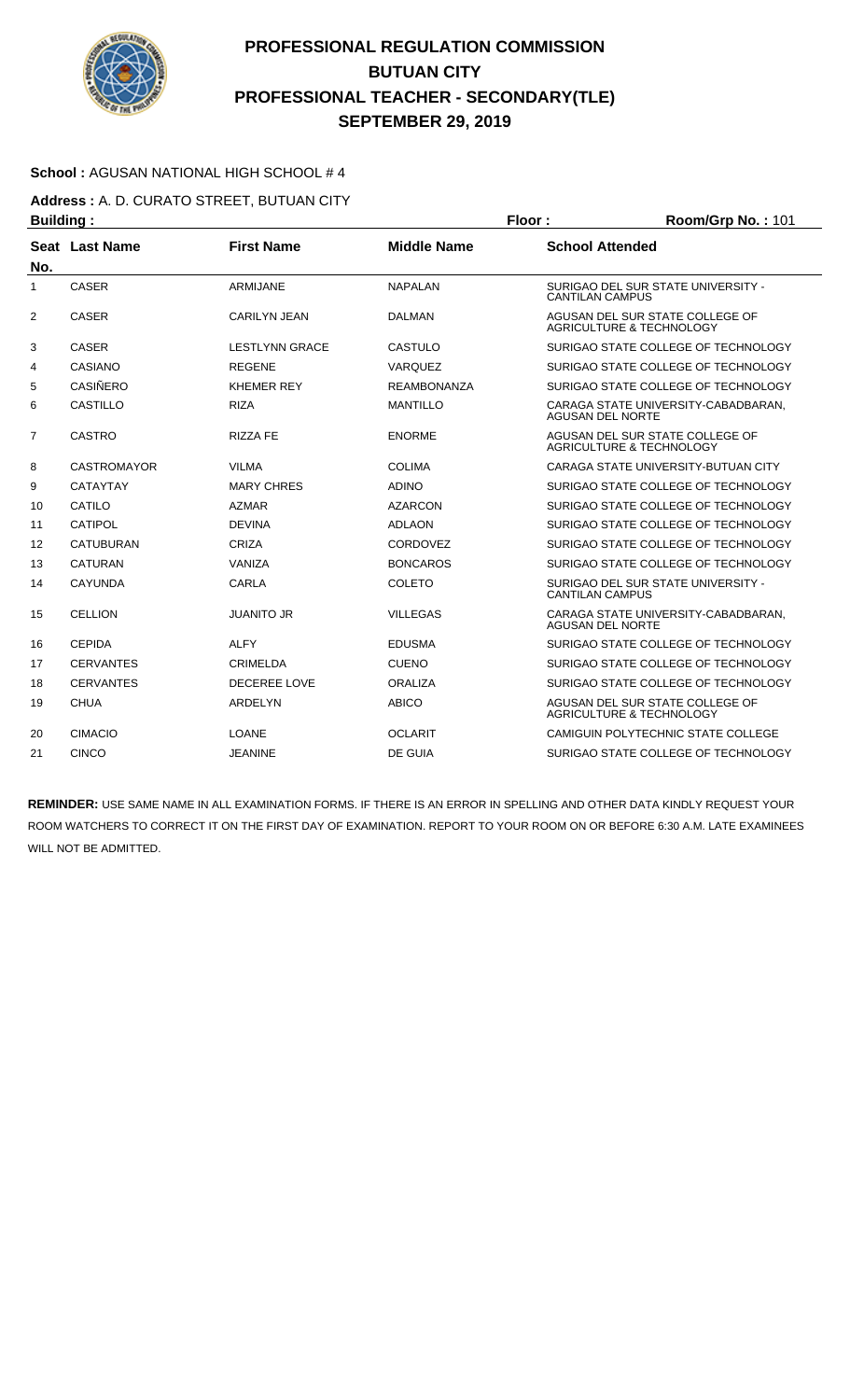

### **School :** AGUSAN NATIONAL HIGH SCHOOL # 4

**Address :** A. D. CURATO STREET, BUTUAN CITY **Building : Floor : Room/Grp No. :** 102

| No. | Seat Last Name   | <b>First Name</b>   | <b>Middle Name</b> | <b>School Attended</b>                                                 |
|-----|------------------|---------------------|--------------------|------------------------------------------------------------------------|
| 1   | <b>CLAVA</b>     | JOHN-JOHN           | <b>TILLO</b>       | SURIGAO DEL SUR STATE UNIVERSITY -<br><b>CANTILAN CAMPUS</b>           |
| 2   | <b>CLAVE</b>     | <b>ERIC</b>         | <b>ESPINIDO</b>    | SURIGAO STATE COLLEGE OF TECHNOLOGY                                    |
| 3   | <b>COLANDOG</b>  | <b>NOVIE JOY</b>    | <b>JASPE</b>       | SURIGAO STATE COLLEGE OF TECHNOLOGY                                    |
| 4   | <b>COLANSE</b>   | <b>RONNIE</b>       | <b>JANIO</b>       | CAMIGUIN POLYTECHNIC STATE COLLEGE                                     |
| 5   | COLLADO          | <b>SHARLYN</b>      | <b>TESADO</b>      | SURIGAO STATE COLLEGE OF TECHNOLOGY                                    |
| 6   | <b>COMETA</b>    | <b>RITCHEL</b>      | <b>MAKINANO</b>    | SURIGAO STATE COLLEGE OF TECHNOLOGY                                    |
| 7   | <b>COMON</b>     | <b>MARY ROBELYN</b> | <b>DEGORIO</b>     | SURIGAO STATE COLLEGE OF TECHNOLOGY                                    |
| 8   | COÑADO           | CARMILLE            | <b>FERMILAN</b>    | SURIGAO STATE COLLEGE OF TECHNOLOGY                                    |
| 9   | <b>CONALES</b>   | <b>EDISON</b>       | <b>LAGRIMAS</b>    | CARAGA STATE UNIVERSITY-CABADBARAN,<br><b>AGUSAN DEL NORTE</b>         |
| 10  | <b>CONSIGNA</b>  | PRESCO JR           | <b>SILOS</b>       | SURIGAO STATE COLLEGE OF TECHNOLOGY                                    |
| 11  | <b>CONSTANTE</b> | <b>ARLINA</b>       | <b>BULACOY</b>     | SURIGAO STATE COLLEGE OF TECHNOLOGY                                    |
| 12  | CORALDE          | <b>AIZA</b>         | <b>HINAYON</b>     | SURIGAO STATE COLLEGE OF TECHNOLOGY                                    |
| 13  | CORDERO          | <b>EARL DAWN</b>    | <b>ALBA</b>        | UNIVERSITY OF SOUTHEASTERN PHILIPPINES-<br>DAVAO CITY                  |
| 14  | <b>CORDITA</b>   | EULA JOY            | <b>YCONG</b>       | SURIGAO STATE COLLEGE OF TECHNOLOGY                                    |
| 15  | CORPORAL         | <b>ANDREA</b>       |                    | AGUSAN DEL SUR STATE COLLEGE OF<br><b>AGRICULTURE &amp; TECHNOLOGY</b> |
| 16  | COSEP            | <b>MARY CLAIRE</b>  | <b>CORPUZ</b>      | SURIGAO DEL SUR STATE UNIVERSITY -<br><b>CANTILAN CAMPUS</b>           |
| 17  | <b>COSIÑERO</b>  | <b>GISELLE</b>      | <b>SILOS</b>       | SURIGAO STATE COLLEGE OF TECHNOLOGY                                    |
| 18  | <b>COSTUYA</b>   | <b>MESHEL</b>       | <b>RAMIREZ</b>     | SURIGAO DEL SUR STATE UNIVERSITY -<br><b>CANTILAN CAMPUS</b>           |
| 19  | <b>COTER</b>     | <b>JOYMAE</b>       | <b>CABILLO</b>     | SURIGAO STATE COLLEGE OF TECHNOLOGY                                    |
| 20  | <b>CREENCIA</b>  | <b>CHLOIE</b>       |                    | SURIGAO STATE COLLEGE OF TECHNOLOGY                                    |
| 21  | <b>CRISOLOGO</b> | <b>BERNALIE</b>     | LACSE              | SURIGAO STATE COLLEGE OF TECHNOLOGY                                    |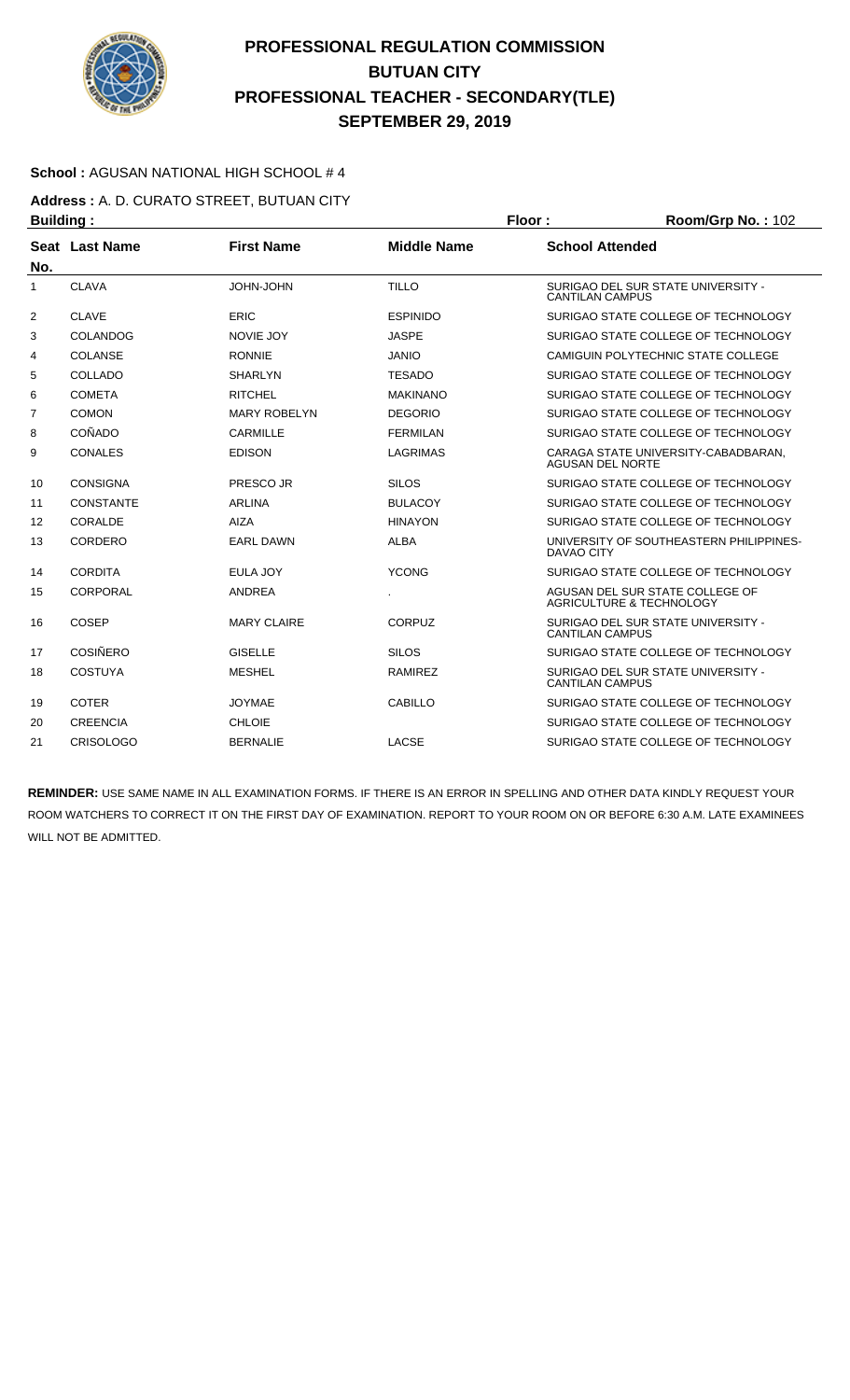

### **School :** AGUSAN NATIONAL HIGH SCHOOL # 4

**Address :** A. D. CURATO STREET, BUTUAN CITY **Building : Floor : Room/Grp No. :** 103

|                | .                 |                     |                     |                                                                |
|----------------|-------------------|---------------------|---------------------|----------------------------------------------------------------|
| No.            | Seat Last Name    | <b>First Name</b>   | <b>Middle Name</b>  | <b>School Attended</b>                                         |
| 1              | CRUIZ             | <b>CATHERINE</b>    | <b>ANDOY</b>        | SURIGAO DEL SUR STATE UNIVERSITY -<br><b>CANTILAN CAMPUS</b>   |
| $\overline{2}$ | <b>CRUIZ</b>      | <b>DYNNA</b>        | <b>GALLO</b>        | SURIGAO STATE COLLEGE OF TECHNOLOGY                            |
| 3              | <b>CRUIZ</b>      | JEAN MAR            | <b>AGATIN</b>       | SURIGAO DEL SUR STATE UNIVERSITY -<br><b>CANTILAN CAMPUS</b>   |
| 4              | <b>CUAS</b>       | LAARNIE             | <b>DENZO</b>        | SURIGAO STATE COLLEGE OF TECHNOLOGY                            |
| 5              | <b>CUBELO</b>     | <b>APLE</b>         | <b>DARO</b>         | SURIGAO STATE COLLEGE OF TECHNOLOGY                            |
| 6              | <b>CUBILLANES</b> | <b>BETH ELENNOR</b> | <b>DIZON</b>        | SURIGAO STATE COLLEGE OF TECHNOLOGY                            |
| $\overline{7}$ | <b>CUESTA</b>     | MA. THERESSA        | <b>ORCINADO</b>     | SURIGAO DEL SUR STATE UNIVERSITY -<br><b>CANTILAN CAMPUS</b>   |
| 8              | <b>CUESTAS</b>    | <b>DINA</b>         | <b>TORMES</b>       | CARAGA STATE UNIVERSITY-CABADBARAN,<br><b>AGUSAN DEL NORTE</b> |
| 9              | <b>CULMINAS</b>   | JENKY               | <b>DAGANTE</b>      | SURIGAO STATE COLLEGE OF TECHNOLOGY                            |
| 10             | <b>CULTURA</b>    | ALJEAN              | <b>PARING</b>       | CAMIGUIN POLYTECHNIC STATE COLLEGE                             |
| 11             | <b>CUPAY</b>      | <b>GRACE JANE</b>   | <b>TAN</b>          | PHILIPPINE NORMAL UNIVERSITY- MINDANAO                         |
| 12             | <b>CURISES</b>    | CHERELYN            | <b>GALGO</b>        | SURIGAO STATE COLLEGE OF TECHNOLOGY                            |
| 13             | <b>CURUGAN</b>    | <b>KINGSLESON</b>   | <b>PUBLICO</b>      | AGUSAN DEL SUR STATE COLLEGE OF<br>AGRICULTURE & TECHNOLOGY    |
| 14             | <b>DACALDACAL</b> | AIDA                | DE LA CRUZ          | SURIGAO STATE COLLEGE OF TECHNOLOGY                            |
| 15             | <b>DAGANGON</b>   | <b>ESTEPHANIE</b>   | <b>POLICAN</b>      | SIARGAO NATIONAL COLLEGE OF SCIENCE &<br><b>TECHNOLOGY</b>     |
| 16             | <b>DAGING</b>     | <b>HERMALYN</b>     | <b>URQUIA</b>       | SURIGAO DEL SUR STATE UNIVERSITY -<br><b>CANTILAN CAMPUS</b>   |
| 17             | <b>DAGONDON</b>   | WIMEAZA             | LUYAHAN             | CARAGA STATE UNIVERSITY-CABADBARAN,<br><b>AGUSAN DEL NORTE</b> |
| 18             | <b>DAHOYLA</b>    | <b>JECELMAE</b>     | <b>SUBINGSUBING</b> | CARAGA STATE UNIVERSITY-CABADBARAN.<br><b>AGUSAN DEL NORTE</b> |
| 19             | <b>DALIGDIG</b>   | <b>EDILBERTO JR</b> | <b>FAJARDO</b>      | SURIGAO STATE COLLEGE OF TECHNOLOGY                            |
| 20             | <b>DALIT</b>      | <b>ARNEL</b>        | <b>DEHING</b>       | MINDANAO UNIVERSITY OF SCIENCE &<br>TECHNOLOGY-CDO             |
| 21             | <b>DALUMPINES</b> | <b>KIM EARL</b>     | <b>VIDAL</b>        | MINDANAO UNIVERSITY OF SCIENCE &<br>TECHNOLOGY-CDO             |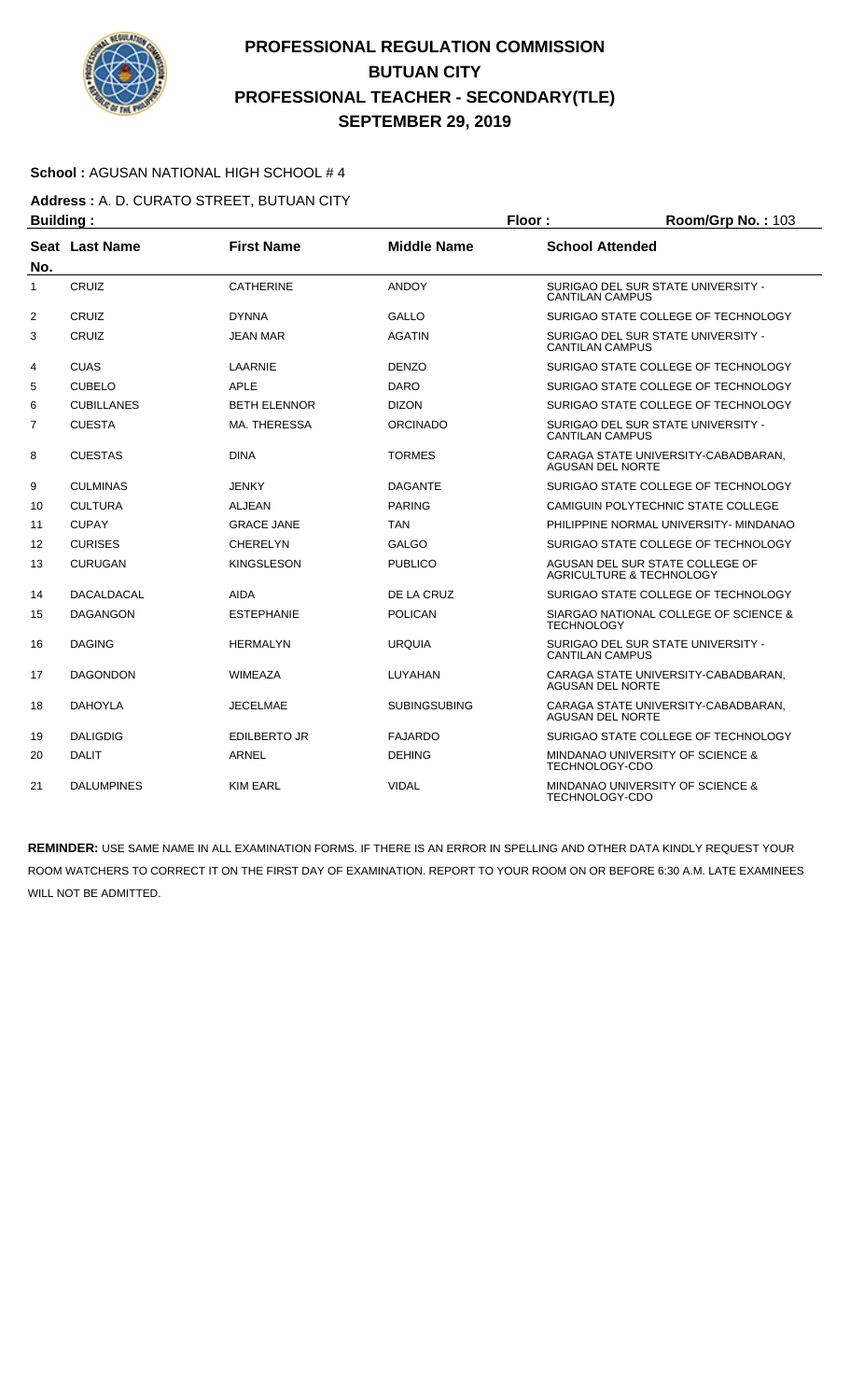

### **School :** AGUSAN NATIONAL HIGH SCHOOL # 4

**Address :** A. D. CURATO STREET, BUTUAN CITY **Building : Floor : Floor : Room/Grp No. : 104** 

| . <u>.</u>     |                      |                       |                    |                                                                        |
|----------------|----------------------|-----------------------|--------------------|------------------------------------------------------------------------|
| No.            | Seat Last Name       | <b>First Name</b>     | <b>Middle Name</b> | <b>School Attended</b>                                                 |
| 1              | <b>DANGATE</b>       | <b>JUNE</b>           | GA                 | SURIGAO STATE COLLEGE OF TECHNOLOGY                                    |
| 2              | <b>DAÑO</b>          | <b>ETHYL JANE</b>     | <b>ACHAS</b>       | SURIGAO STATE COLLEGE OF TECHNOLOGY                                    |
| 3              | <b>DAPAR</b>         | JHOMER                | <b>CUABO</b>       | CARAGA STATE UNIVERSITY-CABADBARAN,<br><b>AGUSAN DEL NORTE</b>         |
| 4              | <b>DARAY</b>         | <b>ILYN</b>           | <b>VENTURA</b>     | SURIGAO DEL SUR STATE UNIVERSITY - SAN<br><b>MIGUEL CAMPUS</b>         |
| 5              | <b>DAWISAN</b>       | <b>RUVAN GRACE</b>    | <b>EBUEZA</b>      | SURIGAO STATE COLLEGE OF TECHNOLOGY                                    |
| 6              | <b>DAWSAN</b>        | <b>EDDENE MAE</b>     | <b>FEBRA</b>       | SURIGAO STATE COLLEGE OF TECHNOLOGY                                    |
| $\overline{7}$ | <b>DAYOC</b>         | <b>ROBERT</b>         | <b>BATALUNA</b>    | CEBU TECHNICAL SCHOOL                                                  |
| 8              | <b>DAYROCAS</b>      | <b>GREEZE</b>         | <b>MONTANTE</b>    | CARAGA STATE UNIVERSITY-CABADBARAN,<br><b>AGUSAN DEL NORTE</b>         |
| 9              | DE ASIS              | JOY                   | <b>PEMENTIL</b>    | MINDANAO POLYTECHNIC STATE COLLEGE<br>(DMMMPSC)                        |
| 10             | <b>DECENA</b>        | MANFFRETTE EVE        | <b>TOCJAYAO</b>    | AGUSAN DEL SUR STATE COLLEGE OF<br><b>AGRICULTURE &amp; TECHNOLOGY</b> |
| 11             | <b>DEGAMO</b>        | <b>JOE MART</b>       | <b>ACERDA</b>      | SURIGAO STATE COLLEGE OF TECHNOLOGY                                    |
| 12             | <b>DEJOLDE</b>       | <b>MERRY JOY</b>      | <b>SAGINAHAN</b>   | CARAGA STATE UNIVERSITY-CABADBARAN.<br><b>AGUSAN DEL NORTE</b>         |
| 13             | <b>DELA CERNA</b>    | <b>ALAN CHRISTIAN</b> | <b>PRADO</b>       | SURIGAO DEL SUR STATE UNIVERSITY -<br><b>CANTILAN CAMPUS</b>           |
| 14             | <b>DELA CRUZ</b>     | <b>RICKLYN</b>        | <b>HIGANA</b>      | SURIGAO STATE COLLEGE OF TECHNOLOGY                                    |
| 15             | DELA PEÑA            | <b>VINCENT</b>        | <b>PADAL</b>       | SURIGAO STATE COLLEGE OF TECHNOLOGY                                    |
| 16             | <b>DELA VICTORIA</b> | <b>JOYCE</b>          | <b>SALBON</b>      | CARAGA STATE UNIVERSITY-CABADBARAN,<br><b>AGUSAN DEL NORTE</b>         |
| 17             | <b>DELIGERO</b>      | SARAH                 | <b>SAMBLINGO</b>   | SURIGAO STATE COLLEGE OF TECHNOLOGY                                    |
| 18             | <b>DELIM</b>         | <b>STEPHANIE MAE</b>  | TAGANAHAN          | SURIGAO STATE COLLEGE OF TECHNOLOGY                                    |
| 19             | <b>DELITO</b>        | <b>IAN</b>            | <b>TRUGILLO</b>    | SURIGAO DEL SUR STATE UNIVERSITY -<br><b>CANTILAN CAMPUS</b>           |
| 20             | <b>DELOTA</b>        | <b>FATIMA</b>         | <b>SAGAAD</b>      | CARAGA STATE UNIVERSITY-CABADBARAN,<br><b>AGUSAN DEL NORTE</b>         |
| 21             | <b>DIALOJA</b>       | <b>KENNY ANN</b>      | <b>BRUZON</b>      | SURIGAO DEL SUR STATE UNIVERSITY -<br><b>CANTILAN CAMPUS</b>           |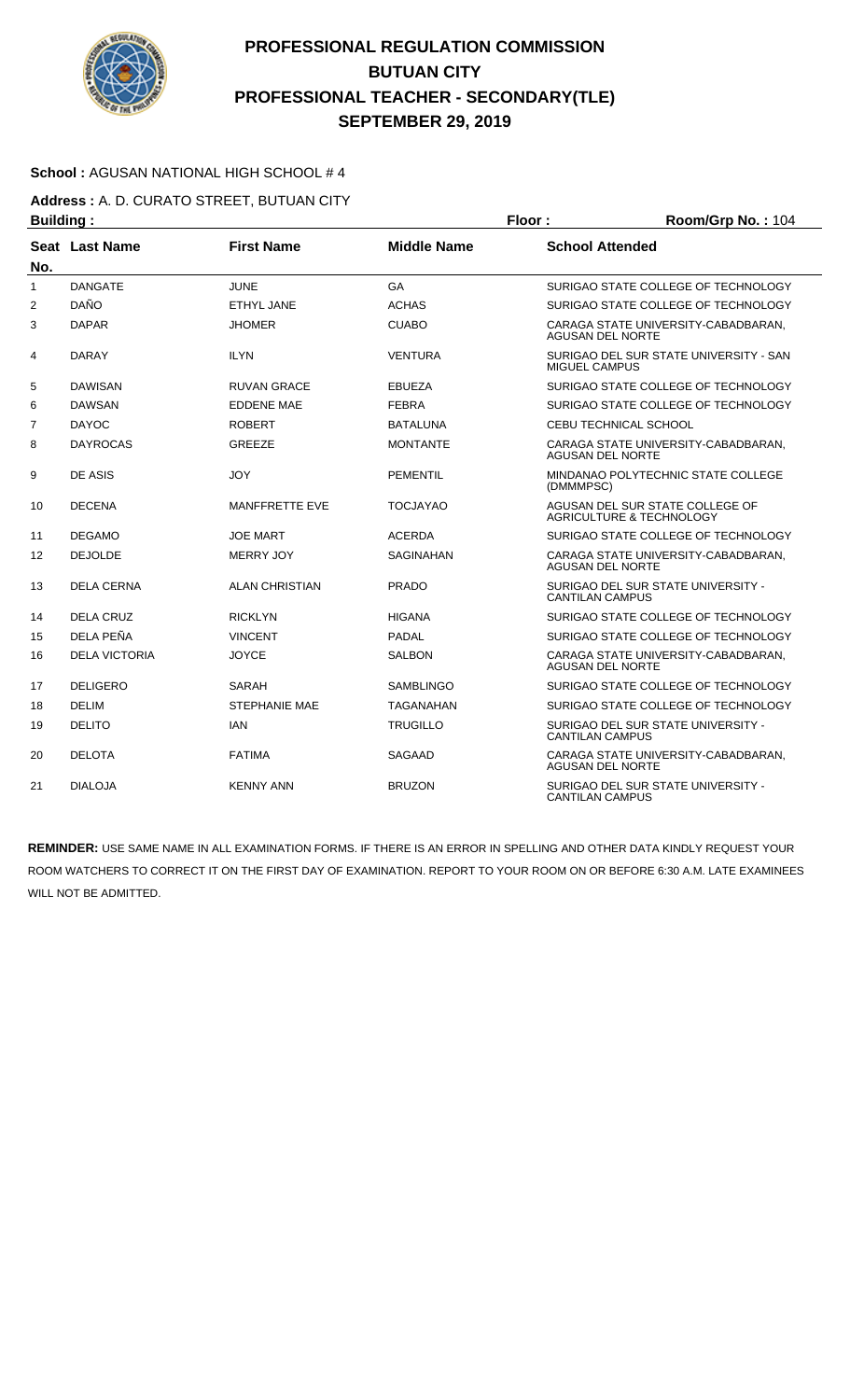

### **School :** AGUSAN NATIONAL HIGH SCHOOL # 4

**Address :** A. D. CURATO STREET, BUTUAN CITY **Building : Floor : Room/Grp No. :** 105

| No.            | Seat Last Name   | <b>First Name</b>          | <b>Middle Name</b> | <b>School Attended</b>                                                 |
|----------------|------------------|----------------------------|--------------------|------------------------------------------------------------------------|
| 1              | <b>DIANO</b>     | <b>RIZEL QUEENCY GRACE</b> | <b>ROY</b>         | SURIGAO STATE COLLEGE OF TECHNOLOGY                                    |
| $\overline{2}$ | <b>DIAZ</b>      | <b>JOHNSON</b>             | <b>SALUDES</b>     | SURIGAO STATE COLLEGE OF TECHNOLOGY                                    |
| 3              | <b>DINGDING</b>  | <b>PRINCESS</b>            | <b>PIAO</b>        | SURIGAO STATE COLLEGE OF TECHNOLOGY                                    |
| 4              | <b>DIZON</b>     | ZATHY                      | <b>CORDITA</b>     | SURIGAO STATE COLLEGE OF TECHNOLOGY                                    |
| 5              | <b>DOLIENTE</b>  | <b>SHEILA MARIE</b>        | <b>VISTAL</b>      | SURIGAO DEL SUR STATE UNIVERSITY -<br><b>CANTILAN CAMPUS</b>           |
| 6              | <b>DOLIGOL</b>   | <b>JOHNMARK</b>            | <b>NASAYAO</b>     | SURIGAO STATE COLLEGE OF TECHNOLOGY                                    |
| 7              | <b>DONASCO</b>   | <b>ELESIO</b>              | <b>AZARCON</b>     | SURIGAO DEL SUR STATE UNIVERSITY -<br><b>CANTILAN CAMPUS</b>           |
| 8              | <b>DOROY</b>     | <b>MRIA</b>                | <b>PALMEROLA</b>   | AGUSAN DEL SUR STATE COLLEGE OF<br><b>AGRICULTURE &amp; TECHNOLOGY</b> |
| 9              | <b>DUAN</b>      | <b>JANICE</b>              | CABALAN            | CARAGA STATE UNIVERSITY-CABADBARAN.<br><b>AGUSAN DEL NORTE</b>         |
| 10             | <b>DUBLADO</b>   | <b>DAISY MAY</b>           | LIBAY              | SURIGAO STATE COLLEGE OF TECHNOLOGY                                    |
| 11             | DUMA-OG          | <b>KIM</b>                 | SALVALEON          | SURIGAO STATE COLLEGE OF TECHNOLOGY                                    |
| 12             | <b>DUMALE</b>    | <b>ALBERT</b>              | <b>COMILLAS</b>    | SIARGAO NATIONAL COLLEGE OF SCIENCE &<br><b>TECHNOLOGY</b>             |
| 13             | <b>DUMANACAL</b> | <b>LER</b>                 | <b>ROBANTES</b>    | SURIGAO STATE COLLEGE OF TECHNOLOGY                                    |
| 14             | <b>DUMPA</b>     | <b>LYN</b>                 | <b>LADIO</b>       | CAMIGUIN POLYTECHNIC STATE COLLEGE                                     |
| 15             | <b>DURAN</b>     | <b>RENANTE</b>             | <b>CENIZA</b>      | <b>VALENCIA COLLEGES</b>                                               |
| 16             | EBALE            | <b>TERESITA</b>            | <b>SARMIENTO</b>   | SURIGAO DEL SUR STATE UNIVERSITY - SAN<br>MIGUEL CAMPUS                |
| 17             | EBOL             | GARRY                      | <b>JARLIGO</b>     | SURIGAO STATE COLLEGE OF TECHNOLOGY                                    |
| 18             | <b>EBUETADA</b>  | <b>DONICK</b>              | <b>SUAREZ</b>      | CAMIGUIN POLYTECHNIC STATE COLLEGE                                     |
| 19             | <b>EDQUILA</b>   | <b>RIZA</b>                | <b>PROCHINA</b>    | AGUSAN DEL SUR STATE COLLEGE OF<br><b>AGRICULTURE &amp; TECHNOLOGY</b> |
| 20             | <b>EDULAN</b>    | <b>RICHIE</b>              |                    | SURIGAO STATE COLLEGE OF TECHNOLOGY                                    |
| 21             | <b>EGUNA</b>     | <b>JEAN</b>                | LERIO              | SURIGAO STATE COLLEGE OF TECHNOLOGY                                    |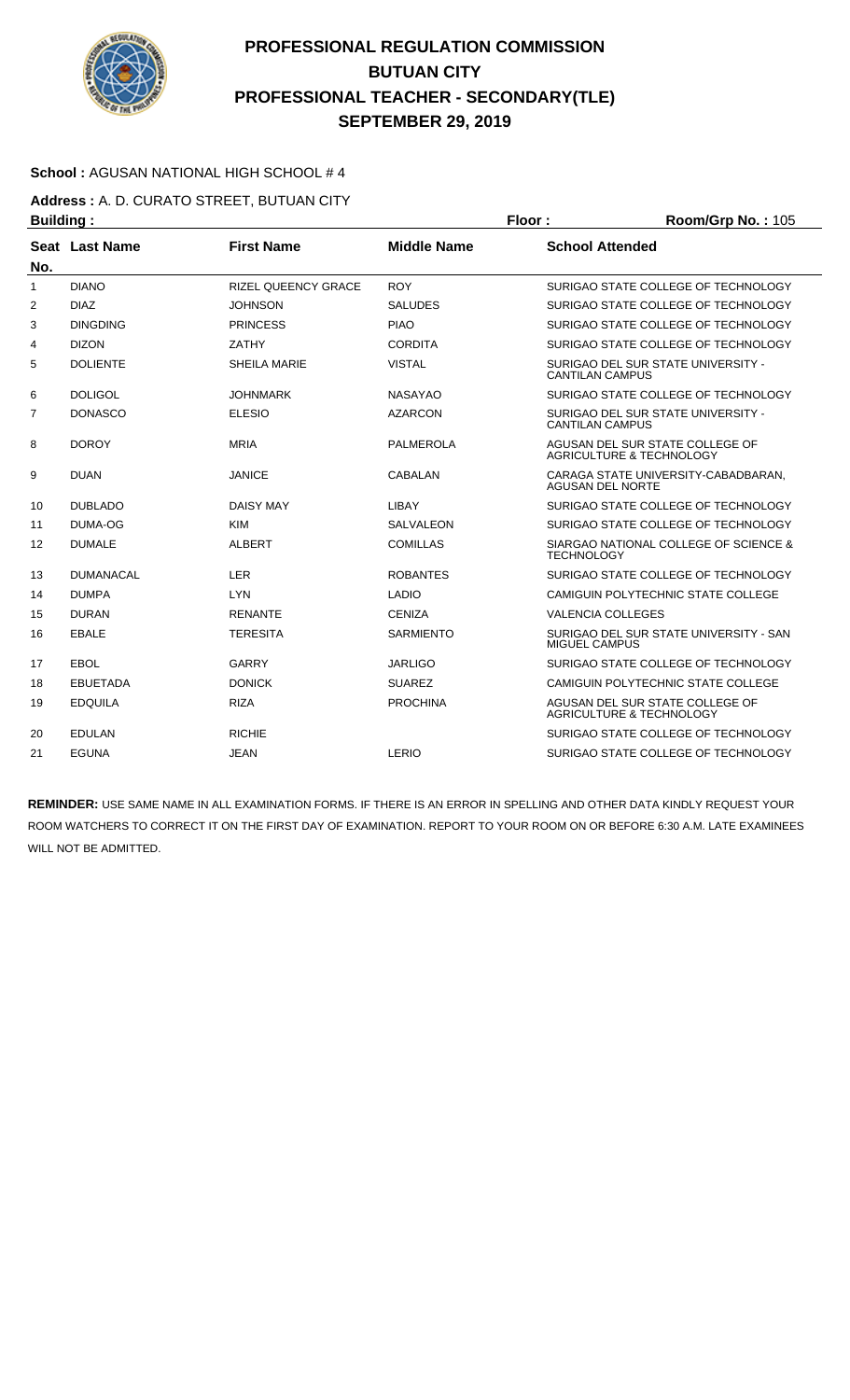

### **School :** AGUSAN NATIONAL HIGH SCHOOL # 4

**Address :** A. D. CURATO STREET, BUTUAN CITY **Building : Floor : Room/Grp No. :** 106

| No.            | Seat Last Name     | <b>First Name</b> | <b>Middle Name</b> | <b>School Attended</b>                                                 |
|----------------|--------------------|-------------------|--------------------|------------------------------------------------------------------------|
| $\mathbf{1}$   | <b>ELANDAG</b>     | ANGELYN           | <b>GUMA</b>        | SIARGAO NATIONAL COLLEGE OF SCIENCE &<br><b>TECHNOLOGY</b>             |
| 2              | <b>ELMIDO</b>      | JEZZEM            | <b>PEREZ</b>       | CARAGA STATE UNIVERSITY-CABADBARAN,<br><b>AGUSAN DEL NORTE</b>         |
| 3              | <b>ELUDO</b>       | <b>MAICA</b>      |                    | SURIGAO STATE COLLEGE OF TECHNOLOGY                                    |
| 4              | <b>EMPERADO</b>    | DIVINE GRACE      | <b>FLORES</b>      | SURIGAO STATE COLLEGE OF TECHNOLOGY                                    |
| 5              | <b>ENALE</b>       | LORVIN            | <b>LISONDRA</b>    | SURIGAO STATE COLLEGE OF TECHNOLOGY                                    |
| 6              | <b>ENATO</b>       | <b>MARISSA</b>    | <b>MAGABILI</b>    | SURIGAO STATE COLLEGE OF TECHNOLOGY                                    |
| $\overline{7}$ | <b>ENAYA</b>       | <b>RICHARD</b>    | <b>ASILO</b>       | SURIGAO STATE COLLEGE OF TECHNOLOGY                                    |
| 8              | <b>ENCARNACION</b> | <b>JULITO</b>     |                    | AGUSAN DEL SUR STATE COLLEGE OF<br><b>AGRICULTURE &amp; TECHNOLOGY</b> |
| 9              | <b>ENGLIS</b>      | <b>DEL</b>        | <b>UGAY</b>        | MINDANAO STATE UNIVERSITY-ILIGAN INSTITUTE<br>OF TECHNOLOGY            |
| 10             | <b>ENOC</b>        | <b>CHARON</b>     |                    | AGUSAN DEL SUR STATE COLLEGE OF<br>AGRICULTURE & TECHNOLOGY            |
| 11             | <b>ENOT</b>        | <b>GWENDOLYN</b>  | <b>PESADO</b>      | SURIGAO STATE COLLEGE OF TECHNOLOGY                                    |
| 12             | <b>ERNO</b>        | JOY               | <b>SUMAMPONG</b>   | SURIGAO DEL NORTE SCHOOL OF ARTS &<br><b>TRADES</b>                    |
| 13             | <b>EROJO</b>       | NICEFORO JR       | LAGANGA            | SAINT MICHAEL COLLEGE OF CARAGA, INC                                   |
| 14             | <b>ESCABARTE</b>   | <b>ALMIRA</b>     | <b>SARCEDA</b>     | SURIGAO DEL SUR STATE UNIVERSITY - LIANGA<br><b>CAMPUS</b>             |
| 15             | <b>ESCANDOR</b>    | <b>LOUELLA FE</b> | JOSOL              | SURIGAO STATE COLLEGE OF TECHNOLOGY                                    |
| 16             | <b>ESCARET</b>     | CORAZON           | <b>LASTIMOSA</b>   | SURIGAO STATE COLLEGE OF TECHNOLOGY                                    |
| 17             | <b>ESCOBIA</b>     | <b>ELLEN JOY</b>  | <b>BAYHON</b>      | SURIGAO STATE COLLEGE OF TECHNOLOGY                                    |
| 18             | <b>ESCOTOTO</b>    | <b>GIETO</b>      | <b>JORGE</b>       | AGUSAN DEL SUR STATE COLLEGE OF<br>AGRICULTURE & TECHNOLOGY            |
| 19             | <b>ESLAWAN</b>     | <b>ARJELYN</b>    | <b>BANAWAN</b>     | SURIGAO STATE COLLEGE OF TECHNOLOGY                                    |
| 20             | <b>ESPAÑO</b>      | <b>APPLE</b>      | <b>DOMOGOY</b>     | AGUSAN DEL SUR STATE COLLEGE OF<br>AGRICULTURE & TECHNOLOGY            |
| 21             | <b>ESPAÑOLA</b>    | ABEGAIL           | <b>DOMAGTOY</b>    | SURIGAO STATE COLLEGE OF TECHNOLOGY                                    |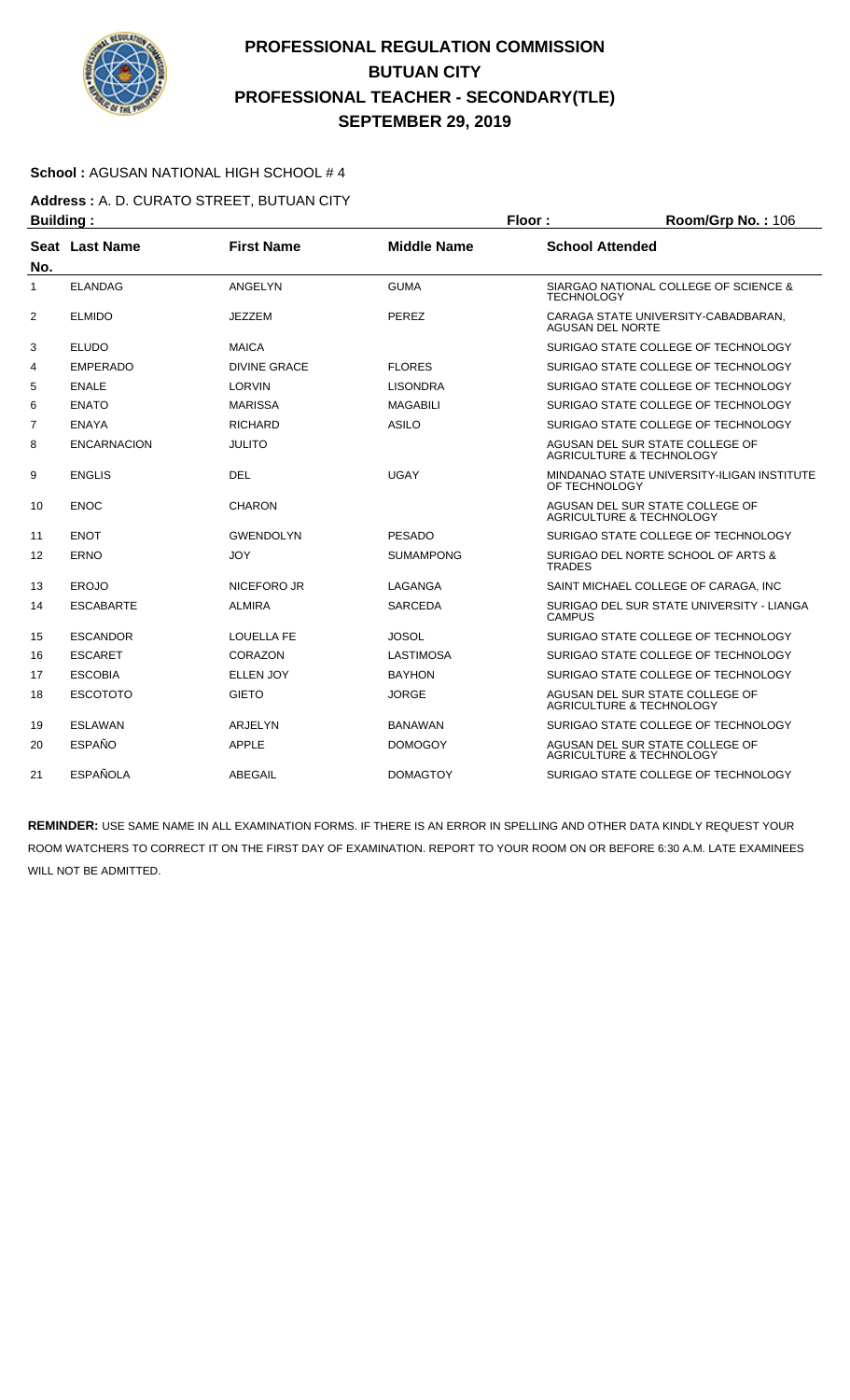

### **School :** AGUSAN NATIONAL HIGH SCHOOL # 4

**Address :** A. D. CURATO STREET, BUTUAN CITY **Building : Floor : Floor : Room/Grp No. : 107** 

| No. | Seat Last Name    | <b>First Name</b>   | <b>Middle Name</b> | <b>School Attended</b>                                         |
|-----|-------------------|---------------------|--------------------|----------------------------------------------------------------|
| 1   | <b>ESPANTO</b>    | <b>JAMELA</b>       | <b>TUMBAGA</b>     | SURIGAO STATE COLLEGE OF TECHNOLOGY                            |
| 2   | <b>ESPENIDO</b>   | <b>MEMELYN</b>      | <b>CONSIGNA</b>    | SURIGAO STATE COLLEGE OF TECHNOLOGY                            |
| 3   | <b>ESPERANZA</b>  | <b>RASTY</b>        | <b>BERNADEZ</b>    | SURIGAO STATE COLLEGE OF TECHNOLOGY                            |
| 4   | <b>ESPINILE</b>   | <b>RONEL</b>        | <b>ARCOLAR</b>     | SURIGAO STATE COLLEGE OF TECHNOLOGY                            |
| 5   | <b>ESTO</b>       | <b>ALLYN</b>        | <b>ROSIL</b>       | SURIGAO DEL SUR STATE UNIVERSITY -<br><b>CANTILAN CAMPUS</b>   |
| 6   | <b>ESTUBO</b>     | <b>IVY</b>          | <b>PALOMARES</b>   | SURIGAO STATE COLLEGE OF TECHNOLOGY                            |
| 7   | <b>ETA</b>        | <b>JOEDER</b>       | <b>IBALE</b>       | MINDANAO UNIVERSITY OF SCIENCE &<br>TECHNOLOGY-CDO             |
| 8   | <b>FABRICANTE</b> | <b>JOE ARNEL</b>    | <b>BAHALA</b>      | SAN AGUSTIN INSTITUTE OF TECHNOLOGY                            |
| 9   | <b>FAJARDO</b>    | <b>RICHIELLE</b>    | <b>TACUM</b>       | SURIGAO DEL SUR STATE UNIVERSITY -<br><b>CANTILAN CAMPUS</b>   |
| 10  | <b>FALCON</b>     | <b>ROSEFE</b>       | <b>GUILLEN</b>     | SURIGAO DEL SUR STATE UNIVERSITY -<br><b>CANTILAN CAMPUS</b>   |
| 11  | <b>FAMENDALAN</b> | <b>JOSALYN</b>      | <b>RODRIGUEZ</b>   | CARAGA STATE UNIVERSITY-CABADBARAN.<br><b>AGUSAN DEL NORTE</b> |
| 12  | <b>FELICILDA</b>  | <b>JACKIE LOU</b>   | <b>PEJANO</b>      | CARAGA STATE UNIVERSITY-CABADBARAN.<br><b>AGUSAN DEL NORTE</b> |
| 13  | <b>FELIPE</b>     | <b>NOLIE</b>        | <b>MARIBAO</b>     | ADVENTIST UNIVERSITY OF THE PHILIPPINES                        |
| 14  | <b>FELISILDA</b>  | <b>DARWIN</b>       | <b>GALVE</b>       | CARAGA STATE UNIVERSITY-CABADBARAN,<br><b>AGUSAN DEL NORTE</b> |
| 15  | <b>FELISILDA</b>  | <b>JENNALYN</b>     | <b>ESCLETO</b>     | CARAGA STATE UNIVERSITY-CABADBARAN.<br><b>AGUSAN DEL NORTE</b> |
| 16  | <b>FERNANDEZ</b>  | <b>RAYAN</b>        | <b>ESPINO</b>      | SURIGAO DEL SUR STATE UNIVERSITY - SAN<br><b>MIGUEL CAMPUS</b> |
| 17  | <b>FLAUTA</b>     | <b>JEMIMAH</b>      | <b>RIVERO</b>      | CARAGA STATE UNIVERSITY-CABADBARAN.<br><b>AGUSAN DEL NORTE</b> |
| 18  | <b>FLORES</b>     | <b>FLEVIAN</b>      |                    | CARAGA STATE UNIVERSITY-CABADBARAN,<br><b>AGUSAN DEL NORTE</b> |
| 19  | <b>FLORES</b>     | <b>ROSELER</b>      | ABLER              | SURIGAO STATE COLLEGE OF TECHNOLOGY                            |
| 20  | <b>FRANCO</b>     | <b>JIMSON</b>       | <b>CABUNILAS</b>   | SURIGAO STATE COLLEGE OF TECHNOLOGY                            |
| 21  | <b>FRANCONAS</b>  | <b>FLORINEL MAE</b> | <b>GUIRAL</b>      | SURIGAO DEL SUR STATE UNIVERSITY - SAN<br>MIGUEL CAMPUS        |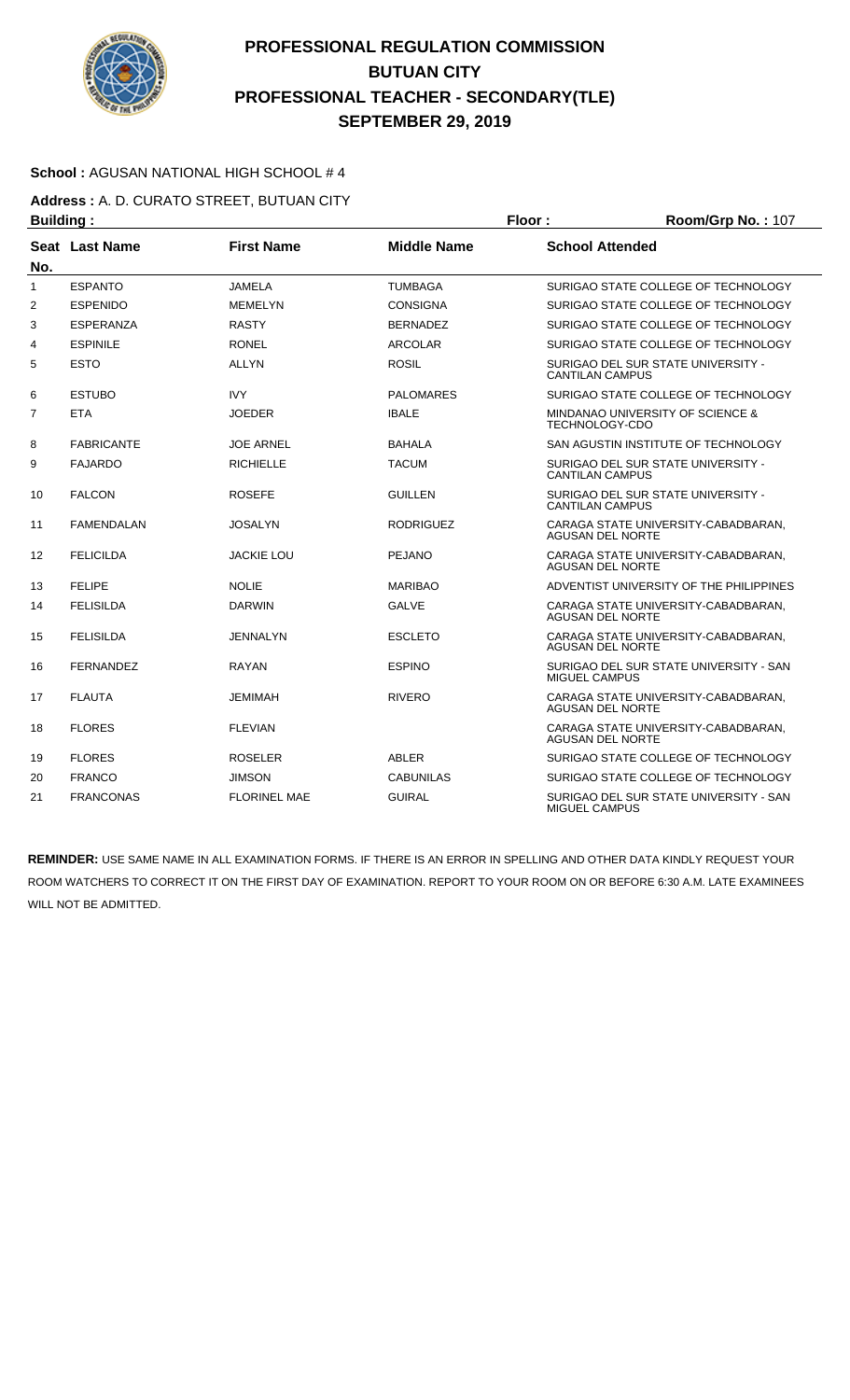

### **School :** AGUSAN NATIONAL HIGH SCHOOL # 4

**Address :** A. D. CURATO STREET, BUTUAN CITY **Building : Floor : Room/Grp No. :** 108

| No.            | Seat Last Name  | <b>First Name</b>        | <b>Middle Name</b> | <b>School Attended</b>                                                 |
|----------------|-----------------|--------------------------|--------------------|------------------------------------------------------------------------|
| $\mathbf{1}$   | GA              | <b>ERINE CLAIRE</b>      | <b>GONZALES</b>    | SURIGAO STATE COLLEGE OF TECHNOLOGY                                    |
| $\overline{2}$ | <b>GABULE</b>   | <b>CLAIRE AUGUSTIANE</b> | <b>BASTILLADA</b>  | MINDANAO UNIVERSITY OF SCIENCE &<br><b>TECHNOLOGY-CDO</b>              |
| 3              | <b>GADIANE</b>  | <b>GENELYN</b>           | <b>DECIN</b>       | SURIGAO STATE COLLEGE OF TECHNOLOGY                                    |
| 4              | <b>GADO</b>     | <b>JOVIE</b>             | <b>OCAMPO</b>      | SURIGAO STATE COLLEGE OF TECHNOLOGY                                    |
| 5              | GALAGAR         | <b>KIRSTY</b>            | <b>BESITULO</b>    | SURIGAO STATE COLLEGE OF TECHNOLOGY                                    |
| 6              | <b>GALAGATE</b> | LAREY                    | <b>GARDOSE</b>     | AGUSAN DEL SUR STATE COLLEGE OF<br><b>AGRICULTURE &amp; TECHNOLOGY</b> |
| 7              | <b>GALAVIA</b>  | <b>DINEZA</b>            | <b>BATO</b>        | SURIGAO STATE COLLEGE OF TECHNOLOGY                                    |
| 8              | <b>GALBO</b>    | <b>CHILA MAE</b>         | <b>SIMBAHON</b>    | AGUSAN DEL SUR STATE COLLEGE OF<br><b>AGRICULTURE &amp; TECHNOLOGY</b> |
| 9              | <b>GALGO</b>    | <b>RIZALINDA</b>         | <b>CONDE</b>       | SIARGAO NATIONAL COLLEGE OF SCIENCE &<br><b>TECHNOLOGY</b>             |
| 10             | <b>GALINDO</b>  | <b>GLOREN</b>            | <b>MUNOZ</b>       | SURIGAO STATE COLLEGE OF TECHNOLOGY                                    |
| 11             | <b>GALINDO</b>  | <b>JOMAR</b>             | <b>JUNTONG</b>     | SURIGAO STATE COLLEGE OF TECHNOLOGY                                    |
| 12             | <b>GALINDO</b>  | <b>JOVEN</b>             | <b>PUTO</b>        | SURIGAO STATE COLLEGE OF TECHNOLOGY                                    |
| 13             | <b>GALLARDO</b> | <b>JESSEBEL</b>          | <b>PLANAS</b>      | MINDANAO STATE UNIVERSITY-MARAWI CITY                                  |
| 14             | <b>GALLOSA</b>  | <b>CHELEME</b>           | ARANETA            | CARAGA STATE UNIVERSITY-BUTUAN CITY                                    |
| 15             | <b>GALOCGOC</b> | <b>DENNIS</b>            | <b>DAMIAO</b>      | SURIGAO DEL NORTE SCHOOL OF ARTS &<br><b>TRADES</b>                    |
| 16             | <b>GALOLO</b>   | <b>SULPICIO JR</b>       | DALAGAN            | SURIGAO STATE COLLEGE OF TECHNOLOGY                                    |
| 17             | <b>GANADOS</b>  | <b>FE</b>                | <b>SANCHEZ</b>     | CARAGA STATE UNIVERSITY-CABADBARAN,<br><b>AGUSAN DEL NORTE</b>         |
| 18             | <b>GARCIA</b>   | <b>TESAH ANGELIQUE</b>   | <b>ROBLES</b>      | UNIVERSITY OF SOUTHEASTERN PHILIPPINES-<br>DAVAO CITY                  |
| 19             | <b>GARDIGO</b>  | <b>BERNABE</b>           | <b>VERTUDASO</b>   | SURIGAO DEL SUR STATE UNIVERSITY - SAN<br>MIGUEL CAMPUS                |
| 20             | <b>GARRIDO</b>  | <b>AIRAH MAE</b>         | <b>MOMO</b>        | CARAGA STATE UNIVERSITY-CABADBARAN.<br><b>AGUSAN DEL NORTE</b>         |
| 21             | <b>GAVIOLA</b>  | <b>TERESITA</b>          | LAJERA             | CARAGA STATE UNIVERSITY-CABADBARAN.<br><b>AGUSAN DEL NORTE</b>         |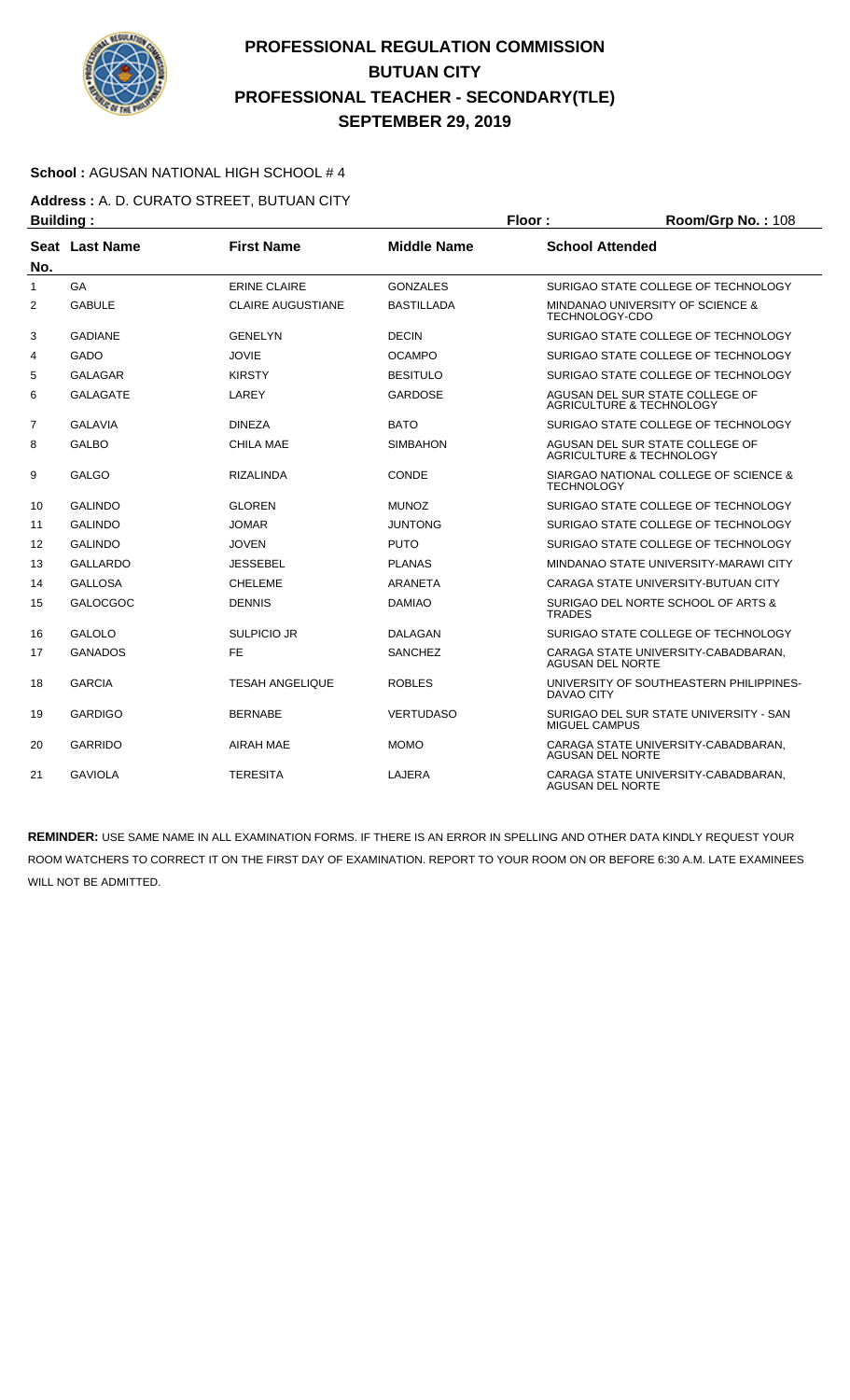

### **School :** AGUSAN NATIONAL HIGH SCHOOL # 4

**Address :** A. D. CURATO STREET, BUTUAN CITY **Building : Floor : Room/Grp No. :** 109

| No.            | Seat Last Name    | <b>First Name</b>     | <b>Middle Name</b> | <b>School Attended</b>                                         |
|----------------|-------------------|-----------------------|--------------------|----------------------------------------------------------------|
| 1              | GAYO              | <b>ROCELINE</b>       | <b>ZAMORA</b>      | SURIGAO DEL SUR STATE UNIVERSITY -<br><b>CANTILAN CAMPUS</b>   |
| $\overline{2}$ | <b>GEMAO</b>      | <b>MYRAPIE</b>        | <b>MEUROM</b>      | SURIGAO STATE COLLEGE OF TECHNOLOGY                            |
| 3              | <b>GERONA</b>     | <b>NOEL JR</b>        | <b>BALDAZOTES</b>  | SURIGAO STATE COLLEGE OF TECHNOLOGY                            |
| 4              | <b>GLICO</b>      | <b>MIKEE</b>          |                    | SURIGAO STATE COLLEGE OF TECHNOLOGY                            |
| 5              | <b>GLORIBA</b>    | <b>RECHEL JOY</b>     | <b>DETALO</b>      | AGUSAN DEL SUR STATE COLLEGE OF<br>AGRICULTURE & TECHNOLOGY    |
| 6              | <b>GODITO</b>     | <b>MARY GRACE</b>     | <b>SAMANO</b>      | SURIGAO STATE COLLEGE OF TECHNOLOGY                            |
| $\overline{7}$ | <b>GOLANDRINA</b> | <b>ISABELO</b>        | <b>PERNIA</b>      | SURIGAO STATE COLLEGE OF TECHNOLOGY                            |
| 8              | <b>GOMA</b>       | <b>MARIE CLARISE</b>  | <b>CONSIGNA</b>    | AGUSAN DEL SUR STATE COLLEGE OF<br>AGRICULTURE & TECHNOLOGY    |
| 9              | <b>GONTINIAS</b>  | <b>SHEEN DESSERIE</b> |                    | SURIGAO STATE COLLEGE OF TECHNOLOGY                            |
| 10             | <b>GONZALES</b>   | <b>EMERICO</b>        | LERA               | SURIGAO STATE COLLEGE OF TECHNOLOGY                            |
| 11             | <b>GONZALES</b>   | LYNDE                 | <b>ESPAÑA</b>      | AGUSAN DEL SUR STATE COLLEGE OF<br>AGRICULTURE & TECHNOLOGY    |
| 12             | <b>GORGONIO</b>   | <b>ALDIN</b>          | <b>TAMPUS</b>      | SURIGAO STATE COLLEGE OF TECHNOLOGY                            |
| 13             | <b>GRAVEN</b>     | <b>DANIEL</b>         | <b>CABARRUBIAS</b> | SURIGAO STATE COLLEGE OF TECHNOLOGY                            |
| 14             | <b>GREGORIO</b>   | <b>IAN CRISTOPHER</b> | <b>AJOC</b>        | SURIGAO STATE COLLEGE OF TECHNOLOGY                            |
| 15             | <b>GRIAR</b>      | <b>RUFA MAE</b>       | <b>BUENAFLOR</b>   | SURIGAO DEL SUR STATE UNIVERSITY -<br><b>CANTILAN CAMPUS</b>   |
| 16             | <b>GRUYAL</b>     | <b>JESA</b>           | CARPIO             | SURIGAO DEL SUR STATE UNIVERSITY -<br><b>CANTILAN CAMPUS</b>   |
| 17             | <b>GUALVEZ</b>    | <b>JEFEE</b>          | <b>ARIATE</b>      | SURIGAO DEL SUR STATE UNIVERSITY -<br><b>CANTILAN CAMPUS</b>   |
| 18             | <b>GUERGIO</b>    | <b>JOVY ANNE</b>      | <b>BALASABAS</b>   | SURIGAO STATE COLLEGE OF TECHNOLOGY                            |
| 19             | <b>GUERRA</b>     | <b>ERIMAR</b>         | <b>PEREZ</b>       | SURIGAO STATE COLLEGE OF TECHNOLOGY                            |
| 20             | <b>GUERTA</b>     | <b>NAOMI JOY</b>      | <b>RAVELO</b>      | SURIGAO DEL SUR STATE UNIVERSITY -<br><b>CANTILAN CAMPUS</b>   |
| 21             | <b>GUIBAO</b>     | <b>ELAINE JEAN</b>    | CAGAS              | CARAGA STATE UNIVERSITY-CABADBARAN.<br><b>AGUSAN DEL NORTE</b> |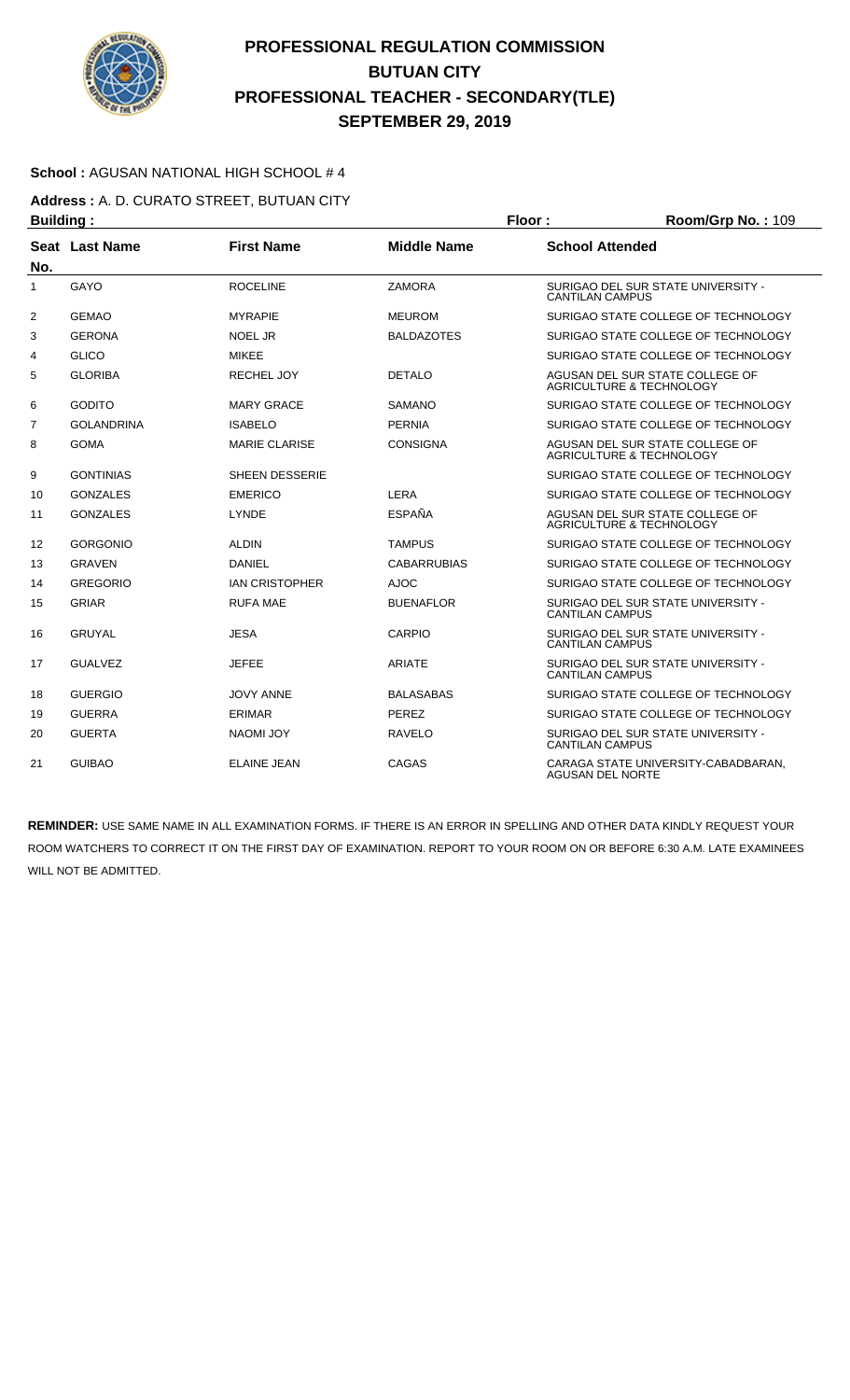

### **School :** AGUSAN NATIONAL HIGH SCHOOL # 4

**Address :** A. D. CURATO STREET, BUTUAN CITY **Building : Floor : Floor : Room/Grp No. : 110** 

| No.            | Seat Last Name    | <b>First Name</b>   | <b>Middle Name</b> | <b>School Attended</b>                                                 |  |
|----------------|-------------------|---------------------|--------------------|------------------------------------------------------------------------|--|
| $\mathbf{1}$   | <b>GUILLEN</b>    | <b>MERCY</b>        | <b>CASTANTE</b>    | SURIGAO DEL SUR STATE UNIVERSITY -<br><b>CANTILAN CAMPUS</b>           |  |
| $\overline{2}$ | <b>GUINITARAN</b> | <b>ELYS</b>         | <b>CLAR</b>        | CEBU TECHNOLOGICAL UNIVERSITY-MAIN<br>(for.CSCST)                      |  |
| 3              | <b>GUIRAL</b>     | <b>MARK ANDREW</b>  | <b>CUARTERO</b>    | SURIGAO DEL SUR STATE UNIVERSITY -<br><b>CANTILAN CAMPUS</b>           |  |
| 4              | <b>GUIRAL</b>     | RHEA JANINE         | <b>CUARTERO</b>    | SURIGAO DEL SUR STATE UNIVERSITY -<br><b>CANTILAN CAMPUS</b>           |  |
| 5              | <b>GUISOK</b>     | TWINKLE             | <b>ODJOY</b>       | SURIGAO STATE COLLEGE OF TECHNOLOGY                                    |  |
| 6              | <b>GULPE</b>      | <b>CHRISTENJOY</b>  | <b>ORO</b>         | SURIGAO STATE COLLEGE OF TECHNOLOGY                                    |  |
| $\overline{7}$ | <b>GUMANIT</b>    | <b>JUDY ANN</b>     | ORTILANO           | AGUSAN DEL SUR STATE COLLEGE OF<br>AGRICULTURE & TECHNOLOGY            |  |
| 8              | <b>GUMAPAC</b>    | <b>JESSIE</b>       | <b>ENRIQUEZ</b>    | SURIGAO STATE COLLEGE OF TECHNOLOGY                                    |  |
| 9              | <b>GUPIO</b>      | CHELL MIKEE         | <b>CORPUZ</b>      | SURIGAO STATE COLLEGE OF TECHNOLOGY                                    |  |
| 10             | <b>GURABIL</b>    | <b>JESEUIL</b>      | <b>ENSO</b>        | SURIGAO STATE COLLEGE OF TECHNOLOGY                                    |  |
| 11             | <b>GUZMAN</b>     | <b>CLAUDETTE</b>    | <b>ECLIPSE</b>     | AGUSAN DEL SUR STATE COLLEGE OF<br>AGRICULTURE & TECHNOLOGY            |  |
| 12             | <b>HUGO</b>       | <b>JENE FLOR</b>    | <b>CLEOPAS</b>     | SURIGAO STATE COLLEGE OF TECHNOLOGY                                    |  |
| 13             | <b>HUMAYLAB</b>   | <b>GINABETH</b>     | LAMPAD             | SURIGAO STATE COLLEGE OF TECHNOLOGY                                    |  |
| 14             | <b>ILAO</b>       | JULIETA             | LANDAG             | SURIGAO STATE COLLEGE OF TECHNOLOGY                                    |  |
| 15             | <b>INANOD</b>     | <b>JONAVEB</b>      | TONGCOPANON        | CARAGA STATE UNIVERSITY-CABADBARAN,<br><b>AGUSAN DEL NORTE</b>         |  |
| 16             | <b>INGALING</b>   | <b>BONIFACIO</b>    | <b>SANGALIA</b>    | AGUSAN DEL SUR STATE COLLEGE OF<br><b>AGRICULTURE &amp; TECHNOLOGY</b> |  |
| 17             | <b>IPIL</b>       | <b>RUSTOM</b>       | <b>GALLENTES</b>   | CARAGA STATE UNIVERSITY-CABADBARAN,<br>AGUSAN DEL NORTE                |  |
| 18             | <b>IRIGAN</b>     | <b>SUNSHINE</b>     | LARANO             | CARAGA STATE UNIVERSITY-CABADBARAN,<br><b>AGUSAN DEL NORTE</b>         |  |
| 19             | <b>ISRAEL</b>     | <b>GLORY GRACE</b>  | <b>RAMOS</b>       | SURIGAO STATE COLLEGE OF TECHNOLOGY                                    |  |
| 20             | <b>JABIAN</b>     | <b>KYRELL MARIE</b> | <b>TUTOR</b>       | CARAGA STATE UNIVERSITY-CABADBARAN.<br><b>AGUSAN DEL NORTE</b>         |  |
| 21             | <b>JABONERO</b>   | <b>JERSON</b>       | <b>APIAG</b>       | CARAGA STATE UNIVERSITY-CABADBARAN.<br><b>AGUSAN DEL NORTE</b>         |  |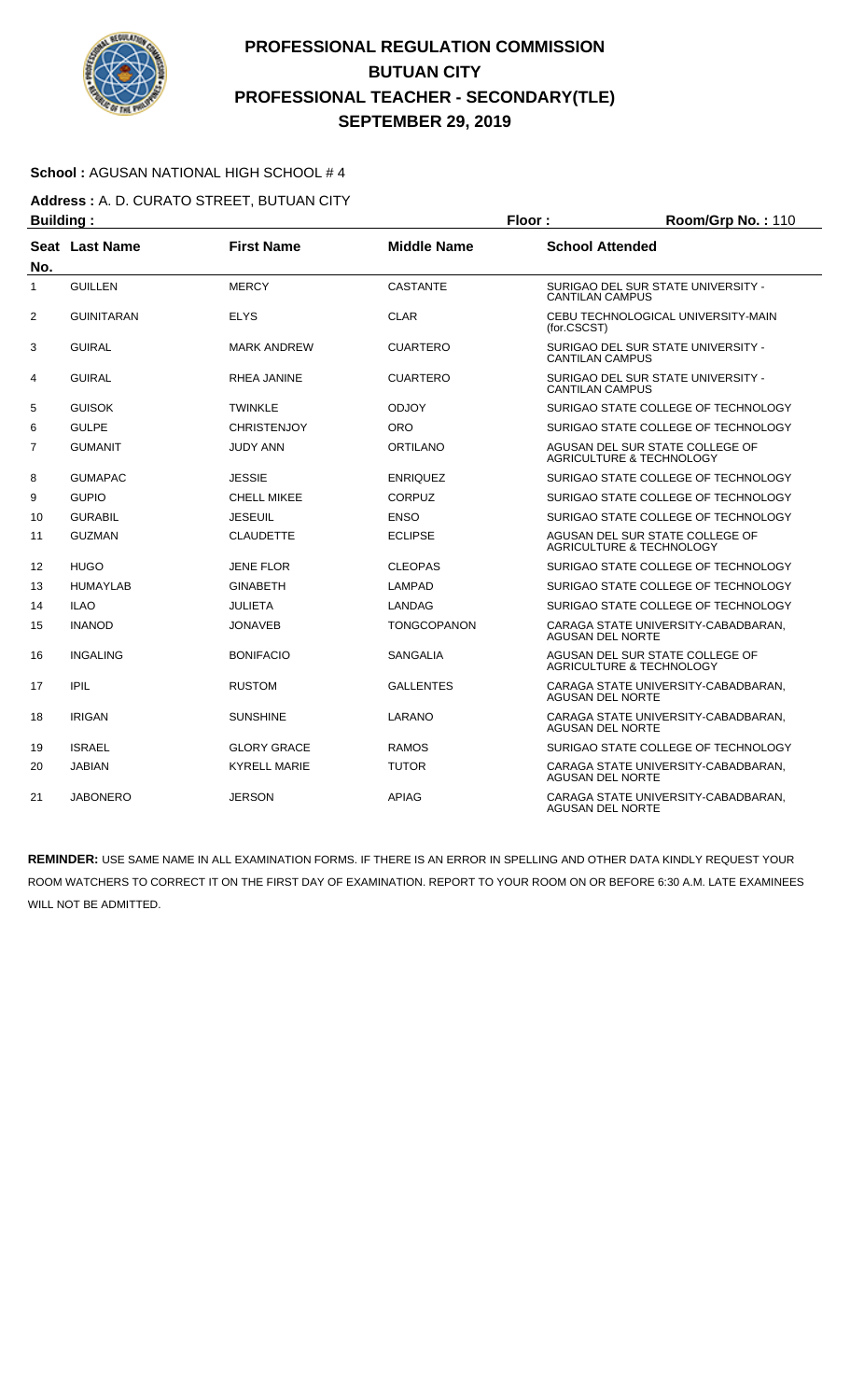

### **School :** AGUSAN NATIONAL HIGH SCHOOL # 4

**Address :** A. D. CURATO STREET, BUTUAN CITY **Building : Floor : Room/Grp No. :** 111

|                | sananig i         |                    |                    |                                                                        |
|----------------|-------------------|--------------------|--------------------|------------------------------------------------------------------------|
| No.            | Seat Last Name    | <b>First Name</b>  | <b>Middle Name</b> | <b>School Attended</b>                                                 |
| $\mathbf{1}$   | <b>JACON</b>      | <b>DEXTER</b>      | LAYOLA             | SURIGAO STATE COLLEGE OF TECHNOLOGY                                    |
| 2              | <b>JAMER</b>      | <b>HAZEL GRACE</b> | <b>UBA</b>         | SURIGAO STATE COLLEGE OF TECHNOLOGY                                    |
| 3              | <b>JAMITO</b>     | JULIETA            | LASAY              | CAMIGUIN POLYTECHNIC STATE COLLEGE                                     |
| 4              | <b>JAPOS</b>      | DIOZELL JEAN       | <b>MESIAS</b>      | CARAGA STATE UNIVERSITY-CABADBARAN,<br><b>AGUSAN DEL NORTE</b>         |
| 5              | JAWEL             | JORDANO            | <b>MONCANO</b>     | SURIGAO STATE COLLEGE OF TECHNOLOGY                                    |
| 6              | <b>JAYOMA</b>     | <b>JEANETTE</b>    | <b>POLLESCAS</b>   | MINDANAO STATE UNIVERSITY-ILIGAN INSTITUTE<br>OF TECHNOLOGY            |
| $\overline{7}$ | <b>JIMENEZ</b>    | <b>ERWIN</b>       | <b>MAPA</b>        | SURIGAO STATE COLLEGE OF TECHNOLOGY                                    |
| 8              | <b>JOSOL</b>      | <b>MARINEL</b>     | <b>ESTAL</b>       | SURIGAO DEL SUR STATE UNIVERSITY -<br><b>CANTILAN CAMPUS</b>           |
| 9              | <b>JUANITE</b>    | LEIZLY             | <b>GRUMEZ</b>      | SURIGAO DEL SUR STATE UNIVERSITY -<br><b>CANTILAN CAMPUS</b>           |
| 10             | <b>JUAREZ</b>     | <b>HELEN ROSE</b>  | <b>DATOY</b>       | SURIGAO DEL SUR STATE UNIVERSITY - SAN<br><b>MIGUEL CAMPUS</b>         |
| 11             | <b>JUEGOS</b>     | <b>JENDIE</b>      | <b>BASALO</b>      | AGUSAN DEL SUR STATE COLLEGE OF<br><b>AGRICULTURE &amp; TECHNOLOGY</b> |
| 12             | <b>JULVE</b>      | <b>JOEY JAPHET</b> | <b>SULIMA</b>      | SURIGAO STATE COLLEGE OF TECHNOLOGY                                    |
| 13             | <b>JUSAY</b>      | <b>MELANIE</b>     | <b>MACA</b>        | SURIGAO STATE COLLEGE OF TECHNOLOGY                                    |
| 14             | <b>JUSTO</b>      | <b>REY</b>         | <b>BOLIVAR</b>     | AGUSAN DEL SUR STATE COLLEGE OF<br>AGRICULTURE & TECHNOLOGY            |
| 15             | <b>KAGINGKING</b> | AIMEE              | LAID               | SURIGAO STATE COLLEGE OF TECHNOLOGY                                    |
| 16             | <b>LABOR</b>      | JEMARIE ANN JOY    |                    | SURIGAO STATE COLLEGE OF TECHNOLOGY                                    |
| 17             | <b>LABOR</b>      | <b>MARY JANE</b>   | <b>CAVITE</b>      | SURIGAO STATE COLLEGE OF TECHNOLOGY                                    |
| 18             | LACAZA            | <b>BEVIELYN</b>    | SADUGAN            | AGUSAN DEL SUR STATE COLLEGE OF<br>AGRICULTURE & TECHNOLOGY            |
| 19             | LAGAHIT           | <b>LIZA</b>        | <b>GRAVINO</b>     | SURIGAO DEL NORTE SCHOOL OF ARTS &<br><b>TRADES</b>                    |
| 20             | <b>LAGAPA</b>     | <b>MARIANE</b>     | <b>IMPON</b>       | SURIGAO DEL NORTE SCHOOL OF ARTS &<br><b>TRADES</b>                    |
| 21             | LAGARE            | <b>BRENDA</b>      | <b>CLAVITE</b>     | CAMIGUIN POLYTECHNIC STATE COLLEGE                                     |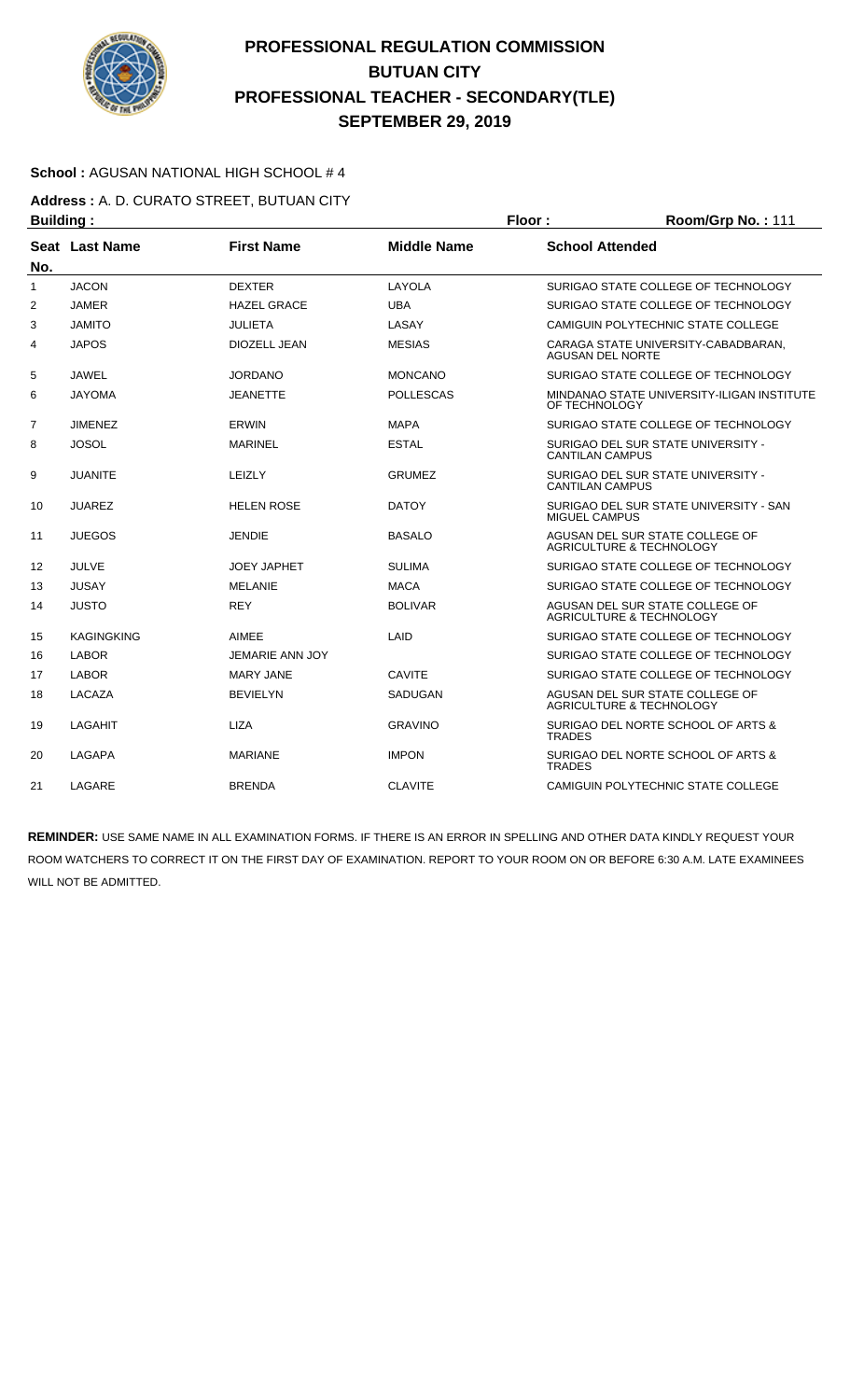

### **School :** AGUSAN NATIONAL HIGH SCHOOL # 4

**Address :** A. D. CURATO STREET, BUTUAN CITY **Building : Floor : Floor : Room/Grp No. : 112** 

|     | sananiyi              |                        |                    |                                                                        |
|-----|-----------------------|------------------------|--------------------|------------------------------------------------------------------------|
| No. | <b>Seat Last Name</b> | <b>First Name</b>      | <b>Middle Name</b> | <b>School Attended</b>                                                 |
| 1   | LAGARE                | <b>RAFFY</b>           | VILLANUEVA         | AGUSAN DEL SUR STATE COLLEGE OF<br><b>AGRICULTURE &amp; TECHNOLOGY</b> |
| 2   | <b>LAGARET</b>        | <b>MHYRELLE ANGELA</b> | <b>CABALIDO</b>    | CARAGA STATE UNIVERSITY-CABADBARAN,<br>AGUSAN DEL NORTE                |
| 3   | LAGRITA               | <b>MARK DAVE</b>       | SALAMPUTAN         | CARAGA STATE UNIVERSITY-CABADBARAN,<br>AGUSAN DEL NORTE                |
| 4   | LAGUITAO              | <b>THERESE AMOR</b>    | <b>BASADRE</b>     | CAMIGUIN POLYTECHNIC STATE COLLEGE                                     |
| 5   | <b>LAGURA</b>         | JERALD                 | <b>OMAPAS</b>      | SURIGAO DEL SUR STATE UNIVERSITY -<br><b>CANTILAN CAMPUS</b>           |
| 6   | LAID                  | <b>KAZY MAE</b>        | <b>BELOY</b>       | SURIGAO STATE COLLEGE OF TECHNOLOGY                                    |
| 7   | LAJERA                | <b>DANILO</b>          | <b>SANSANO</b>     | CARAGA STATE UNIVERSITY-CABADBARAN,<br>AGUSAN DEL NORTE                |
| 8   | LAMIGO                | <b>SUSAN</b>           | <b>MERA</b>        | SURIGAO DEL SUR STATE UNIVERSITY -<br><b>CANTILAN CAMPUS</b>           |
| 9   | LAMOR                 | <b>DEANNE</b>          | <b>SINGCULAN</b>   | SURIGAO STATE COLLEGE OF TECHNOLOGY                                    |
| 10  | LANGIT                | <b>GILCIE</b>          | <b>LETIM</b>       | SURIGAO DEL NORTE SCHOOL OF ARTS &<br>TRADES                           |
| 11  | LANGIT                | <b>MARY LYNNE</b>      | <b>AJOS</b>        | SURIGAO STATE COLLEGE OF TECHNOLOGY                                    |
| 12  | LANGRES               | <b>IRISH</b>           | <b>SINDAY</b>      | SURIGAO STATE COLLEGE OF TECHNOLOGY                                    |
| 13  | LANQUINO              | <b>MARK</b>            | <b>INDAYA</b>      | SURIGAO STATE COLLEGE OF TECHNOLOGY                                    |
| 14  | <b>LAOTOCO</b>        | SHEENA MAE             | <b>PASTER</b>      | MISAMIS ORIENTAL STATE COLLEGE OF<br>AGRICULTURE & TECHNOLOGY          |
| 15  | <b>LASTIMADO</b>      | ANGELINE CRISNA        | <b>BETAISAR</b>    | AGUSAN DEL SUR STATE COLLEGE OF<br><b>AGRICULTURE &amp; TECHNOLOGY</b> |
| 16  | LATORRE               | <b>JERREL</b>          | <b>PADECIO</b>     | CARAGA STATE UNIVERSITY-CABADBARAN,<br><b>AGUSAN DEL NORTE</b>         |
| 17  | LATUNAN               | <b>MAICO</b>           | <b>GUY-AN</b>      | CARAGA STATE UNIVERSITY-CABADBARAN.<br><b>AGUSAN DEL NORTE</b>         |
| 18  | LAWAGON               | <b>MARY CRUZEL</b>     | <b>DELA CRUZ</b>   | CARAGA STATE UNIVERSITY-CABADBARAN,<br><b>AGUSAN DEL NORTE</b>         |
| 19  | LAWAN                 | <b>JOSIE MARIE</b>     | <b>BAYER</b>       | SURIGAO STATE COLLEGE OF TECHNOLOGY                                    |
| 20  | LAYMA                 | <b>IC FRIVY</b>        | <b>PAPA</b>        | AGUSAN DEL SUR STATE COLLEGE OF<br>AGRICULTURE & TECHNOLOGY            |
| 21  | LAYOS                 | <b>REYMARK</b>         | <b>TAPAL</b>       | SURIGAO STATE COLLEGE OF TECHNOLOGY                                    |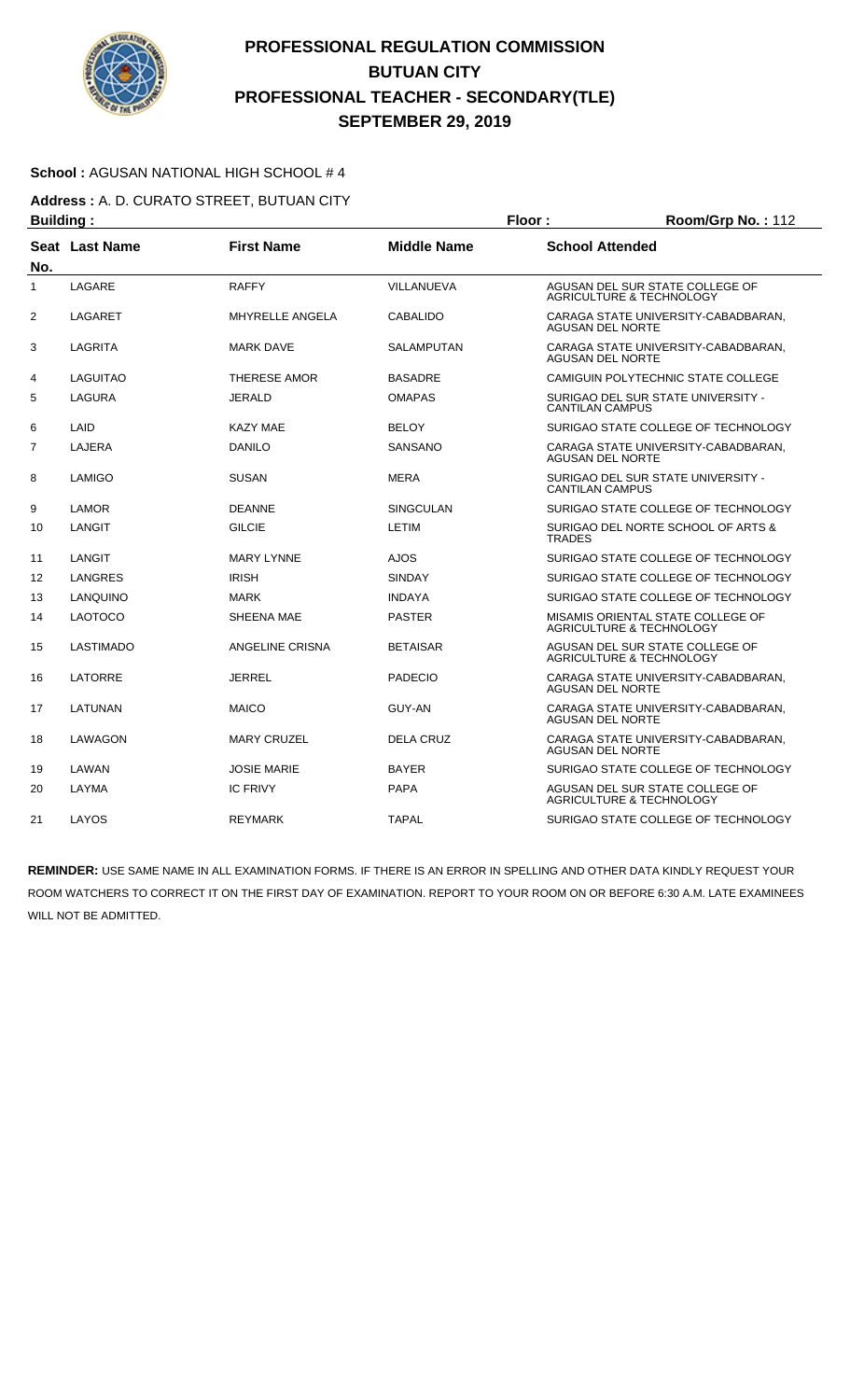

### **School :** AGUSAN NATIONAL HIGH SCHOOL # 4

**Address :** A. D. CURATO STREET, BUTUAN CITY **Building : Floor : Floor : Room/Grp No. : 113** 

| No.          | Seat Last Name   | <b>First Name</b>      | <b>Middle Name</b> | <b>School Attended</b>                                         |
|--------------|------------------|------------------------|--------------------|----------------------------------------------------------------|
| $\mathbf{1}$ | <b>LEONOR</b>    | <b>JUNMARK</b>         | <b>BRACHO</b>      | SURIGAO STATE COLLEGE OF TECHNOLOGY                            |
| 2            | LERIO            | LUCIE BETH             | <b>ESTRELLA</b>    | CARAGA STATE UNIVERSITY-CABADBARAN,<br><b>AGUSAN DEL NORTE</b> |
| 3            | <b>LEROG</b>     | <b>MANILYN</b>         | <b>SODIJANA</b>    | SURIGAO STATE COLLEGE OF TECHNOLOGY                            |
| 4            | LESOY            | JHINIEL                | CALUBAG            | SURIGAO STATE COLLEGE OF TECHNOLOGY                            |
| 5            | <b>LIBARNES</b>  | <b>KENITH JOHN</b>     | <b>PAGARAN</b>     | CARAGA STATE UNIVERSITY-CABADBARAN,<br><b>AGUSAN DEL NORTE</b> |
| 6            | LIBRES - "A"     | <b>MARIEL PRECIOUS</b> |                    | CARAGA STATE UNIVERSITY-CABADBARAN,<br><b>AGUSAN DEL NORTE</b> |
| 7            | <b>LICO</b>      | <b>SHARMAINE</b>       | <b>CONCILLES</b>   | SURIGAO STATE COLLEGE OF TECHNOLOGY                            |
| 8            | LIGAD            | <b>ROCELYN</b>         | <b>ACLO</b>        | SURIGAO STATE COLLEGE OF TECHNOLOGY                            |
| 9            | <b>LIMOSNERO</b> | <b>RIZA MAY</b>        | <b>BAHALA</b>      | AGUSAN DEL SUR STATE COLLEGE OF<br>AGRICULTURE & TECHNOLOGY    |
| 10           | LIRASAN          | <b>MARY LU</b>         | <b>AZARCON</b>     | SURIGAO STATE COLLEGE OF TECHNOLOGY                            |
| 11           | LITUAÑAS         | <b>IRISH</b>           | <b>ESPINA</b>      | CARAGA STATE UNIVERSITY-CABADBARAN,<br><b>AGUSAN DEL NORTE</b> |
| 12           | <b>LLANO</b>     | JEE-ANN                | <b>TEJADA</b>      | SURIGAO STATE COLLEGE OF TECHNOLOGY                            |
| 13           | <b>LLANTO</b>    | JAILIE                 | <b>ARIATE</b>      | SURIGAO DEL SUR STATE UNIVERSITY -<br><b>CANTILAN CAMPUS</b>   |
| 14           | <b>LLIDO</b>     | <b>KRESELIN</b>        | <b>SAJULGA</b>     | CARAGA STATE UNIVERSITY-CABADBARAN.<br><b>AGUSAN DEL NORTE</b> |
| 15           | <b>LLORCA</b>    | <b>REUEL</b>           | <b>SUMAYANG</b>    | SURIGAO STATE COLLEGE OF TECHNOLOGY                            |
| 16           | <b>LOFRANCO</b>  | <b>KATHLEEN</b>        | <b>MATILDO</b>     | SURIGAO STATE COLLEGE OF TECHNOLOGY                            |
| 17           | <b>LOFRANCO</b>  | <b>MARIJOY</b>         | <b>GORRO</b>       | CARAGA STATE UNIVERSITY-CABADBARAN.<br><b>AGUSAN DEL NORTE</b> |
| 18           | <b>LOGRONIO</b>  | <b>JESSA</b>           | JAMISOLA           | CARAGA STATE UNIVERSITY-CABADBARAN.<br><b>AGUSAN DEL NORTE</b> |
| 19           | <b>LOMOTOS</b>   | <b>CHARLES</b>         | <b>JALMAS</b>      | SOUTHWAY COLLEGE OF TECHNOLOGY                                 |
| 20           | <b>LOPEZ</b>     | <b>JOSABETH</b>        | <b>CALIMBO</b>     | SURIGAO STATE COLLEGE OF TECHNOLOGY                            |
| 21           | <b>LOPEZ</b>     | <b>RICHARD</b>         | <b>PALOMA</b>      | CARAGA STATE UNIVERSITY-CABADBARAN,<br><b>AGUSAN DEL NORTE</b> |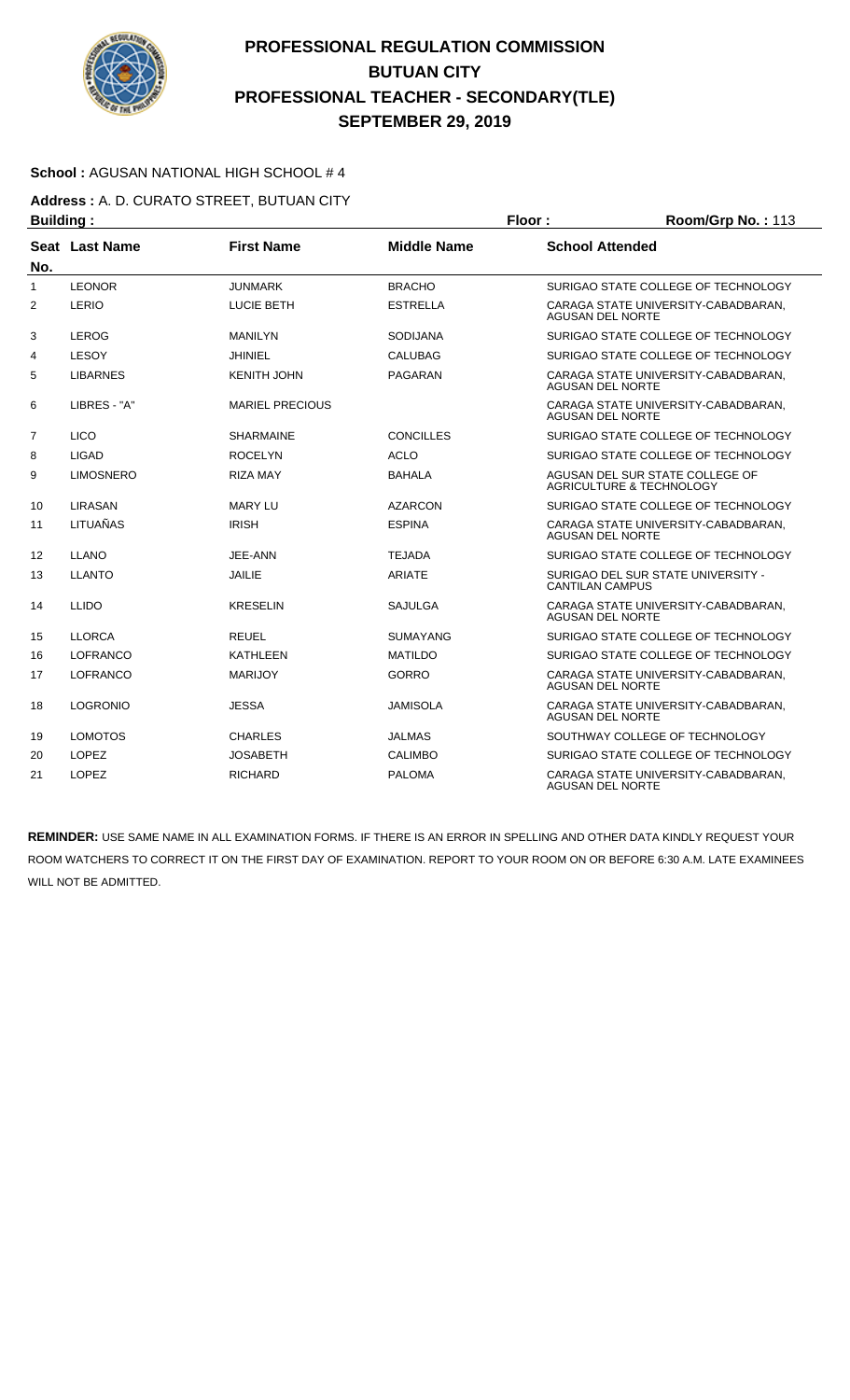

### **School :** AGUSAN NATIONAL HIGH SCHOOL # 4

**Address :** A. D. CURATO STREET, BUTUAN CITY **Building : Floor : Room/Grp No. :** 114

| . <u>.</u>     |                  |                      |                    |                                                                        |
|----------------|------------------|----------------------|--------------------|------------------------------------------------------------------------|
| No.            | Seat Last Name   | <b>First Name</b>    | <b>Middle Name</b> | <b>School Attended</b>                                                 |
| 1              | <b>LOPEZ</b>     | <b>ROSEDEL</b>       | <b>PALOMA</b>      | CARAGA STATE UNIVERSITY-CABADBARAN,<br><b>AGUSAN DEL NORTE</b>         |
| $\overline{2}$ | LOPEZ            | VALERIO              | <b>SARCILLA</b>    | SURIGAO STATE COLLEGE OF TECHNOLOGY                                    |
| 3              | <b>LOREMIA</b>   | <b>JANETH</b>        | <b>ANCLA</b>       | SURIGAO STATE COLLEGE OF TECHNOLOGY                                    |
| 4              | <b>LORONO</b>    | <b>JESTONJAY</b>     | <b>YANA</b>        | CARAGA STATE UNIVERSITY-CABADBARAN,<br><b>AGUSAN DEL NORTE</b>         |
| 5              | LOZANO           | ANGEL JANE           | <b>SUMACOT</b>     | CARAGA STATE UNIVERSITY-CABADBARAN,<br><b>AGUSAN DEL NORTE</b>         |
| 6              | LOZANO           | <b>ARNALYN MARIE</b> | <b>SITOY</b>       | SURIGAO STATE COLLEGE OF TECHNOLOGY                                    |
| $\overline{7}$ | <b>LUBIANO</b>   | <b>RACHELLEFE</b>    | <b>ARTANA</b>      | SURIGAO STATE COLLEGE OF TECHNOLOGY                                    |
| 8              | <b>LUBRIO</b>    | <b>MARY GRACE</b>    | <b>BAGCAT</b>      | SURIGAO DEL SUR STATE UNIVERSITY -<br><b>CANTILAN CAMPUS</b>           |
| 9              | <b>LUCA</b>      | <b>MARETCHEL</b>     | ERNO               | SURIGAO STATE COLLEGE OF TECHNOLOGY                                    |
| 10             | <b>LUCIDO</b>    | <b>BRIAN</b>         | <b>BADAL</b>       | CARAGA STATE UNIVERSITY-CABADBARAN,<br><b>AGUSAN DEL NORTE</b>         |
| 11             | <b>LUIB</b>      | <b>KHANN FRANCIS</b> | <b>PETALLO</b>     | SURIGAO STATE COLLEGE OF TECHNOLOGY                                    |
| 12             | <b>LUMBRES</b>   | <b>JUNIL</b>         | <b>BOMPAT</b>      | CARAGA STATE UNIVERSITY-CABADBARAN,<br><b>AGUSAN DEL NORTE</b>         |
| 13             | <b>LUNA</b>      | <b>JOEY</b>          | <b>CUTAMORA</b>    | AGUSAN DEL SUR STATE COLLEGE OF<br>AGRICULTURE & TECHNOLOGY            |
| 14             | LUSPE            | <b>MARY ROSE</b>     | <b>ESPADERO</b>    | SURIGAO STATE COLLEGE OF TECHNOLOGY                                    |
| 15             | LUZADA           | <b>JAEIM</b>         | <b>EURABA</b>      | AGUSAN DEL SUR STATE COLLEGE OF<br>AGRICULTURE & TECHNOLOGY            |
| 16             | LUZON            | <b>SHARON</b>        | LADERA             | CARAGA STATE UNIVERSITY-CABADBARAN,<br><b>AGUSAN DEL NORTE</b>         |
| 17             | LUZURA           | <b>ROGELIO</b>       | <b>ASIO</b>        | CARAGA STATE UNIVERSITY-CABADBARAN,<br><b>AGUSAN DEL NORTE</b>         |
| 18             | <b>MACABENTA</b> | <b>EVERLYN</b>       | <b>ALBASIN</b>     | AGUSAN DEL SUR STATE COLLEGE OF<br><b>AGRICULTURE &amp; TECHNOLOGY</b> |
| 19             | <b>MACAPOBRE</b> | <b>ELMAR JAY</b>     | MANGUBAT           | ARRIESGADO COLLEGE FOUNDATION, INC.                                    |
| 20             | <b>MACAREAL</b>  | <b>CONNIE BAY</b>    | DE GUZMAN          | SURIGAO STATE COLLEGE OF TECHNOLOGY                                    |
| 21             | <b>MADANGUIT</b> | <b>ELSA</b>          | <b>HONOR</b>       | AGUSAN DEL SUR STATE COLLEGE OF<br><b>AGRICULTURE &amp; TECHNOLOGY</b> |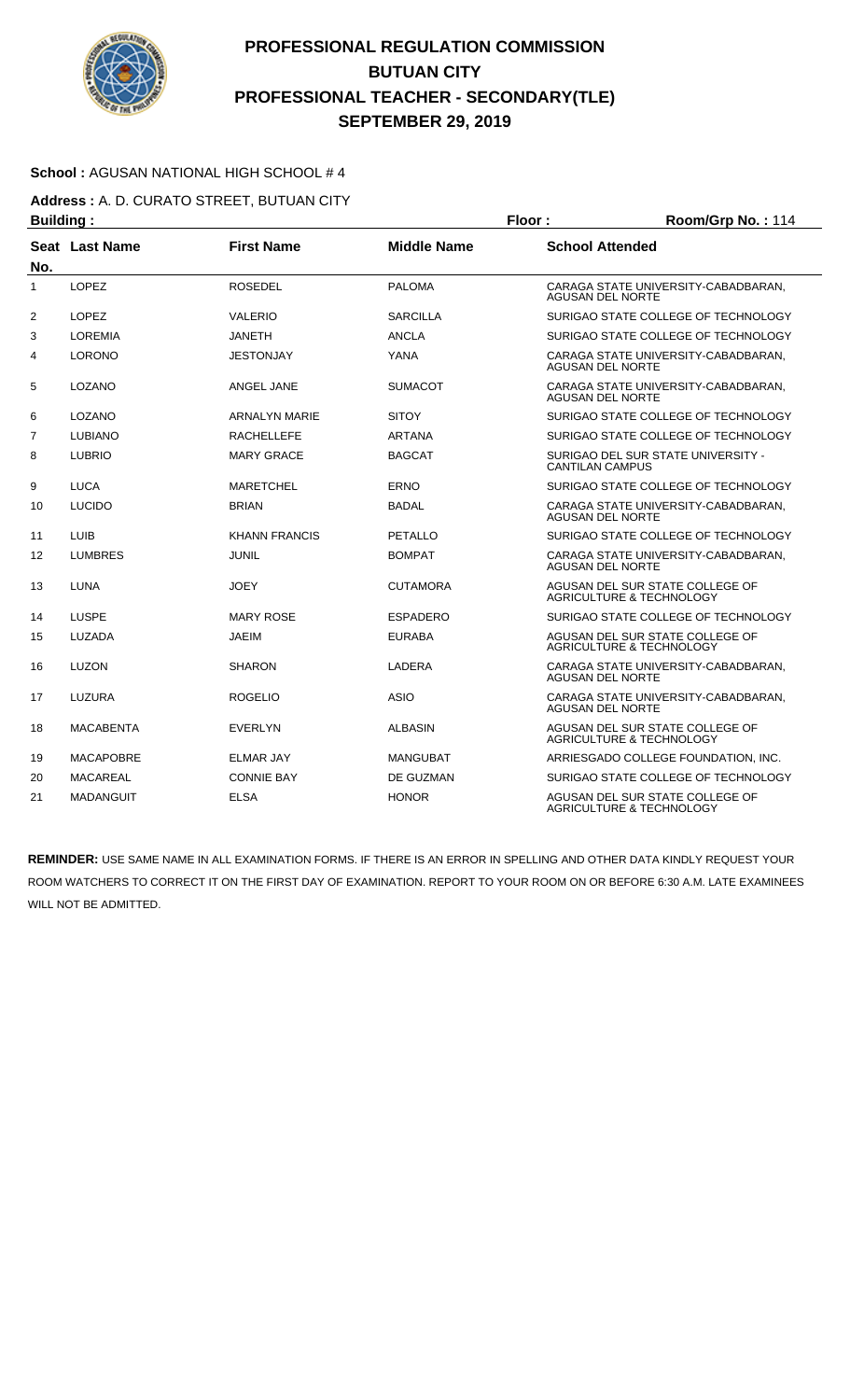

### **School :** AGUSAN NATIONAL HIGH SCHOOL # 4

**Address :** A. D. CURATO STREET, BUTUAN CITY **Building : Floor : Room/Grp No. : 115** 

| No.            | <b>Seat Last Name</b> | <b>First Name</b>        | <b>Middle Name</b> | <b>School Attended</b>                                         |
|----------------|-----------------------|--------------------------|--------------------|----------------------------------------------------------------|
| 1              | MADROÑAL              | <b>MARY HEART NICOLE</b> | SABALDAN           | SURIGAO STATE COLLEGE OF TECHNOLOGY                            |
| 2              | MAG-ASO               | <b>MARIZ</b>             | <b>GALANIDA</b>    | SURIGAO STATE COLLEGE OF TECHNOLOGY                            |
| 3              | <b>MAGALLANES</b>     | <b>ERNELYN</b>           | <b>SORIANO</b>     | SURIGAO STATE COLLEGE OF TECHNOLOGY                            |
| 4              | <b>MAGALLANES</b>     | <b>MARIEL</b>            | COSICOL            | CARAGA STATE UNIVERSITY-CABADBARAN.<br><b>AGUSAN DEL NORTE</b> |
| 5              | <b>MAHINAY</b>        | <b>REGINE</b>            | <b>QUIREZ</b>      | SURIGAO STATE COLLEGE OF TECHNOLOGY                            |
| 6              | <b>MAINAR</b>         | <b>MARIA JESSA</b>       | <b>ARONG</b>       | CAMIGUIN POLYTECHNIC STATE COLLEGE                             |
| $\overline{7}$ | <b>MAISOG</b>         | <b>LUMIN</b>             | <b>RIVAS</b>       | SURIGAO STATE COLLEGE OF TECHNOLOGY                            |
| 8              | <b>MALAGA</b>         | <b>OLIVER</b>            | <b>FEROL</b>       | SURIGAO STATE COLLEGE OF TECHNOLOGY                            |
| 9              | <b>MALAYAN</b>        | <b>VICENTE</b>           | <b>MALINIS</b>     | SURIGAO STATE COLLEGE OF TECHNOLOGY                            |
| 10             | <b>MALAYAO</b>        | <b>BLAS JR</b>           | ORTUYO             | SURIGAO DEL SUR STATE UNIVERSITY -<br><b>CANTILAN CAMPUS</b>   |
| 11             | <b>MALIMBAG</b>       | <b>MARILYN</b>           | <b>LIM</b>         | NORTH DAVAO COLLEGES-PANABO                                    |
| 12             | <b>MALINAO</b>        | <b>JOSHUA</b>            | <b>SILVA</b>       | CAMIGUIN POLYTECHNIC STATE COLLEGE                             |
| 13             | <b>MALUNAS</b>        | <b>EUGENE JR</b>         | <b>OSEGAN</b>      | SURIGAO STATE COLLEGE OF TECHNOLOGY                            |
| 14             | <b>MAMANAO</b>        | <b>RHEAN KENN</b>        | <b>BANSUING</b>    | UNIVERSITY OF SOUTHEASTERN PHILIPPINES-<br><b>DAVAO CITY</b>   |
| 15             | <b>MAN-AWASAN</b>     | <b>MILDRED</b>           | CATALIÑO           | AGUSAN DEL SUR STATE COLLEGE OF<br>AGRICULTURE & TECHNOLOGY    |
| 16             | <b>MANGAO</b>         | <b>REENA DIANNE</b>      | <b>JANDAYAN</b>    | CARAGA STATE UNIVERSITY-CABADBARAN,<br>AGUSAN DEL NORTE        |
| 17             | <b>MANLICAYAN</b>     | <b>MERELYN</b>           | <b>DESTAJO</b>     | AGUSAN DEL SUR STATE COLLEGE OF<br>AGRICULTURE & TECHNOLOGY    |
| 18             | <b>MANLIGUIS</b>      | <b>ALIAH MAE</b>         | <b>ENTENDEZ</b>    | SURIGAO STATE COLLEGE OF TECHNOLOGY                            |
| 19             | <b>MANLIGUIS</b>      | <b>MARY ANN</b>          | <b>ODVINA</b>      | SURIGAO STATE COLLEGE OF TECHNOLOGY                            |
| 20             | <b>MANONGAS</b>       | <b>MARK KEVIN</b>        | <b>PINGAL</b>      | SURIGAO STATE COLLEGE OF TECHNOLOGY                            |
| 21             | <b>MANPATILAN</b>     | <b>GLYDEL</b>            | <b>FERNANDEZ</b>   | AGUSAN DEL SUR STATE COLLEGE OF<br>AGRICULTURE & TECHNOLOGY    |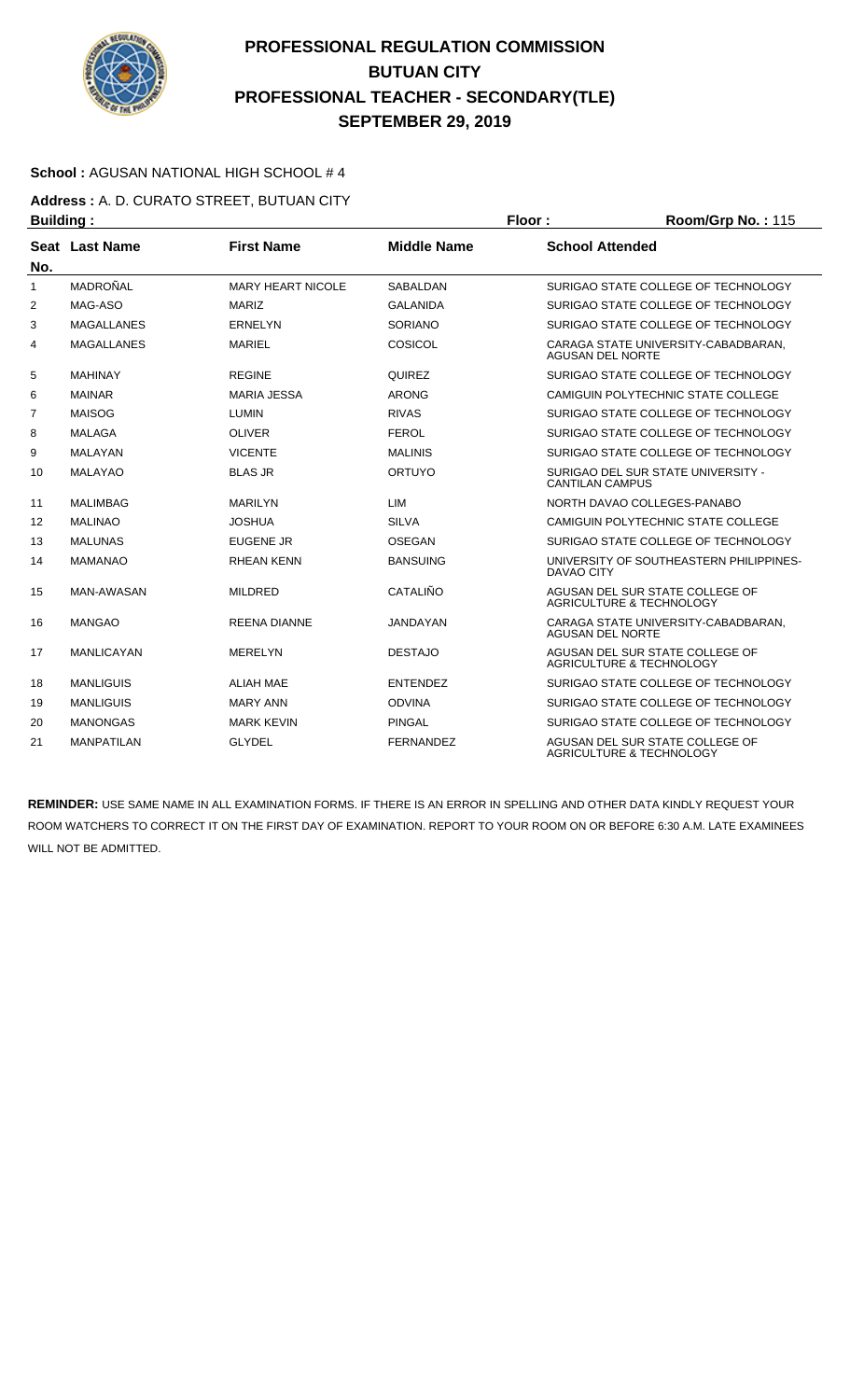

### **School :** AGUSAN NATIONAL HIGH SCHOOL # 5

**Address :** A. D. CURATO STREET, BUTUAN CITY **Building : Floor : Floor : Room/Grp No. : 116** 

| No.            | Seat Last Name    | <b>First Name</b>  | <b>Middle Name</b> | <b>School Attended</b>                                         |
|----------------|-------------------|--------------------|--------------------|----------------------------------------------------------------|
| $\mathbf{1}$   | <b>MANTE</b>      | <b>JELYN</b>       | <b>TAMAYO</b>      | SURIGAO STATE COLLEGE OF TECHNOLOGY                            |
| 2              | <b>MAQUE</b>      | <b>GLENNELYN</b>   | <b>MORADOS</b>     | TECHNOLOGICAL UNIVERSITY OF THE<br>PHILIPPINES-MANILA          |
| 3              | <b>MARAVILLAS</b> | <b>PENNY</b>       | <b>GIER</b>        | SURIGAO STATE COLLEGE OF TECHNOLOGY                            |
| 4              | <b>MARIGA</b>     | <b>SAIMAH</b>      | <b>MANNAN</b>      | MINDANAO STATE UNIVERSITY-MARAWI CITY                          |
| 5              | <b>MARTINEZ</b>   | <b>ALICIA</b>      | <b>DELOTA</b>      | SURIGAO DEL SUR STATE UNIVERSITY - SAN<br>MIGUEL CAMPUS        |
| 6              | <b>MARTINEZ</b>   | <b>GINNO</b>       | <b>CABONCE</b>     | NEW NORTHERN MINDANAO COLLEGE                                  |
| $\overline{7}$ | <b>MARTIZANO</b>  | <b>ANTONIETTE</b>  | <b>GALOPE</b>      | SURIGAO STATE COLLEGE OF TECHNOLOGY                            |
| 8              | <b>MASAYON</b>    | <b>CHERRYME</b>    | <b>MALASIBAS</b>   | SURIGAO STATE COLLEGE OF TECHNOLOGY                            |
| 9              | <b>MASIBAY</b>    | <b>JOVELYN</b>     | QUILOS             | SURIGAO STATE COLLEGE OF TECHNOLOGY                            |
| 10             | <b>MATA</b>       | <b>EUGENE</b>      | <b>MANCILE</b>     | SURIGAO STATE COLLEGE OF TECHNOLOGY                            |
| 11             | <b>MATANOG</b>    | MARY JOY           | <b>ANDO</b>        | SURIGAO DEL SUR STATE UNIVERSITY - SAN<br><b>MIGUEL CAMPUS</b> |
| 12             | <b>MATUGAS</b>    | <b>JULIA</b>       | <b>FERNANDO</b>    | AGUSAN DEL SUR STATE COLLEGE OF<br>AGRICULTURE & TECHNOLOGY    |
| 13             | <b>MATUGAS</b>    | LEZIEL             | <b>TOLDO</b>       | SURIGAO STATE COLLEGE OF TECHNOLOGY                            |
| 14             | <b>MAUL</b>       | <b>EVAH MAE</b>    | SALUNDAGUIT        | CARAGA STATE UNIVERSITY-CABADBARAN.<br><b>AGUSAN DEL NORTE</b> |
| 15             | <b>MAZO</b>       | <b>MERY CHERIL</b> | <b>SEBAN</b>       | CARAGA STATE UNIVERSITY-CABADBARAN.<br><b>AGUSAN DEL NORTE</b> |
| 16             | <b>MECOMPAL</b>   | <b>MICHAEL</b>     | <b>ESTOQUE</b>     | SURIGAO STATE COLLEGE OF TECHNOLOGY                            |
| 17             | <b>MEDALLA</b>    | <b>PRODELIN</b>    | QUIMSON            | CARAGA STATE UNIVERSITY-CABADBARAN.<br><b>AGUSAN DEL NORTE</b> |
| 18             | <b>MEJALA</b>     | <b>MABEL</b>       | CORDORA            | CARAGA STATE UNIVERSITY-CABADBARAN.<br><b>AGUSAN DEL NORTE</b> |
| 19             | <b>MENDOZA</b>    | <b>ERNALYN</b>     | <b>MURILLO</b>     | SURIGAO STATE COLLEGE OF TECHNOLOGY                            |
| 20             | <b>MENIL</b>      | <b>GLYCEL</b>      | <b>BERGAS</b>      | SURIGAO STATE COLLEGE OF TECHNOLOGY                            |
| 21             | <b>MENIL</b>      | <b>JOLLIVEB</b>    | <b>RUALES</b>      | SURIGAO STATE COLLEGE OF TECHNOLOGY                            |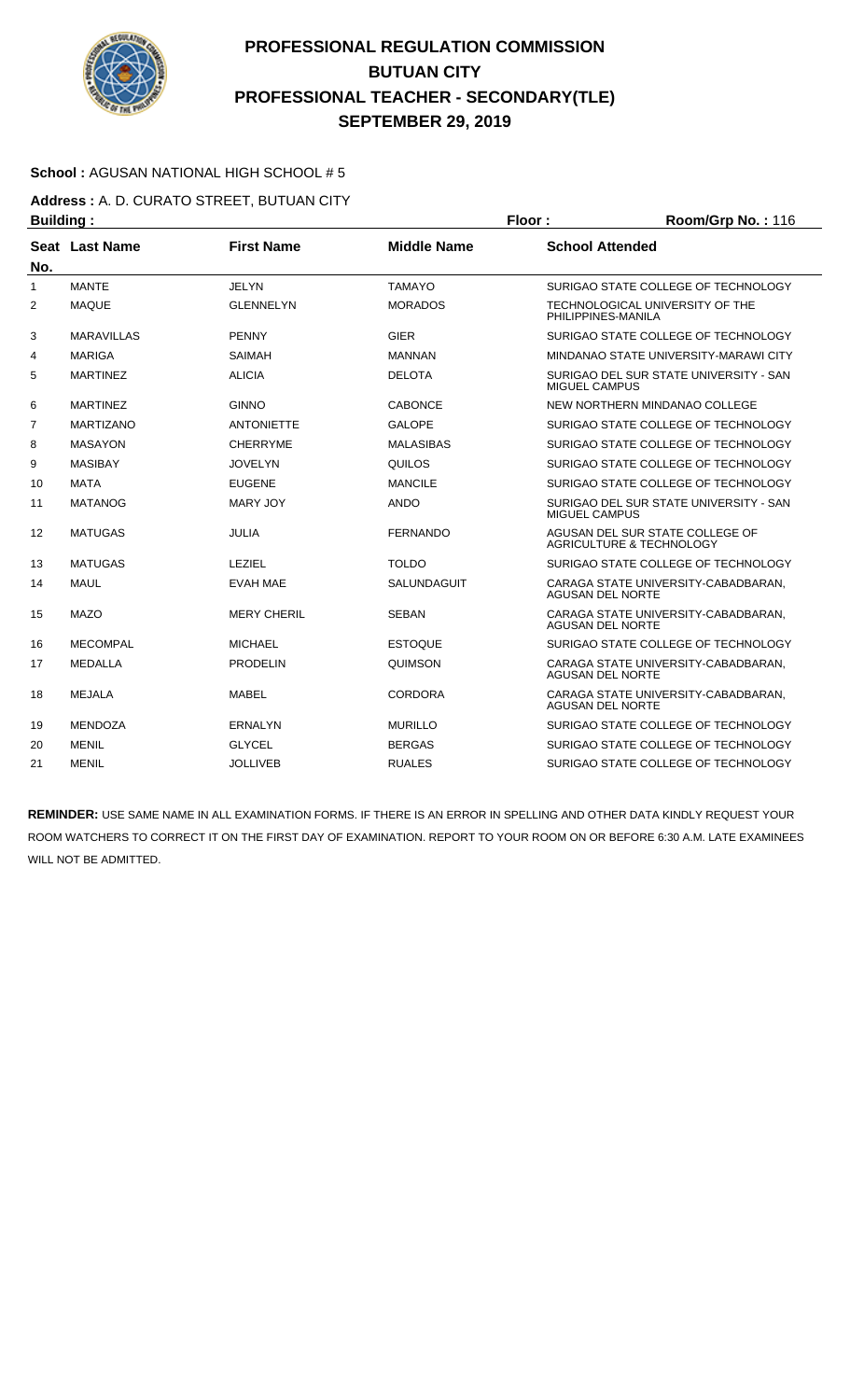

### **School :** AGUSAN NATIONAL HIGH SCHOOL # 5

**Address :** A. D. CURATO STREET, BUTUAN CITY **Building : Floor : Floor : Room/Grp No. : 117** 

| -------        |                    |                   |                    |                                                                         |
|----------------|--------------------|-------------------|--------------------|-------------------------------------------------------------------------|
| No.            | Seat Last Name     | <b>First Name</b> | <b>Middle Name</b> | <b>School Attended</b>                                                  |
| 1              | <b>MENIL</b>       | <b>ROLIX</b>      | <b>PILAR</b>       | SURIGAO STATE COLLEGE OF TECHNOLOGY                                     |
| 2              | <b>MENOR</b>       | <b>SHAINA</b>     | <b>PENADOS</b>     | SURIGAO STATE COLLEGE OF TECHNOLOGY                                     |
| 3              | <b>MEREZ</b>       | <b>MARY ANN</b>   | <b>NARIT</b>       | SURIGAO STATE COLLEGE OF TECHNOLOGY                                     |
| 4              | <b>MILLAGRACIA</b> | <b>MAE ANN</b>    | <b>MODANZA</b>     | CARAGA STATE UNIVERSITY-CABADBARAN.<br><b>AGUSAN DEL NORTE</b>          |
| 5              | <b>MINGLANA</b>    | MICHAEL JHON      | <b>FUNELAS</b>     | SURIGAO STATE COLLEGE OF TECHNOLOGY                                     |
| 6              | <b>MIOLE</b>       | <b>JORGE</b>      | <b>NAVARROZA</b>   | NORTHERN MINDANAO STATE INSTITUTE OF<br><b>SCIENCE &amp; TECHNOLOGY</b> |
| $\overline{7}$ | <b>MIRA</b>        | <b>GILDA</b>      | <b>TRANQUILAN</b>  | SURIGAO STATE COLLEGE OF TECHNOLOGY                                     |
| 8              | <b>MISTOLA</b>     | <b>JAY</b>        | <b>CORTEZ</b>      | CARAGA STATE UNIVERSITY-CABADBARAN,<br><b>AGUSAN DEL NORTE</b>          |
| 9              | <b>MOLETA</b>      | <b>RUTCHEL</b>    | <b>MENIL</b>       | SURIGAO STATE COLLEGE OF TECHNOLOGY                                     |
| 10             | <b>MOLLANEDA</b>   | <b>LEAH MAE</b>   | <b>CASTILLO</b>    | SURIGAO DEL SUR STATE UNIVERSITY -<br><b>CANTILAN CAMPUS</b>            |
| 11             | <b>MOLO</b>        | <b>ALLEN</b>      | <b>LABADOR</b>     | AGUSAN DEL SUR STATE COLLEGE OF<br><b>AGRICULTURE &amp; TECHNOLOGY</b>  |
| 12             | <b>MONDALA</b>     | <b>JALEEL</b>     | <b>TOMINES</b>     | SURIGAO STATE COLLEGE OF TECHNOLOGY                                     |
| 13             | <b>MONGAYA</b>     | <b>ROSIE</b>      | <b>MONOY</b>       | NORTHERN MINDANAO COLLEGE OF ARTS<br><b>SCIENCE &amp; TECHNOLOGY</b>    |
| 14             | <b>MONOY</b>       | <b>JOAN</b>       | <b>VESTIL</b>      | CARAGA STATE UNIVERSITY-CABADBARAN.<br><b>AGUSAN DEL NORTE</b>          |
| 15             | <b>MONOY</b>       | <b>MILYN</b>      | <b>TEJEROSO</b>    | CARAGA STATE UNIVERSITY-CABADBARAN.<br><b>AGUSAN DEL NORTE</b>          |
| 16             | <b>MONSANTO</b>    | ERIC              | <b>SEBUGUERO</b>   | SURIGAO STATE COLLEGE OF TECHNOLOGY                                     |
| 17             | <b>MONTALBA</b>    | JUVIE             | <b>ABUROT</b>      | CAMIGUIN POLYTECHNIC STATE COLLEGE                                      |
| 18             | <b>MONTALBA</b>    | MICHAEL JUN       | <b>CAINGHOG</b>    | CAMIGUIN POLYTECHNIC STATE COLLEGE                                      |
| 19             | MONTAÑEZ           | JAYZE JAZEL       | <b>PAMPILON</b>    | AGUSAN DEL SUR STATE COLLEGE OF<br><b>AGRICULTURE &amp; TECHNOLOGY</b>  |
| 20             | <b>MONTENEGRO</b>  | LILIBETH          | <b>AMPO</b>        | SURIGAO DEL SUR STATE UNIVERSITY - MAIN<br><b>CAMPUS</b>                |
| 21             | <b>MONTENEGRO</b>  | <b>MANILYN</b>    | <b>AMPO</b>        | SURIGAO DEL SUR STATE UNIVERSITY - SAN<br>MIGUEL CAMPUS                 |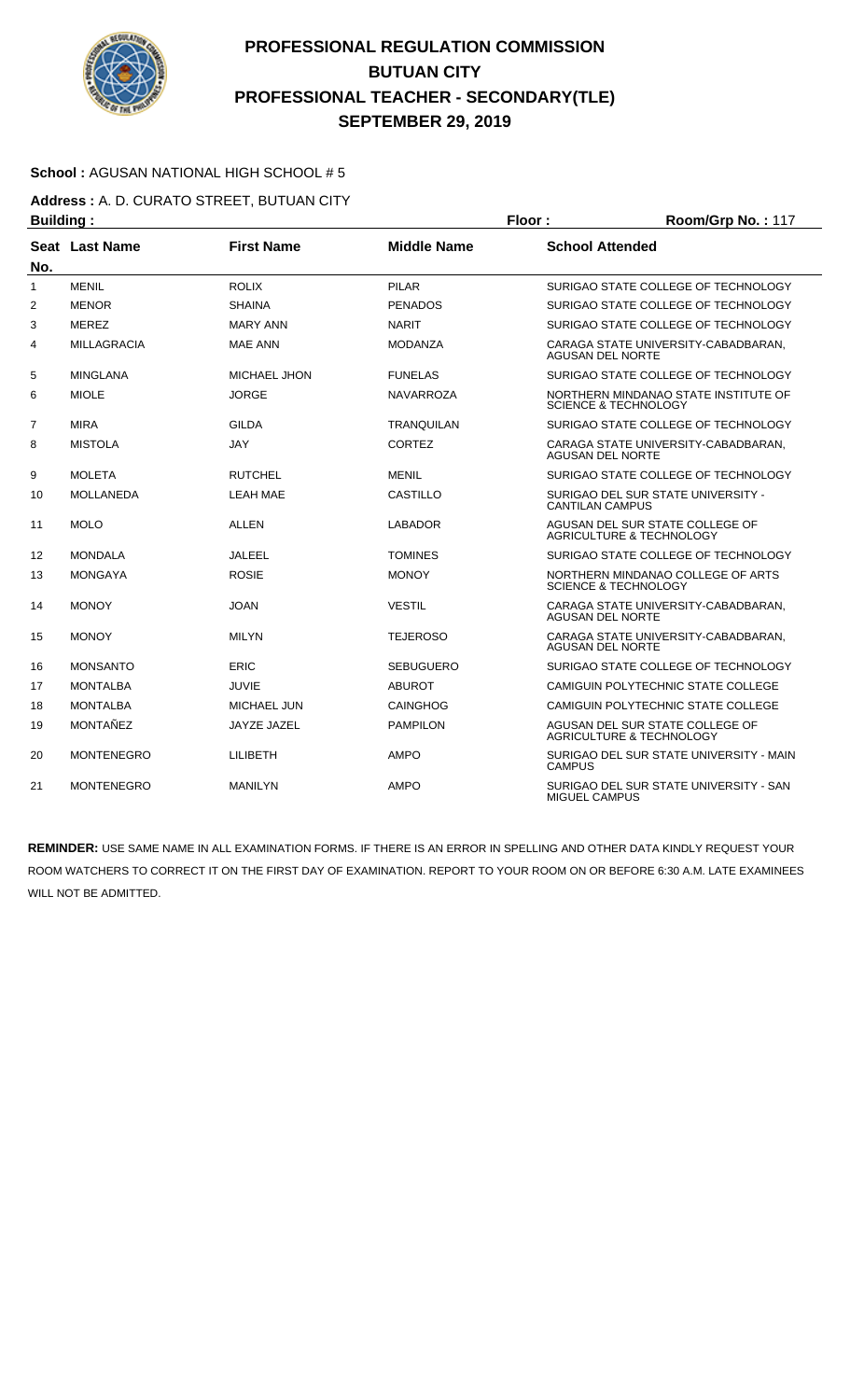

### **School :** AGUSAN NATIONAL HIGH SCHOOL # 5

**Address :** A. D. CURATO STREET, BUTUAN CITY **Building : Floor : Floor : Room/Grp No. : 118** 

| No.            | Seat Last Name    | <b>First Name</b>   | <b>Middle Name</b> | <b>School Attended</b>                                                 |
|----------------|-------------------|---------------------|--------------------|------------------------------------------------------------------------|
| $\mathbf{1}$   | <b>MONTERMOSO</b> | <b>SHAIRA ROS</b>   | <b>SOLANO</b>      | SURIGAO STATE COLLEGE OF TECHNOLOGY                                    |
| $\overline{2}$ | <b>MONTERO</b>    | <b>MARIA ADELME</b> | <b>SUAREZ</b>      | SURIGAO STATE COLLEGE OF TECHNOLOGY                                    |
| 3              | <b>MORALES</b>    | <b>EDNALYN</b>      | <b>DOLORIEL</b>    | SURIGAO STATE COLLEGE OF TECHNOLOGY                                    |
| 4              | <b>MORALES</b>    | <b>ELLIZEL</b>      | <b>ESCATRON</b>    | SURIGAO STATE COLLEGE OF TECHNOLOGY                                    |
| 5              | <b>MORALES</b>    | <b>MYRNIL</b>       | <b>CULTA</b>       | SURIGAO STATE COLLEGE OF TECHNOLOGY                                    |
| 6              | <b>MORANO</b>     | <b>IMELDA</b>       | <b>ORTEGA</b>      | AGUSAN DEL SUR STATE COLLEGE OF<br><b>AGRICULTURE &amp; TECHNOLOGY</b> |
| 7              | <b>MORDENO</b>    | <b>LYNJOY</b>       | CADAO              | CARAGA STATE UNIVERSITY-CABADBARAN,<br><b>AGUSAN DEL NORTE</b>         |
| 8              | <b>MORDINO</b>    | <b>ROSANIT</b>      | <b>BANE</b>        | SURIGAO STATE COLLEGE OF TECHNOLOGY                                    |
| 9              | <b>MOSCOSO</b>    | <b>ANDY</b>         | <b>MONTENEGRO</b>  | CARAGA STATE UNIVERSITY-CABADBARAN,<br><b>AGUSAN DEL NORTE</b>         |
| 10             | <b>MURILLO</b>    | AMELITA             | <b>OPEDER</b>      | SURIGAO STATE COLLEGE OF TECHNOLOGY                                    |
| 11             | <b>MURILLO</b>    | <b>LOLITA</b>       | <b>DOLAOTA</b>     | SURIGAO STATE COLLEGE OF TECHNOLOGY                                    |
| 12             | <b>NADALA</b>     | <b>JESSA</b>        |                    | SURIGAO STATE COLLEGE OF TECHNOLOGY                                    |
| 13             | <b>NADAO</b>      | <b>JENESA</b>       | <b>TAWAS</b>       | SURIGAO DEL SUR STATE UNIVERSITY -<br><b>CANTILAN CAMPUS</b>           |
| 14             | <b>NAKILA</b>     | ANERLYN             | <b>UBA</b>         | CARAGA STATE UNIVERSITY-CABADBARAN,<br><b>AGUSAN DEL NORTE</b>         |
| 15             | <b>NALING</b>     | <b>EMMA ROSE</b>    | <b>BANGAHON</b>    | CARAGA STATE UNIVERSITY-CABADBARAN,<br><b>AGUSAN DEL NORTE</b>         |
| 16             | <b>NAPALA</b>     | <b>FRANKLIN</b>     | <b>RANARA</b>      | CARAGA STATE UNIVERSITY-CABADBARAN.<br><b>AGUSAN DEL NORTE</b>         |
| 17             | <b>NAPARAN</b>    | <b>CHRESELYN</b>    | <b>JACULBA</b>     | <b>BOHOL ISLAND STATE UNIVERSITY</b><br>(FOR.CVSCAFT)-TAGBILARAN       |
| 18             | <b>NATAD</b>      | <b>ELAINE</b>       | GUINSISANA         | SURIGAO STATE COLLEGE OF TECHNOLOGY                                    |
| 19             | <b>NATURAL</b>    | <b>MIGUELINA</b>    | <b>BINGCULA</b>    | AGUSAN DEL SUR STATE COLLEGE OF<br>AGRICULTURE & TECHNOLOGY            |
| 20             | <b>NAVALES</b>    | <b>JUNIBETH</b>     | <b>SULAPAS</b>     | SURIGAO STATE COLLEGE OF TECHNOLOGY                                    |
| 21             | <b>NAVARRO</b>    | <b>JUANITO</b>      | LANDERO            | AGUSAN DEL SUR STATE COLLEGE OF<br>AGRICULTURE & TECHNOLOGY            |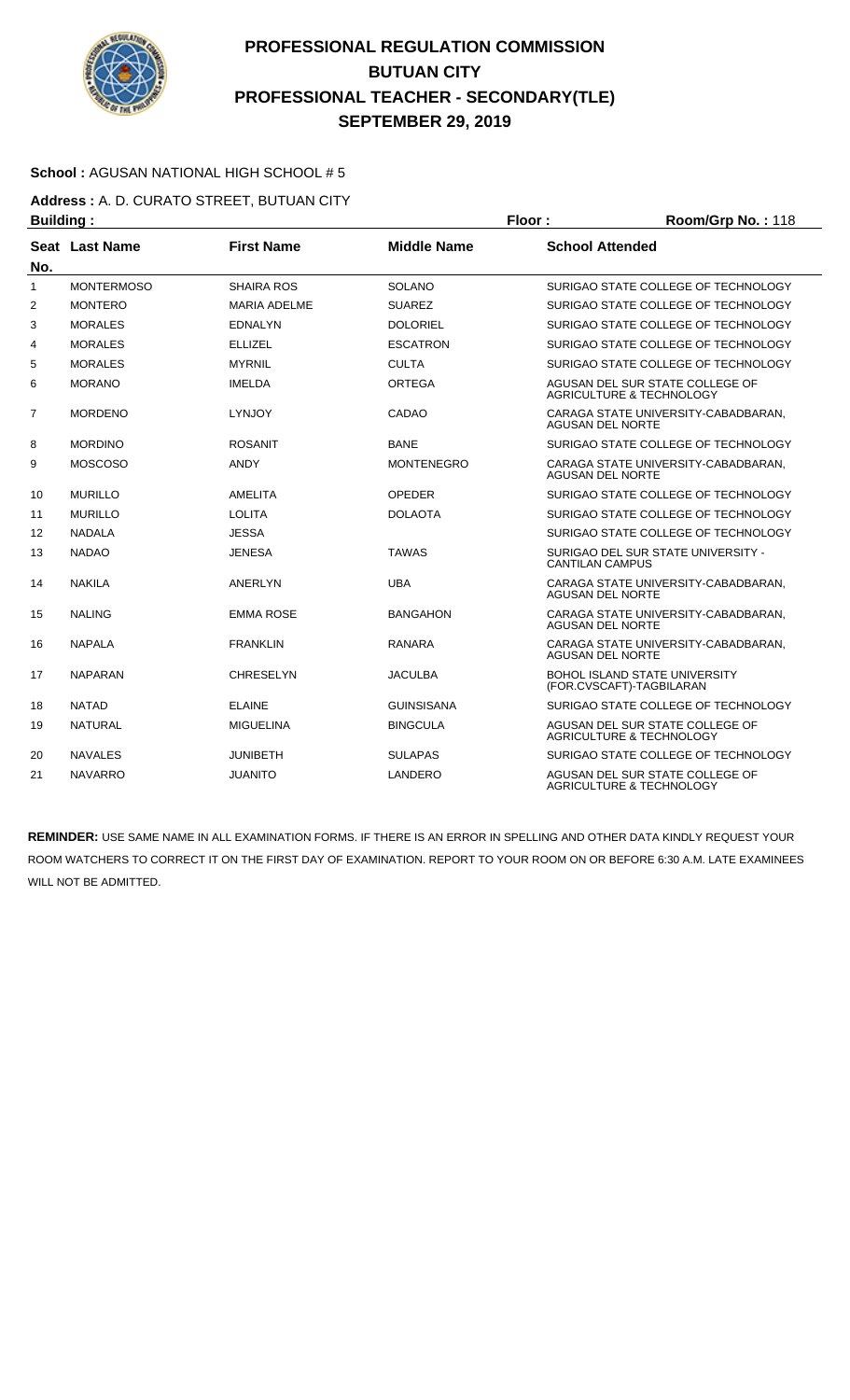

### **School :** AGUSAN NATIONAL HIGH SCHOOL # 5

**Address :** A. D. CURATO STREET, BUTUAN CITY **Building : Floor : Floor : Room/Grp No. : 119** 

| No.            | Seat Last Name     | <b>First Name</b>    | <b>Middle Name</b> | <b>School Attended</b>                                         |
|----------------|--------------------|----------------------|--------------------|----------------------------------------------------------------|
| 1              | <b>NAVARRO</b>     | <b>JULBERT</b>       | <b>PENESA</b>      | SURIGAO DEL SUR STATE UNIVERSITY -<br><b>CANTILAN CAMPUS</b>   |
| 2              | <b>NECOSIA</b>     | <b>RENEBOY</b>       | <b>SAMALCA</b>     | CARAGA STATE UNIVERSITY-CABADBARAN,<br><b>AGUSAN DEL NORTE</b> |
| 3              | <b>NEUDA</b>       | <b>MILKY</b>         | <b>LIPIO</b>       | SIARGAO NATIONAL COLLEGE OF SCIENCE &<br><b>TECHNOLOGY</b>     |
| 4              | <b>NOBLE</b>       | <b>NOEMIE</b>        | <b>GORGOD</b>      | SURIGAO STATE COLLEGE OF TECHNOLOGY                            |
| 5              | <b>NOBLEFRANCA</b> | <b>CAIRA JANE</b>    | <b>BANQUERIGO</b>  | SURIGAO STATE COLLEGE OF TECHNOLOGY                            |
| 6              | <b>NOGUERRA</b>    | SHIELA MAE           | <b>OLIVAN</b>      | SURIGAO STATE COLLEGE OF TECHNOLOGY                            |
| $\overline{7}$ | <b>NOGUERRAZA</b>  | CHIELL               | <b>CAMPOS</b>      | SURIGAO STATE COLLEGE OF TECHNOLOGY                            |
| 8              | <b>NUEZ</b>        | PAUL                 | CALDERON           | SURIGAO STATE COLLEGE OF TECHNOLOGY                            |
| 9              | <b>NUMERON</b>     | AIZA                 | <b>CONSIGNA</b>    | SURIGAO STATE COLLEGE OF TECHNOLOGY                            |
| 10             | <b>NUÑEZ</b>       | <b>ALOHA</b>         | <b>GAMALI</b>      | CAMIGUIN POLYTECHNIC STATE COLLEGE                             |
| 11             | <b>OCLARIT</b>     | ANNALYN              | <b>MACUSI</b>      | CAMIGUIN POLYTECHNIC STATE COLLEGE                             |
| 12             | <b>OCLARIT</b>     | <b>BEBEAN</b>        | <b>BERNAL</b>      | SURIGAO STATE COLLEGE OF TECHNOLOGY                            |
| 13             | <b>ODTOJAN</b>     | <b>GENALYN</b>       | <b>CUABO</b>       | SURIGAO STATE COLLEGE OF TECHNOLOGY                            |
| 14             | <b>OGAOB</b>       | <b>RUTCHIL</b>       | <b>MATILDO</b>     | SURIGAO STATE COLLEGE OF TECHNOLOGY                            |
| 15             | <b>OLITRES</b>     | <b>ROSEMARIE</b>     | <b>CATAMORA</b>    | SURIGAO STATE COLLEGE OF TECHNOLOGY                            |
| 16             | <b>OLLAVE</b>      | <b>IRENE</b>         | <b>PLAZA</b>       | SURIGAO DEL SUR STATE UNIVERSITY -<br><b>CANTILAN CAMPUS</b>   |
| 17             | OLVIDA             | MARICEL              | <b>SEROT</b>       | SURIGAO DEL SUR STATE UNIVERSITY -<br><b>CANTILAN CAMPUS</b>   |
| 18             | OLVIDO             | <b>MART JHON</b>     | <b>INTONG</b>      | CARAGA STATE UNIVERSITY-BUTUAN CITY                            |
| 19             | <b>OMPOY</b>       | <b>JESAHLYN</b>      | <b>GUDA</b>        | SURIGAO STATE COLLEGE OF TECHNOLOGY                            |
| 20             | <b>OMPOY</b>       | <b>MARK LAWRENCE</b> | <b>BERNALDEZ</b>   | SURIGAO STATE COLLEGE OF TECHNOLOGY                            |
| 21             | <b>ONDOY</b>       | CHANDY LLOYD         | <b>BONGATO</b>     | CARAGA STATE UNIVERSITY-CABADBARAN.<br><b>AGUSAN DEL NORTE</b> |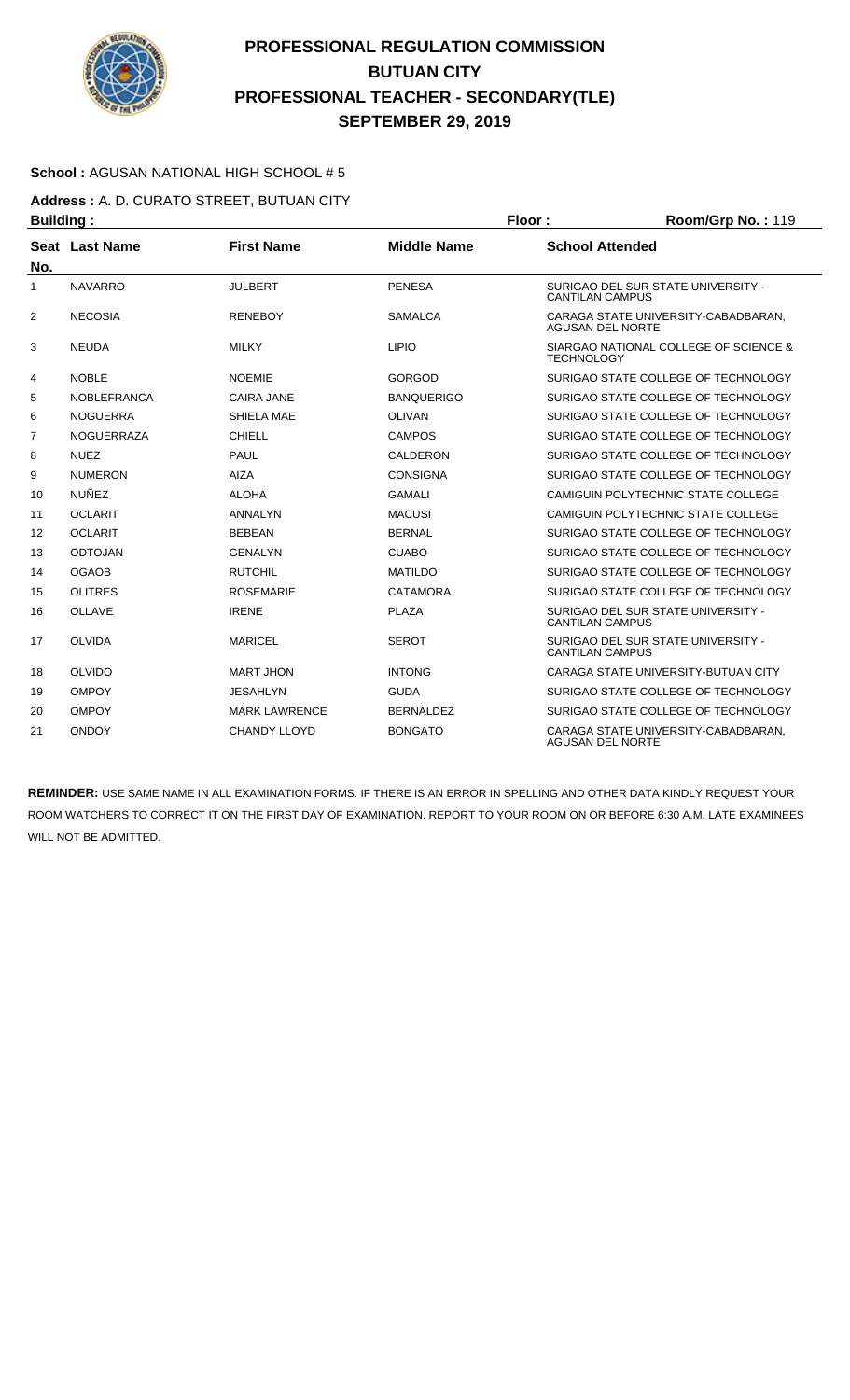

### **School :** AGUSAN NATIONAL HIGH SCHOOL # 5

**Address :** A. D. CURATO STREET, BUTUAN CITY **Building : Floor : Floor : Room/Grp No. : 120** 

| sananiyi       |                       |                    |                      |                                                                |
|----------------|-----------------------|--------------------|----------------------|----------------------------------------------------------------|
| No.            | <b>Seat Last Name</b> | <b>First Name</b>  | <b>Middle Name</b>   | <b>School Attended</b>                                         |
| 1              | <b>ONTUA</b>          | LIEZEL             | GARAY                | SOUTHWAY COLLEGE OF TECHNOLOGY                                 |
| $\overline{2}$ | <b>OPONG</b>          | JELLY              | <b>JUMAWID</b>       | CARAGA STATE UNIVERSITY-CABADBARAN,<br><b>AGUSAN DEL NORTE</b> |
| 3              | <b>ORABA</b>          | <b>RUTHCEL</b>     | <b>PERAL</b>         | SURIGAO STATE COLLEGE OF TECHNOLOGY                            |
| 4              | ORAIZ                 | LOZEL              | <b>DELA VICTORIA</b> | CARAGA STATE UNIVERSITY-CABADBARAN,<br><b>AGUSAN DEL NORTE</b> |
| 5              | ORCULLO               | <b>MARY ANN</b>    | <b>PALUBON</b>       | AGUSAN DEL SUR STATE COLLEGE OF<br>AGRICULTURE & TECHNOLOGY    |
| 6              | <b>ORDANITA</b>       | <b>JEAN ROSE</b>   |                      | AGUSAN DEL SUR STATE COLLEGE OF<br>AGRICULTURE & TECHNOLOGY    |
| $\overline{7}$ | <b>ORENDAIN</b>       | <b>RHEA</b>        | <b>ASILUM</b>        | SURIGAO STATE COLLEGE OF TECHNOLOGY                            |
| 8              | ORILLO                | SHERIE MAE         | <b>URQUIA</b>        | SURIGAO STATE COLLEGE OF TECHNOLOGY                            |
| 9              | ORILLO                | <b>THELMA</b>      | TAGARO               | CAMIGUIN POLYTECHNIC STATE COLLEGE                             |
| 10             | <b>OROZCO</b>         | <b>CHINABY</b>     | <b>CUARTERO</b>      | SURIGAO DEL SUR STATE UNIVERSITY -<br><b>CANTILAN CAMPUS</b>   |
| 11             | <b>OROZCO</b>         | <b>JULIE ROSE</b>  | SON-OC               | SURIGAO STATE COLLEGE OF TECHNOLOGY                            |
| 12             | <b>OROZCO</b>         | <b>RUBELYN</b>     | <b>CASTANTE</b>      | SURIGAO DEL SUR STATE UNIVERSITY -<br><b>CANTILAN CAMPUS</b>   |
| 13             | <b>ORTUA</b>          | <b>RENE</b>        | <b>HUINDA</b>        | SURIGAO DEL SUR STATE UNIVERSITY -<br><b>CANTILAN CAMPUS</b>   |
| 14             | <b>ORZALES</b>        | <b>GENEVIEVE</b>   | <b>DUERO</b>         | SURIGAO DEL SUR STATE UNIVERSITY -<br><b>CANTILAN CAMPUS</b>   |
| 15             | <b>ORZALES</b>        | <b>JOYLYN</b>      | <b>SUAL</b>          | SURIGAO DEL SUR STATE UNIVERSITY -<br><b>CANTILAN CAMPUS</b>   |
| 16             | <b>ORZALES</b>        | <b>RECHE ANN</b>   | <b>AZARCON</b>       | SURIGAO DEL SUR STATE UNIVERSITY -<br><b>CANTILAN CAMPUS</b>   |
| 17             | <b>OSORIO</b>         | <b>CHARLITO JR</b> | CANILLO              | SURIGAO STATE COLLEGE OF TECHNOLOGY                            |
| 18             | OSTIQUE               | DARYL              | <b>ONTAL</b>         | UNIVERSITY OF SOUTHERN MINDANAO-<br><b>KIDAPAWAN</b>           |
| 19             | <b>PACIONES</b>       | <b>JONLERY</b>     | <b>IRAL</b>          | CARAGA STATE UNIVERSITY-CABADBARAN,<br>AGUSAN DEL NORTE        |
| 20             | <b>PACOT</b>          | <b>PHEVIE</b>      | <b>POLONGASA</b>     | CARAGA STATE UNIVERSITY-BUTUAN CITY                            |
| 21             | <b>PACPAC</b>         | <b>MIRIAM</b>      | <b>CASTRO</b>        | SURIGAO STATE COLLEGE OF TECHNOLOGY                            |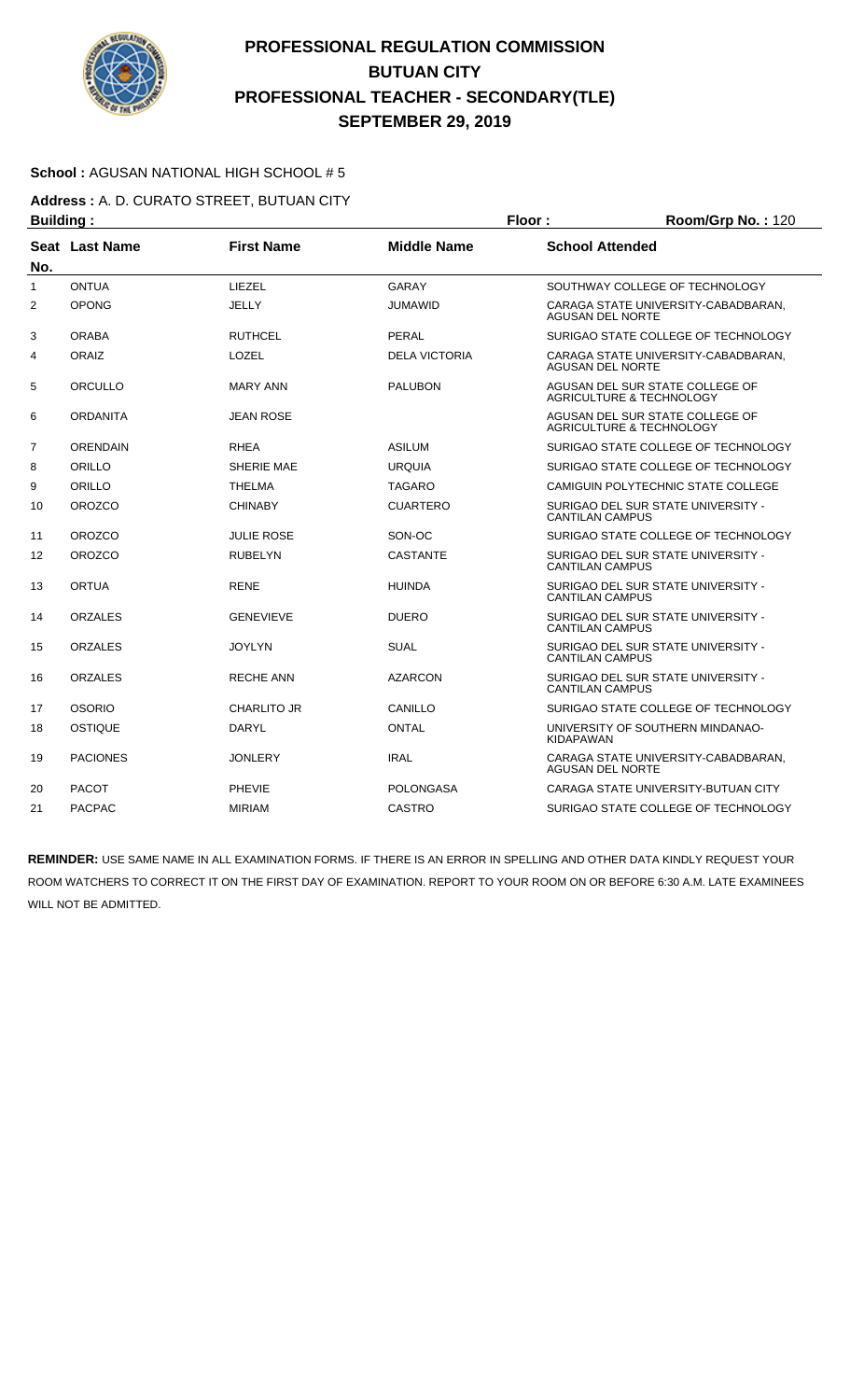

### **School :** AGUSAN NATIONAL HIGH SCHOOL # 5

**Address :** A. D. CURATO STREET, BUTUAN CITY **Building : Floor : Room/Grp No. :** 121

| .              |                   |                    |                    |                                                                        |
|----------------|-------------------|--------------------|--------------------|------------------------------------------------------------------------|
| No.            | Seat Last Name    | <b>First Name</b>  | <b>Middle Name</b> | <b>School Attended</b>                                                 |
| 1              | <b>PAEL</b>       | <b>HAZEL</b>       | <b>SITOY</b>       | SURIGAO STATE COLLEGE OF TECHNOLOGY                                    |
| 2              | PAGARAN           | NIRE JR.           | <b>LUCING</b>      | AGUSAN DEL SUR STATE COLLEGE OF<br>AGRICULTURE & TECHNOLOGY            |
| 3              | <b>PAGOBO</b>     | ANGELICA           | <b>DELOS REYES</b> | SURIGAO STATE COLLEGE OF TECHNOLOGY                                    |
| 4              | <b>PAITAN</b>     | <b>BOBIE</b>       | <b>CARIAGA</b>     | SIARGAO NATIONAL COLLEGE OF SCIENCE &<br><b>TECHNOLOGY</b>             |
| 5              | <b>PAJE</b>       | <b>JOFELLE</b>     | <b>GUIRITAN</b>    | SURIGAO STATE COLLEGE OF TECHNOLOGY                                    |
| 6              | PAJO              | JAMES              | <b>SOLIBA</b>      | CARAGA STATE UNIVERSITY-CABADBARAN.<br><b>AGUSAN DEL NORTE</b>         |
| $\overline{7}$ | PALO              | <b>ROSALIE</b>     | <b>SIEGA</b>       | CARAGA STATE UNIVERSITY-BUTUAN CITY                                    |
| 8              | <b>PAMAOS</b>     | <b>RONEL</b>       | <b>ATENTA</b>      | AGUSAN DEL SUR STATE COLLEGE OF<br><b>AGRICULTURE &amp; TECHNOLOGY</b> |
| 9              | <b>PANERIO</b>    | <b>SAMUEL</b>      |                    | SURIGAO STATE COLLEGE OF TECHNOLOGY                                    |
| 10             | <b>PANGADIAN</b>  | <b>BABY CHONA</b>  | <b>ACERO</b>       | CARAGA STATE UNIVERSITY-CABADBARAN,<br><b>AGUSAN DEL NORTE</b>         |
| 11             | <b>PANGADLIN</b>  | <b>SHARON</b>      | <b>ELLE</b>        | SURIGAO STATE COLLEGE OF TECHNOLOGY                                    |
| 12             | <b>PANGANIBAN</b> | <b>HENNIE ROSE</b> | <b>JARA</b>        | SURIGAO STATE COLLEGE OF TECHNOLOGY                                    |
| 13             | <b>PAQUIRING</b>  | <b>DARWEN</b>      | AMARILLE           | SURIGAO STATE COLLEGE OF TECHNOLOGY                                    |
| 14             | <b>PARIAN</b>     | <b>EMALYN</b>      | <b>DIGOL</b>       | SURIGAO STATE COLLEGE OF TECHNOLOGY                                    |
| 15             | <b>PARIAN</b>     | <b>HAIDEE</b>      | <b>ELEDIA</b>      | SURIGAO STATE COLLEGE OF TECHNOLOGY                                    |
| 16             | <b>PARIAN</b>     | <b>SARAH MAE</b>   | <b>ELEDIA</b>      | SURIGAO STATE COLLEGE OF TECHNOLOGY                                    |
| 17             | <b>PARPAN</b>     | <b>ALJUN</b>       | <b>SEMORLAN</b>    | SURIGAO STATE COLLEGE OF TECHNOLOGY                                    |
| 18             | <b>PASCO</b>      | <b>MELWARD JR</b>  | <b>CUBELO</b>      | SURIGAO STATE COLLEGE OF TECHNOLOGY                                    |
| 19             | PASIÑO            | LEAH               | <b>COSGAPA</b>     | CARAGA STATE UNIVERSITY-CABADBARAN,<br><b>AGUSAN DEL NORTE</b>         |
| 20             | <b>PATOSA</b>     | <b>VIVIEN</b>      | <b>SUMAYLO</b>     | SURIGAO STATE COLLEGE OF TECHNOLOGY                                    |
| 21             | <b>PATUGAN</b>    | <b>RALPH</b>       | <b>ACABO</b>       | CARAGA STATE UNIVERSITY-CABADBARAN.<br><b>AGUSAN DEL NORTE</b>         |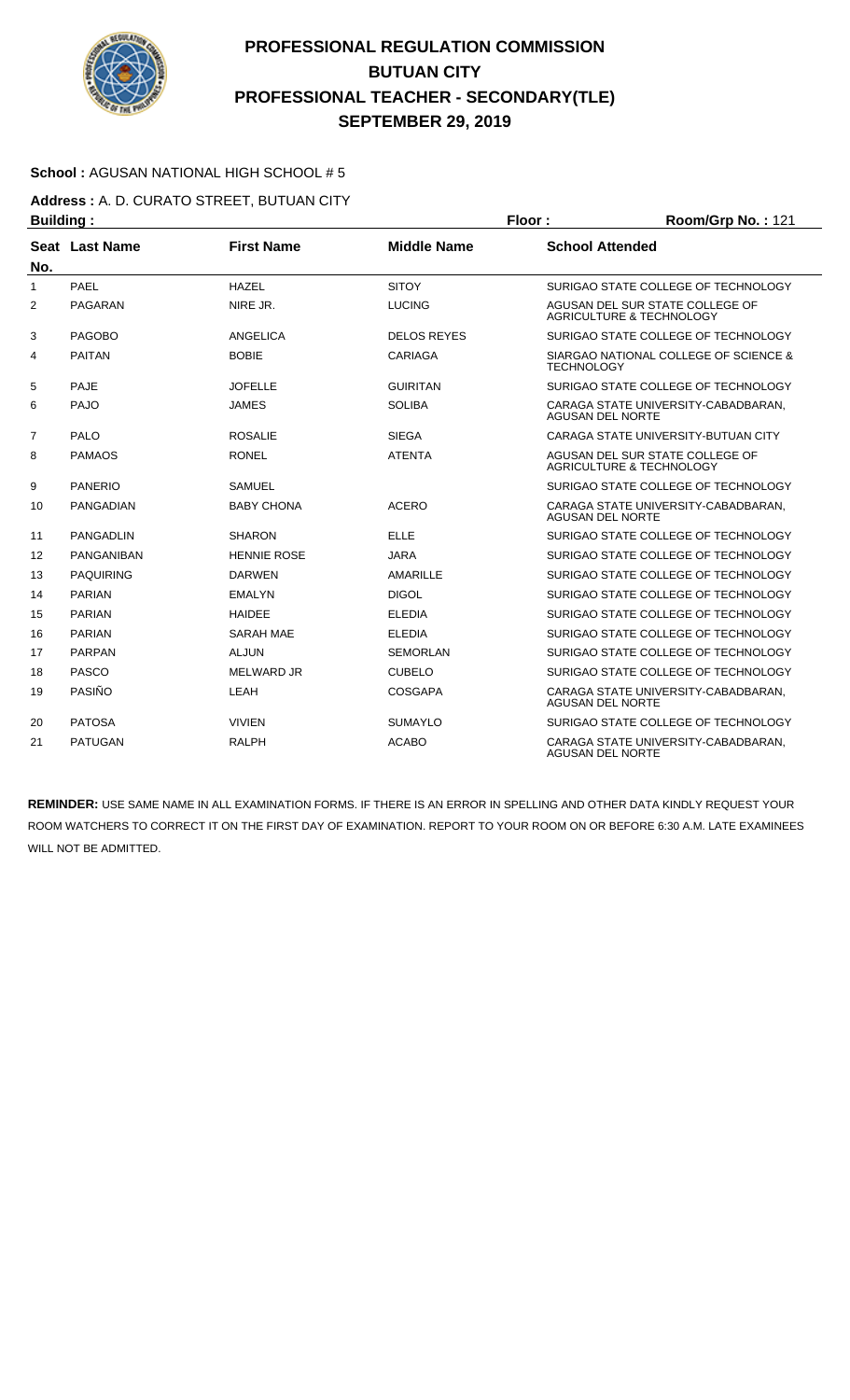

### **School :** AGUSAN NATIONAL HIGH SCHOOL # 5

**Address :** A. D. CURATO STREET, BUTUAN CITY **Building : Floor : Room/Grp No. :** 122

| .              |                 |                   |                    |                                                                |
|----------------|-----------------|-------------------|--------------------|----------------------------------------------------------------|
| No.            | Seat Last Name  | <b>First Name</b> | <b>Middle Name</b> | <b>School Attended</b>                                         |
| 1              | <b>PAULINO</b>  | <b>AILEEN</b>     | <b>AMPIS</b>       | SURIGAO DEL SUR STATE UNIVERSITY - SAN<br><b>MIGUEL CAMPUS</b> |
| 2              | <b>PAULINO</b>  | <b>RUIBEN REY</b> | <b>PADERO</b>      | SURIGAO STATE COLLEGE OF TECHNOLOGY                            |
| 3              | PAYLANGCO       | <b>WENDIELYN</b>  | <b>BALAGOT</b>     | CAMIGUIN POLYTECHNIC STATE COLLEGE                             |
| 4              | <b>PEDOTERA</b> | <b>SHIRLEY</b>    | <b>DUERO</b>       | SURIGAO DEL SUR STATE UNIVERSITY -<br><b>CANTILAN CAMPUS</b>   |
| 5              | PEJAN           | <b>JUNREY</b>     | CATILCONG          | SURIGAO STATE COLLEGE OF TECHNOLOGY                            |
| 6              | <b>PEJER</b>    | <b>MANUELITA</b>  | <b>TOLDO</b>       | SURIGAO STATE COLLEGE OF TECHNOLOGY                            |
| $\overline{7}$ | PELEGRO         | MARY-ANN          | <b>ORTIBOC</b>     | SURIGAO DEL SUR STATE UNIVERSITY - SAN<br><b>MIGUEL CAMPUS</b> |
| 8              | <b>PELIAS</b>   | <b>ROBERTO JR</b> | JUANITE            | SURIGAO STATE COLLEGE OF TECHNOLOGY                            |
| 9              | PELICANO        | <b>SALLY</b>      | <b>MADJOS</b>      | SURIGAO STATE COLLEGE OF TECHNOLOGY                            |
| 10             | <b>PENASO</b>   | <b>MERCY</b>      | <b>MORATO</b>      | CARAGA STATE UNIVERSITY-CABADBARAN,<br><b>AGUSAN DEL NORTE</b> |
| 11             | <b>PENERA</b>   | <b>JESSICA</b>    | <b>LONGOS</b>      | SURIGAO STATE COLLEGE OF TECHNOLOGY                            |
| 12             | <b>PENIONES</b> | NIDO JR.          | <b>EDUSMA</b>      | SURIGAO STATE COLLEGE OF TECHNOLOGY                            |
| 13             | <b>PENTIN</b>   | <b>GERCEL</b>     | <b>SULTAHAN</b>    | AGUSAN DEL SUR STATE COLLEGE OF<br>AGRICULTURE & TECHNOLOGY    |
| 14             | <b>PERALES</b>  | MAY-ANN           | <b>BARRETTO</b>    | SURIGAO STATE COLLEGE OF TECHNOLOGY                            |
| 15             | PEREZ           | <b>CATHERINE</b>  | <b>SANQUINA</b>    | SAINT THERESA COLLEGE-TANDAG                                   |
| 16             | PEREZ           | <b>LADY LOVE</b>  | <b>BELTIS</b>      | SURIGAO STATE COLLEGE OF TECHNOLOGY                            |
| 17             | PEREZ           | <b>LORENA</b>     | <b>VENTURA</b>     | SURIGAO DEL SUR STATE UNIVERSITY - SAN<br><b>MIGUEL CAMPUS</b> |
| 18             | <b>PERODES</b>  | <b>JUDELINE</b>   | <b>EWAY</b>        | CARAGA STATE UNIVERSITY-CABADBARAN.<br><b>AGUSAN DEL NORTE</b> |
| 19             | <b>PERTOS</b>   | <b>GINA</b>       | <b>IRIZARI</b>     | SURIGAO STATE COLLEGE OF TECHNOLOGY                            |
| 20             | PESPIÑAN        | <b>RENIL</b>      | <b>LOPIO</b>       | SURIGAO DEL SUR STATE UNIVERSITY -<br><b>CANTILAN CAMPUS</b>   |
| 21             | PETILO          | <b>REGIN</b>      | <b>TERAYTAY</b>    | SIARGAO NATIONAL COLLEGE OF SCIENCE &<br><b>TECHNOLOGY</b>     |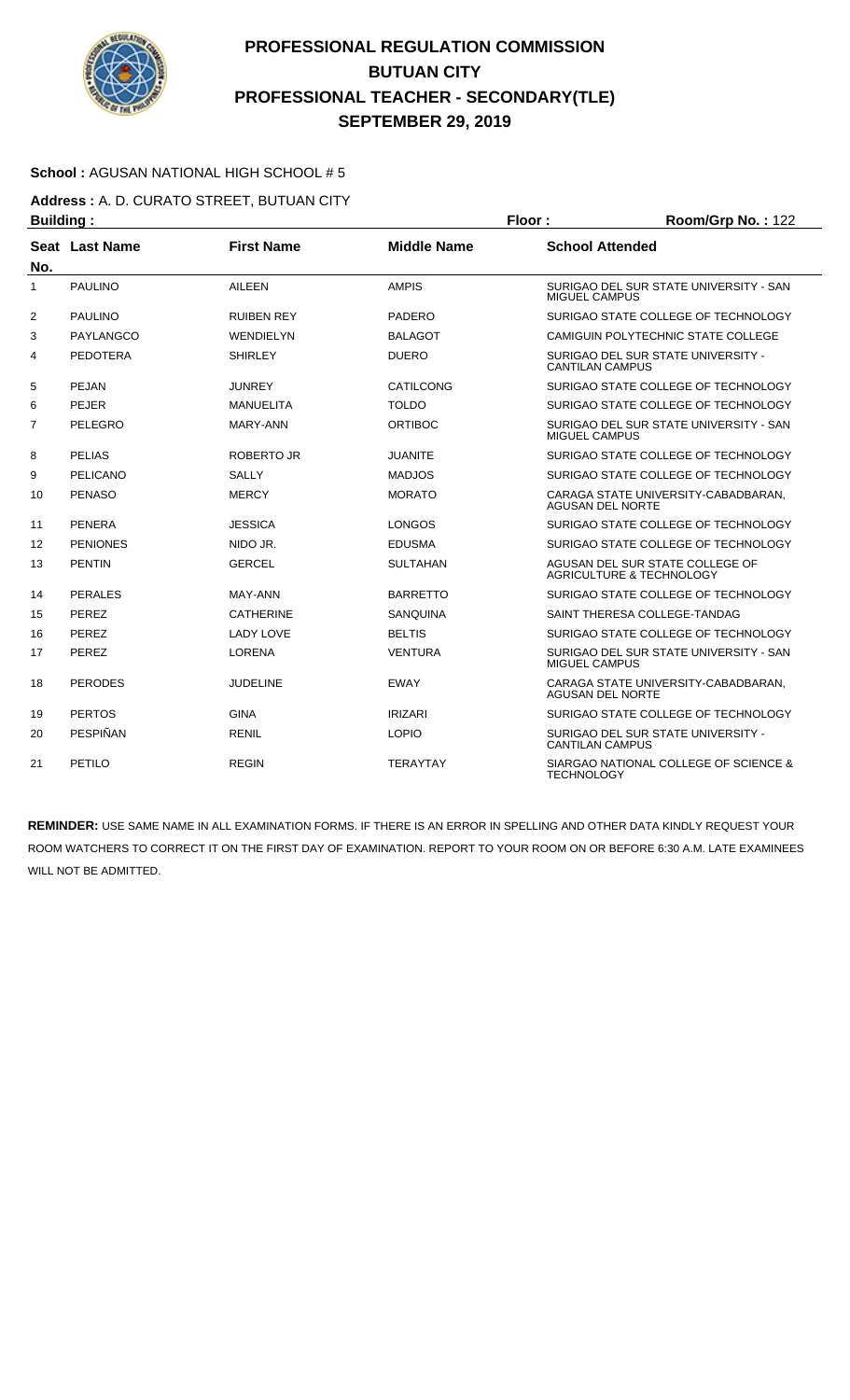

### **School :** AGUSAN NATIONAL HIGH SCHOOL # 5

**Address :** A. D. CURATO STREET, BUTUAN CITY **Building : Floor : Floor : Room/Grp No. : 123** 

| No.            | Seat Last Name   | <b>First Name</b>     | <b>Middle Name</b> | <b>School Attended</b>                                                 |
|----------------|------------------|-----------------------|--------------------|------------------------------------------------------------------------|
| 1              | <b>PICOT</b>     | <b>DERBY AN</b>       | <b>BUNILLA</b>     | AGUSAN DEL SUR STATE COLLEGE OF<br>AGRICULTURE & TECHNOLOGY            |
| $\overline{2}$ | PIEDAD           | <b>TERRY CHARLOU</b>  | <b>LACAR</b>       | SURIGAO STATE COLLEGE OF TECHNOLOGY                                    |
| 3              | <b>PINTOR</b>    | <b>LADY JELLY</b>     | <b>BACSARPA</b>    | CARAGA STATE UNIVERSITY-CABADBARAN,<br><b>AGUSAN DEL NORTE</b>         |
| 4              | <b>PIODO</b>     | <b>CHRISTINE JEAN</b> | <b>FEJE</b>        | SURIGAO STATE COLLEGE OF TECHNOLOGY                                    |
| 5              | <b>PLANDANO</b>  | <b>JENNETH</b>        | <b>CUSTODIO</b>    | SURIGAO STATE COLLEGE OF TECHNOLOGY                                    |
| 6              | <b>PLAZA</b>     | <b>CHARLYN</b>        | <b>CHATO</b>       | SURIGAO STATE COLLEGE OF TECHNOLOGY                                    |
| 7              | <b>PLAZA</b>     | <b>FOJJE SHEIN</b>    | <b>MORA</b>        | SURIGAO STATE COLLEGE OF TECHNOLOGY                                    |
| 8              | <b>PLAZA</b>     | <b>JANE ERYL</b>      | <b>ESTRADA</b>     | SURIGAO DEL SUR STATE UNIVERSITY -<br><b>CANTILAN CAMPUS</b>           |
| 9              | <b>PLAZA</b>     | <b>JOY</b>            | <b>BALAN</b>       | SURIGAO DEL SUR STATE UNIVERSITY -<br><b>CANTILAN CAMPUS</b>           |
| 10             | <b>PLAZA</b>     | <b>LEAN GAY</b>       | LONGCANAYA         | AGUSAN DEL SUR STATE COLLEGE OF<br><b>AGRICULTURE &amp; TECHNOLOGY</b> |
| 11             | POBE             | <b>MAY ANN</b>        | <b>BALDERAS</b>    | SURIGAO STATE COLLEGE OF TECHNOLOGY                                    |
| 12             | <b>POLISTICO</b> | ANALISA               | <b>GALUPO</b>      | CARAGA STATE UNIVERSITY-BUTUAN CITY                                    |
| 13             | <b>POMALOY</b>   | <b>JOSEPH</b>         | LUAREZ             | SURIGAO DEL SUR STATE UNIVERSITY -<br><b>CANTILAN CAMPUS</b>           |
| 14             | <b>PONTE</b>     | <b>DOLLY ANN</b>      | <b>SALADA</b>      | SURIGAO DEL SUR STATE UNIVERSITY -<br><b>CANTILAN CAMPUS</b>           |
| 15             | <b>PORLARES</b>  | <b>JILL LYKA</b>      | <b>VILLAROSA</b>   | UNIVERSITY OF SOUTHEASTERN PHILIPPINES-<br><b>DAVAO CITY</b>           |
| 16             | POSESANO         | <b>EFREN KENNETH</b>  | <b>MOTA</b>        | SURIGAO STATE COLLEGE OF TECHNOLOGY                                    |
| 17             | <b>POSESANO</b>  | <b>LEONARDO</b>       | <b>OINAL</b>       | SURIGAO DEL SUR STATE UNIVERSITY - SAN<br><b>MIGUEL CAMPUS</b>         |
| 18             | <b>PUDE</b>      | <b>GUILE</b>          | <b>ESCANO</b>      | SURIGAO DEL SUR STATE UNIVERSITY -<br><b>CANTILAN CAMPUS</b>           |
| 19             | <b>PULGAR</b>    | <b>ROMILYN</b>        | <b>MARQUEZ</b>     | SURIGAO STATE COLLEGE OF TECHNOLOGY                                    |
| 20             | <b>PUNAY</b>     | <b>VINCENT AL</b>     | CAÑAS              | SURIGAO STATE COLLEGE OF TECHNOLOGY                                    |
| 21             | QUELLADA         | JAYANN                | <b>CASTEL</b>      | SURIGAO STATE COLLEGE OF TECHNOLOGY                                    |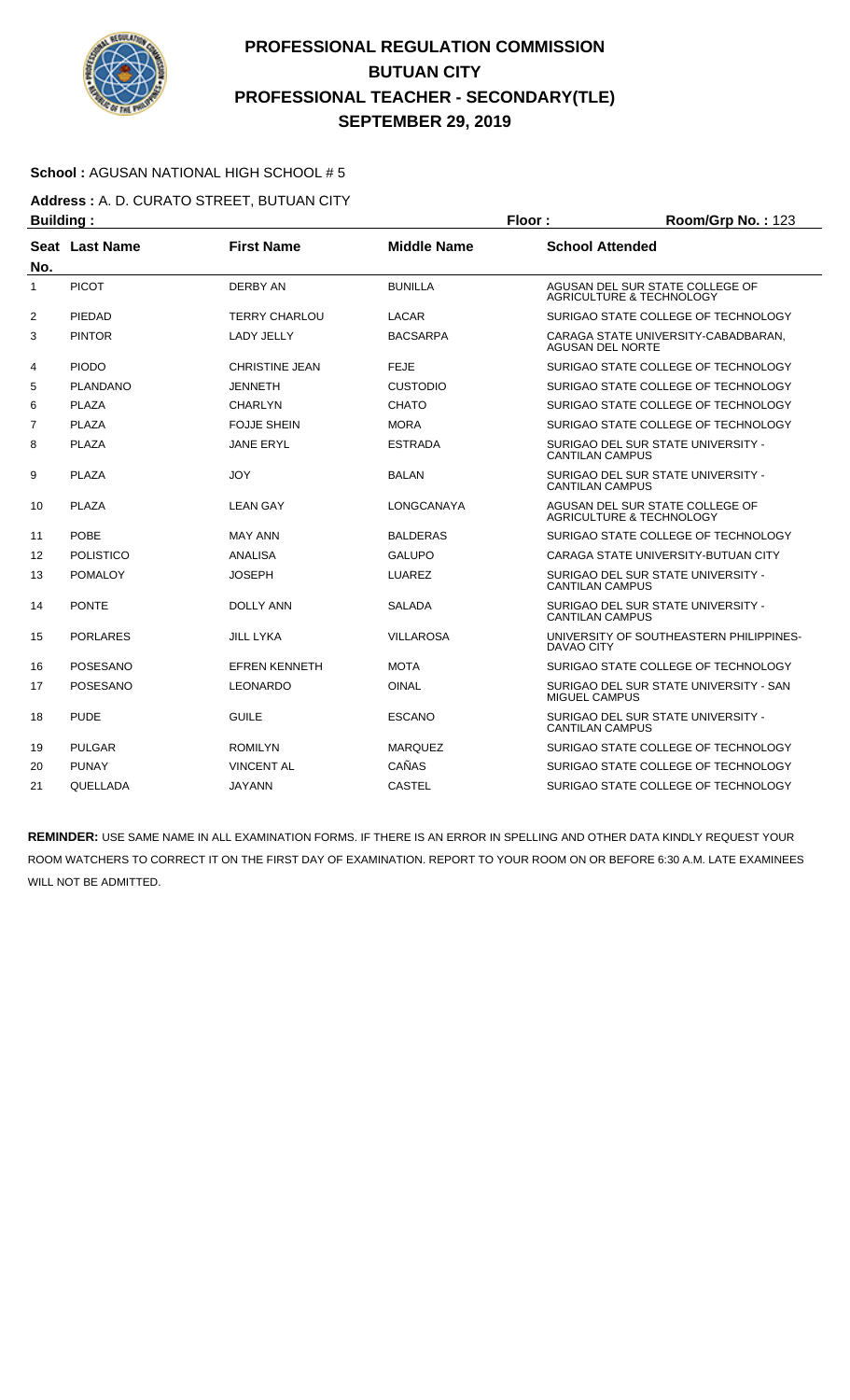

### **School :** AGUSAN NATIONAL HIGH SCHOOL # 5

**Address :** A. D. CURATO STREET, BUTUAN CITY **Building : Floor : Floor : Room/Grp No. : 124** 

| No.            | Seat Last Name     | <b>First Name</b>        | <b>Middle Name</b> | <b>School Attended</b>                                                 |
|----------------|--------------------|--------------------------|--------------------|------------------------------------------------------------------------|
| $\mathbf{1}$   | <b>QUINAIN</b>     | <b>MALORENA</b>          | <b>GALAGAR</b>     | SURIGAO STATE COLLEGE OF TECHNOLOGY                                    |
| $\overline{2}$ | <b>QUIREZ</b>      | <b>JENIFER</b>           |                    | CARAGA STATE UNIVERSITY-CABADBARAN.<br><b>AGUSAN DEL NORTE</b>         |
| 3              | <b>RANARIO</b>     | <b>BLENNA GAY</b>        | <b>VALES</b>       | CENTRAL MINDANAO UNIVERSITY                                            |
| 4              | RAVELO             | <b>ANGELICKIEM</b>       | <b>PELICANO</b>    | SURIGAO STATE COLLEGE OF TECHNOLOGY                                    |
| 5              | <b>RAZA</b>        | <b>WILPERT EME</b>       | <b>LUMANGCAS</b>   | SURIGAO STATE COLLEGE OF TECHNOLOGY                                    |
| 6              | <b>REAMBONANZA</b> | <b>NESIEL</b>            | <b>MANTUA</b>      | SURIGAO STATE COLLEGE OF TECHNOLOGY                                    |
| $\overline{7}$ | <b>RECORTE</b>     | <b>JAN MICHELLE</b>      | <b>NAMOG</b>       | CARAGA STATE UNIVERSITY-CABADBARAN,<br><b>AGUSAN DEL NORTE</b>         |
| 8              | <b>RELLES</b>      | <b>MARJUN</b>            | <b>CLABA</b>       | AGUSAN DEL SUR STATE COLLEGE OF<br><b>AGRICULTURE &amp; TECHNOLOGY</b> |
| 9              | <b>REMEDIOS</b>    | AMZI HAZAEL JOY I        | LABADAN            | <b>VALENCIA COLLEGES</b>                                               |
| 10             | <b>RESUS</b>       | <b>DEXTER</b>            | <b>AMONCIO</b>     | SURIGAO STATE COLLEGE OF TECHNOLOGY                                    |
| 11             | <b>RISMA</b>       | <b>AILEEN PEARL</b>      | <b>FERNANDEZ</b>   | SURIGAO DEL SUR STATE UNIVERSITY -<br><b>CANTILAN CAMPUS</b>           |
| 12             | <b>RIVAS</b>       | <b>JUNAH MAE</b>         | <b>UNGAB</b>       | SURIGAO DEL SUR STATE UNIVERSITY - LIANGA<br><b>CAMPUS</b>             |
| 13             | <b>RIVERA</b>      | <b>LENNY ROSE APCHEL</b> | <b>MONTANTE</b>    | CARAGA STATE UNIVERSITY-CABADBARAN,<br><b>AGUSAN DEL NORTE</b>         |
| 14             | <b>RODOLFA</b>     | <b>JAYSON</b>            | <b>RUAYA</b>       | SURIGAO STATE COLLEGE OF TECHNOLOGY                                    |
| 15             | <b>RODRIGUEZ</b>   | <b>VIEZEL</b>            | <b>LISONDRA</b>    | SURIGAO STATE COLLEGE OF TECHNOLOGY                                    |
| 16             | <b>ROGERO</b>      | <b>JOY PEARL</b>         | <b>GUARIN</b>      | CARAGA STATE UNIVERSITY-CABADBARAN,<br><b>AGUSAN DEL NORTE</b>         |
| 17             | <b>ROLUNA</b>      | MAR JOYCE                | <b>SISTONA</b>     | SURIGAO STATE COLLEGE OF TECHNOLOGY                                    |
| 18             | <b>ROMA</b>        | <b>GLORY JANE</b>        | <b>ROMERO</b>      | CAMIGUIN POLYTECHNIC STATE COLLEGE                                     |
| 19             | <b>ROMAGOS</b>     | <b>MARISSA</b>           | <b>AMANTE</b>      | SURIGAO STATE COLLEGE OF TECHNOLOGY                                    |
| 20             | <b>ROMARAOG</b>    | <b>MARIA LYNE</b>        | <b>CUBERO</b>      | SURIGAO DEL SUR STATE UNIVERSITY -<br><b>CANTILAN CAMPUS</b>           |
| 21             | <b>RONQUILLO</b>   | <b>BRANDO</b>            | <b>DOJENIAS</b>    | SURIGAO DEL SUR STATE UNIVERSITY -<br><b>CANTILAN CAMPUS</b>           |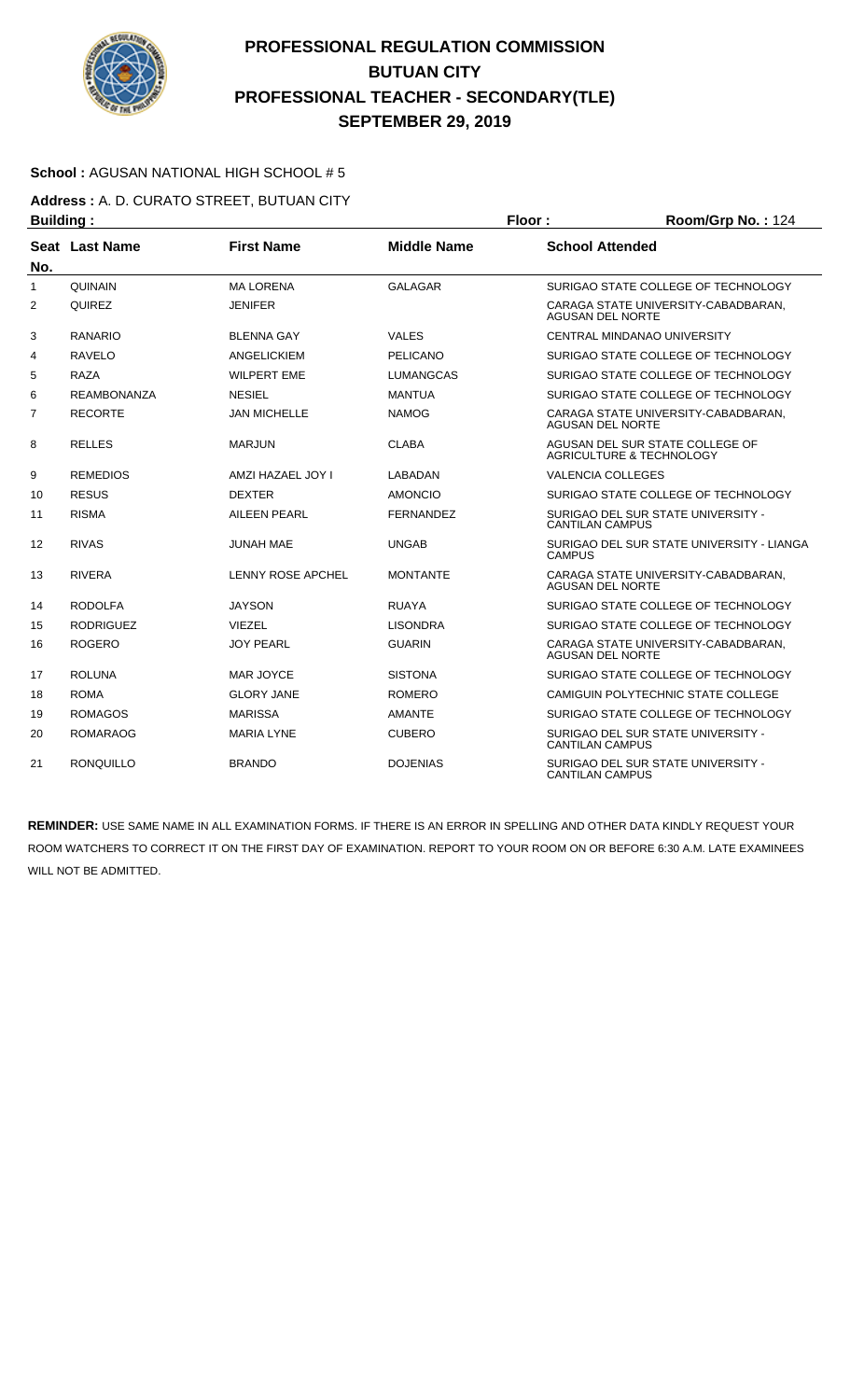

#### **School :** AGUSAN NATIONAL HIGH SCHOOL # 5

**Address :** A. D. CURATO STREET, BUTUAN CITY **Building : Floor : Floor : Room/Grp No. : 125** 

| No.            | Seat Last Name   | <b>First Name</b>        | <b>Middle Name</b> | <b>School Attended</b>                                         |
|----------------|------------------|--------------------------|--------------------|----------------------------------------------------------------|
| $\mathbf{1}$   | <b>RONQUILLO</b> | LOWELA                   | CABAOCABAO         | SURIGAO DEL SUR STATE UNIVERSITY -<br><b>CANTILAN CAMPUS</b>   |
| 2              | <b>ROSAL</b>     | ANNABELLE                | <b>GUSON</b>       | CARAGA STATE UNIVERSITY-CABADBARAN,<br>AGUSAN DEL NORTE        |
| 3              | <b>ROSENDE</b>   | <b>KENNITH JAYA</b>      | <b>ATIENZA</b>     | SURIGAO DEL SUR STATE UNIVERSITY -<br><b>CANTILAN CAMPUS</b>   |
| 4              | <b>ROSIL</b>     | <b>LYRR</b>              | <b>MAKILING</b>    | SURIGAO DEL SUR STATE UNIVERSITY -<br><b>CANTILAN CAMPUS</b>   |
| 5              | <b>ROSILLO</b>   | <b>JUAMA</b>             | <b>GENZON</b>      | SURIGAO DEL SUR STATE UNIVERSITY -<br><b>CANTILAN CAMPUS</b>   |
| 6              | <b>ROTA</b>      | <b>HERLENE JOY</b>       | <b>DELARAGA</b>    | CARAGA STATE UNIVERSITY-CABADBARAN,<br><b>AGUSAN DEL NORTE</b> |
| $\overline{7}$ | <b>RUAYA</b>     | <b>JESSA</b>             | <b>COPINA</b>      | SURIGAO STATE COLLEGE OF TECHNOLOGY                            |
| 8              | <b>RUAYA</b>     | <b>MARY ANN</b>          | <b>ESCAUSO</b>     | SURIGAO STATE COLLEGE OF TECHNOLOGY                            |
| 9              | <b>RUAYANA</b>   | RONIELLA MABEL           | <b>NUÑEZ</b>       | SURIGAO DEL SUR STATE UNIVERSITY -<br><b>CANTILAN CAMPUS</b>   |
| 10             | <b>RUBION</b>    | <b>JESSRILL</b>          | <b>DRAMAYO</b>     | SURIGAO STATE COLLEGE OF TECHNOLOGY                            |
| 11             | SA-ANG           | MADEL                    | <b>ENAGO</b>       | SURIGAO STATE COLLEGE OF TECHNOLOGY                            |
| 12             | SABACAJAN        | MA. MICHELLE             | <b>BALABA</b>      | CAMIGUIN POLYTECHNIC STATE COLLEGE                             |
| 13             | <b>SABALO</b>    | <b>ALONA GRACE</b>       | <b>BALABA</b>      | CARAGA STATE UNIVERSITY-CABADBARAN,<br><b>AGUSAN DEL NORTE</b> |
| 14             | <b>SABUERO</b>   | <b>JOHN PAUL</b>         | LAGORAS            | CAMIGUIN POLYTECHNIC STATE COLLEGE                             |
| 15             | <b>SAGARAL</b>   | <b>CHEM</b>              | <b>GATILLO</b>     | SURIGAO STATE COLLEGE OF TECHNOLOGY                            |
| 16             | <b>SALAHAY</b>   | <b>JANICA</b>            | <b>ATING</b>       | SURIGAO DEL SUR STATE UNIVERSITY -<br><b>CANTILAN CAMPUS</b>   |
| 17             | <b>SALCEDO</b>   | <b>CHRISTEL MANUELEN</b> | <b>FABRIA</b>      | MINDANAO UNIVERSITY OF SCIENCE &<br>TECHNOLOGY-CDO             |
| 18             | <b>SALDUA</b>    | <b>FRETZ LENDEN</b>      | <b>CAMUS</b>       | SURIGAO STATE COLLEGE OF TECHNOLOGY                            |
| 19             | <b>SALES</b>     | JOMARK                   | PELIGRO            | SURIGAO STATE COLLEGE OF TECHNOLOGY                            |
| 20             | <b>SALUDES</b>   | <b>VEVIAN</b>            | <b>MARTINEZ</b>    | CARAGA STATE UNIVERSITY-CABADBARAN.<br><b>AGUSAN DEL NORTE</b> |
| 21             | <b>SALVADOR</b>  | CHERRY-LLEN              |                    | SURIGAO STATE COLLEGE OF TECHNOLOGY                            |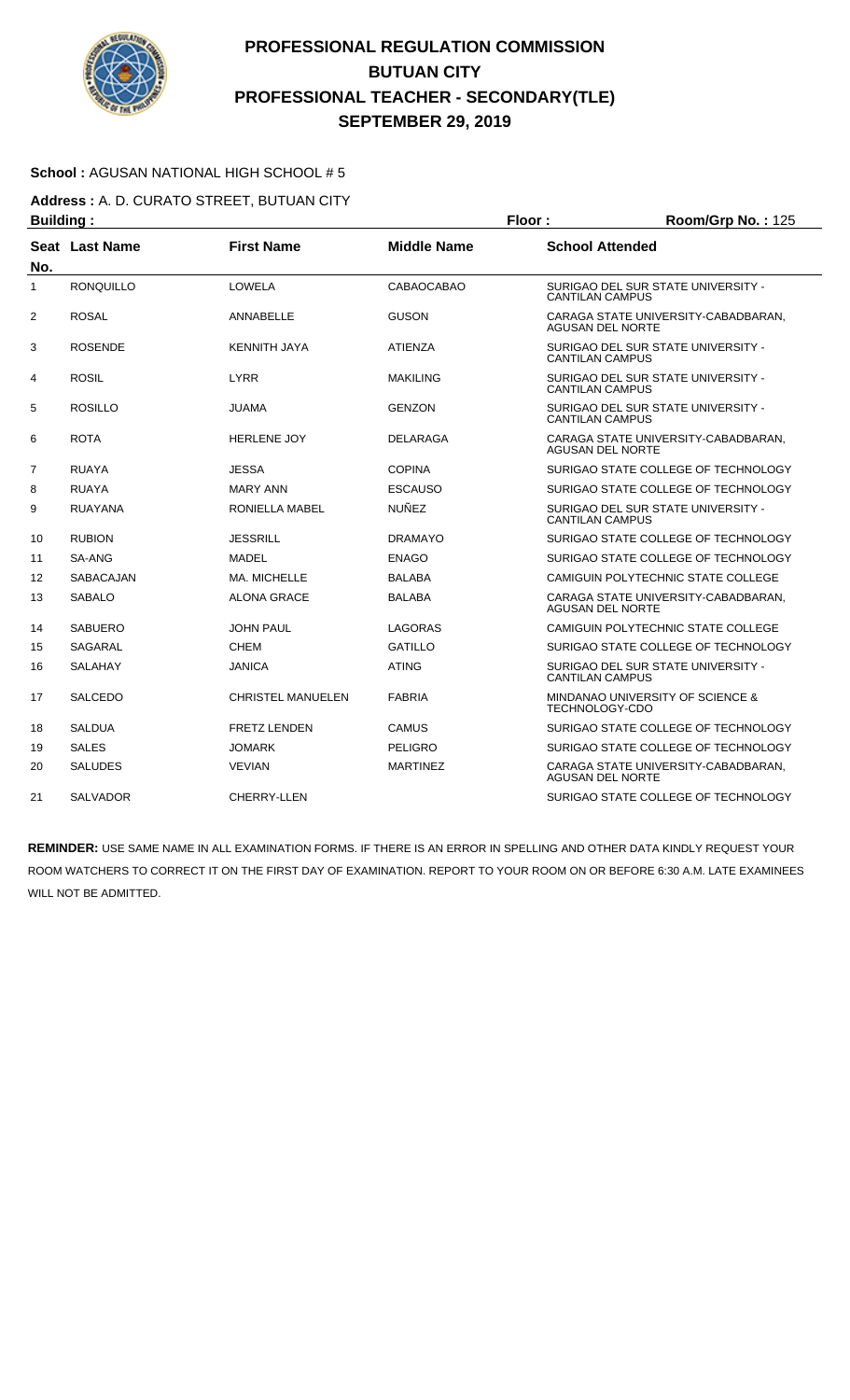

### **School :** AGUSAN NATIONAL HIGH SCHOOL # 5

**Address :** A. D. CURATO STREET, BUTUAN CITY **Building : Floor : Floor : Room/Grp No. : 126** 

|                | .                |                      |                    |                                                                |
|----------------|------------------|----------------------|--------------------|----------------------------------------------------------------|
| No.            | Seat Last Name   | <b>First Name</b>    | <b>Middle Name</b> | <b>School Attended</b>                                         |
| 1              | <b>SALVANI</b>   | LORELE               | <b>DAGONDON</b>    | CAMIGUIN POLYTECHNIC STATE COLLEGE                             |
| 2              | <b>SANDAYA</b>   | <b>GINALYN</b>       | <b>UMBA</b>        | SURIGAO DEL SUR STATE UNIVERSITY - SAN<br><b>MIGUEL CAMPUS</b> |
| 3              | SANDIGAN         | <b>MARJORIE</b>      | <b>DURBAN</b>      | CARAGA STATE UNIVERSITY-CABADBARAN.<br><b>AGUSAN DEL NORTE</b> |
| 4              | SANDIGAN         | <b>RYAN PAUL</b>     | <b>TAMAYO</b>      | SURIGAO STATE COLLEGE OF TECHNOLOGY                            |
| 5              | <b>SANDRIJO</b>  | <b>ROSIE</b>         | <b>VILLAFRANCA</b> | SURIGAO STATE COLLEGE OF TECHNOLOGY                            |
| 6              | SANGCO           | <b>LEDIE</b>         | <b>DAGONDON</b>    | CARAGA STATE UNIVERSITY-CABADBARAN.<br><b>AGUSAN DEL NORTE</b> |
| $\overline{7}$ | <b>SANTARIN</b>  | <b>ELJEAN</b>        | <b>GONZAGA</b>     | SURIGAO STATE COLLEGE OF TECHNOLOGY                            |
| 8              | <b>SANTIAGO</b>  | <b>CRISTELENE</b>    | <b>JUANILLO</b>    | SURIGAO STATE COLLEGE OF TECHNOLOGY                            |
| 9              | SAPALARAN        | <b>DAISY</b>         | CORO               | SURIGAO STATE COLLEGE OF TECHNOLOGY                            |
| 10             | <b>SARIN</b>     | <b>DAYLEN</b>        | <b>ELPANAG</b>     | SURIGAO DEL SUR STATE UNIVERSITY -<br><b>CANTILAN CAMPUS</b>   |
| 11             | <b>SARIN</b>     | <b>MELANIE</b>       | <b>TALIP</b>       | SURIGAO DEL SUR STATE UNIVERSITY - SAN<br><b>MIGUEL CAMPUS</b> |
| 12             | <b>SARNO</b>     | <b>HESSAH</b>        | <b>BERBAL</b>      | SURIGAO STATE COLLEGE OF TECHNOLOGY                            |
| 13             | <b>SEBUGUERO</b> | <b>JERRY</b>         | VERGARA            | SURIGAO STATE COLLEGE OF TECHNOLOGY                            |
| 14             | <b>SENADOS</b>   | MARY JOY             | <b>SUMAPIG</b>     | SURIGAO STATE COLLEGE OF TECHNOLOGY                            |
| 15             | <b>SENADOS</b>   | <b>PRINCESS ROSE</b> | <b>BALLADARES</b>  | SURIGAO STATE COLLEGE OF TECHNOLOGY                            |
| 16             | <b>SEPE</b>      | <b>ERIC</b>          | <b>MANUAD</b>      | SURIGAO STATE COLLEGE OF TECHNOLOGY                            |
| 17             | <b>SEPE</b>      | PRINCESS ANN         | <b>JACOB</b>       | SURIGAO STATE COLLEGE OF TECHNOLOGY                            |
| 18             | <b>SERATO</b>    | <b>JOVEN</b>         | CALMA              | SURIGAO STATE COLLEGE OF TECHNOLOGY                            |
| 19             | <b>SERENIO</b>   | <b>KATZINE</b>       | QUISEL             | CARAGA STATE UNIVERSITY-CABADBARAN,<br><b>AGUSAN DEL NORTE</b> |
| 20             | <b>SERVANO</b>   | <b>ALMAR JUNE</b>    | <b>ESTAL</b>       | SURIGAO DEL SUR STATE UNIVERSITY -<br><b>CANTILAN CAMPUS</b>   |
| 21             | <b>SETIAS</b>    | <b>MIRA VILLE</b>    | <b>OLORVIDA</b>    | SURIGAO DEL SUR STATE UNIVERSITY - LIANGA<br><b>CAMPUS</b>     |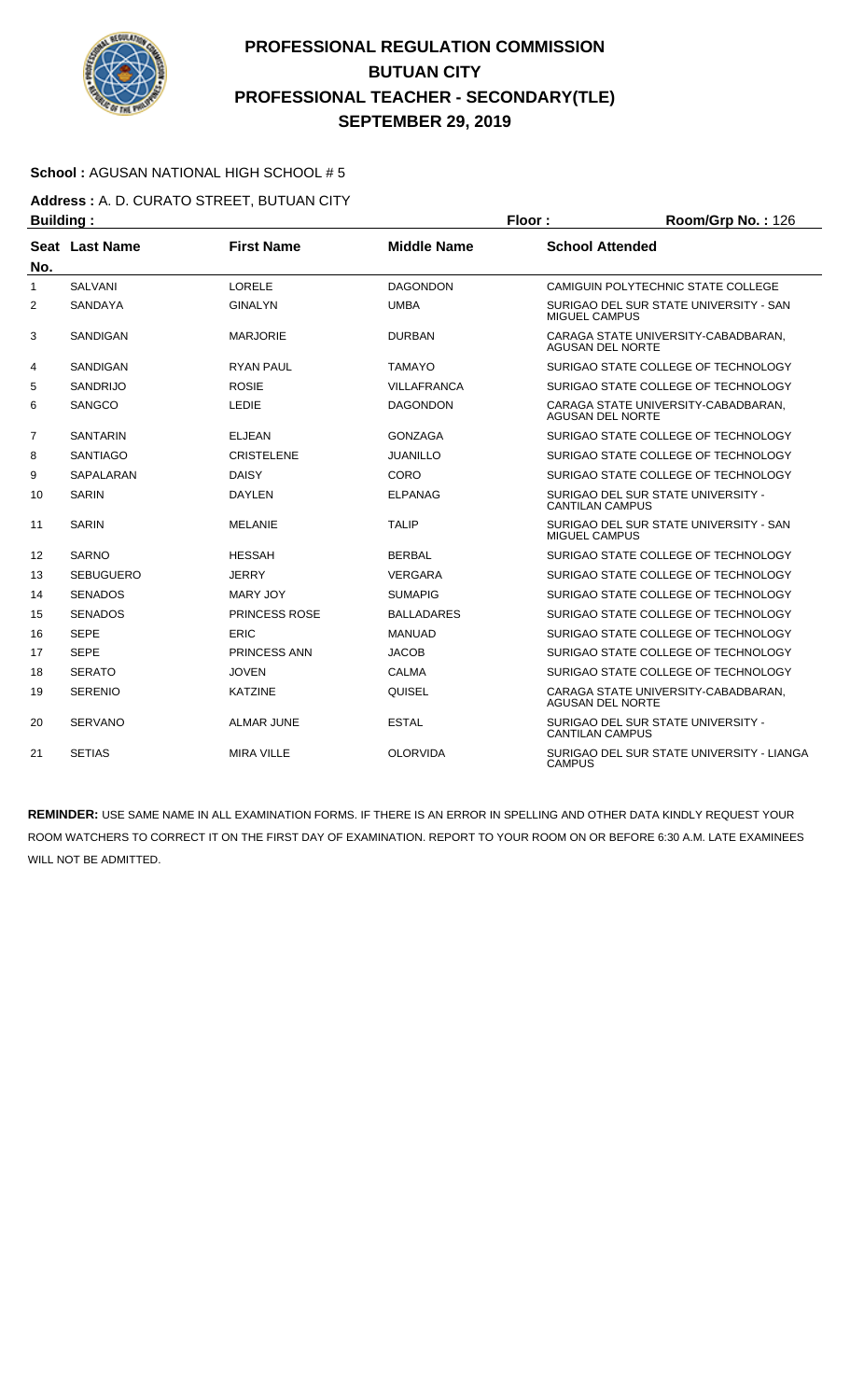

### **School :** AGUSAN NATIONAL HIGH SCHOOL # 5

**Address :** A. D. CURATO STREET, BUTUAN CITY **Building : Floor : Floor : Room/Grp No. : 127** 

| No. | Seat Last Name  | <b>First Name</b>   | <b>Middle Name</b> | <b>School Attended</b>                                       |
|-----|-----------------|---------------------|--------------------|--------------------------------------------------------------|
| 1   | <b>SIBUNGA</b>  | <b>ALRE</b>         | <b>TOROTORO</b>    | SURIGAO STATE COLLEGE OF TECHNOLOGY                          |
| 2   | <b>SIEGA</b>    | <b>MARY ANN</b>     | <b>OLAGUIR</b>     | SURIGAO STATE COLLEGE OF TECHNOLOGY                          |
| 3   | <b>SIMBAJON</b> | <b>RENZO BRYLLE</b> | <b>ABION</b>       | AGUSAN DEL SUR STATE COLLEGE OF<br>AGRICULTURE & TECHNOLOGY  |
| 4   | <b>SISBREÑO</b> | <b>DONNA MAE</b>    | <b>FERVIS</b>      | CARAGA STATE UNIVERSITY-CABADBARAN,<br>AGUSAN DEL NORTE      |
| 5   | SOLIJON         | MARRY JOYCE         | OPPUS              | CAMIGUIN POLYTECHNIC STATE COLLEGE                           |
| 6   | <b>SOLIS</b>    | <b>JHUNREY</b>      | <b>TINUNGA</b>     | SURIGAO DEL SUR STATE UNIVERSITY -<br><b>CANTILAN CAMPUS</b> |
| 7   | STA, ANA        | <b>DANILO</b>       | <b>SOLIS</b>       | SURIGAO STATE COLLEGE OF TECHNOLOGY                          |
| 8   | <b>SUAREZ</b>   | <b>RAZEL</b>        | <b>FLORES</b>      | SURIGAO DEL SUR STATE UNIVERSITY -<br><b>CANTILAN CAMPUS</b> |
| 9   | <b>SUAREZ</b>   | <b>STELLA MARIE</b> | <b>LAMBANG</b>     | SURIGAO DEL SUR STATE UNIVERSITY -<br><b>CANTILAN CAMPUS</b> |
| 10  | <b>SULAPAS</b>  | ELENSUL JAY R       | <b>SULAYAO</b>     | SURIGAO STATE COLLEGE OF TECHNOLOGY                          |
| 11  | <b>SULAPAS</b>  | <b>ELMAR</b>        | <b>BICO</b>        | SURIGAO STATE COLLEGE OF TECHNOLOGY                          |
| 12  | <b>SULAPAS</b>  | <b>FLORAMIE</b>     | <b>TERAYTAY</b>    | SIARGAO NATIONAL COLLEGE OF SCIENCE &<br><b>TECHNOLOGY</b>   |
| 13  | <b>SULAPAS</b>  | <b>JERIC</b>        | <b>SULAYAO</b>     | SURIGAO STATE COLLEGE OF TECHNOLOGY                          |
| 14  | <b>SULAPAS</b>  | MA. DENICHA RHEA    | <b>MANZANO</b>     | SURIGAO STATE COLLEGE OF TECHNOLOGY                          |
| 15  | <b>SULAPAS</b>  | <b>MARILOU</b>      | <b>SUMANDO</b>     | SIARGAO NATIONAL COLLEGE OF SCIENCE &<br><b>TECHNOLOGY</b>   |
| 16  | <b>SULLANO</b>  | <b>ESTELA JEAN</b>  | <b>ANINO</b>       | SURIGAO DEL SUR STATE UNIVERSITY -<br><b>CANTILAN CAMPUS</b> |
| 17  | <b>SULLANO</b>  | <b>JULIE GRACE</b>  | <b>URQUIZA</b>     | SURIGAO DEL SUR STATE UNIVERSITY -<br><b>CANTILAN CAMPUS</b> |
| 18  | <b>SUMALJAG</b> | <b>RAY MARK</b>     | <b>COROÑA</b>      | EASTERN VISAYAS STATE UNIVERSITY<br>(for.LIT)TACLOBAN        |
| 19  | <b>SUMANDO</b>  | <b>JEMAR</b>        | <b>POMOY</b>       | SURIGAO DEL NORTE SCHOOL OF ARTS &<br><b>TRADES</b>          |
| 20  | <b>SUMANDO</b>  | <b>RODMAR</b>       | <b>POMOY</b>       | SURIGAO STATE COLLEGE OF TECHNOLOGY                          |
| 21  | <b>SUMANDO</b>  | <b>ROMEO JR</b>     | <b>BONONO</b>      | SIARGAO NATIONAL COLLEGE OF SCIENCE &<br><b>TECHNOLOGY</b>   |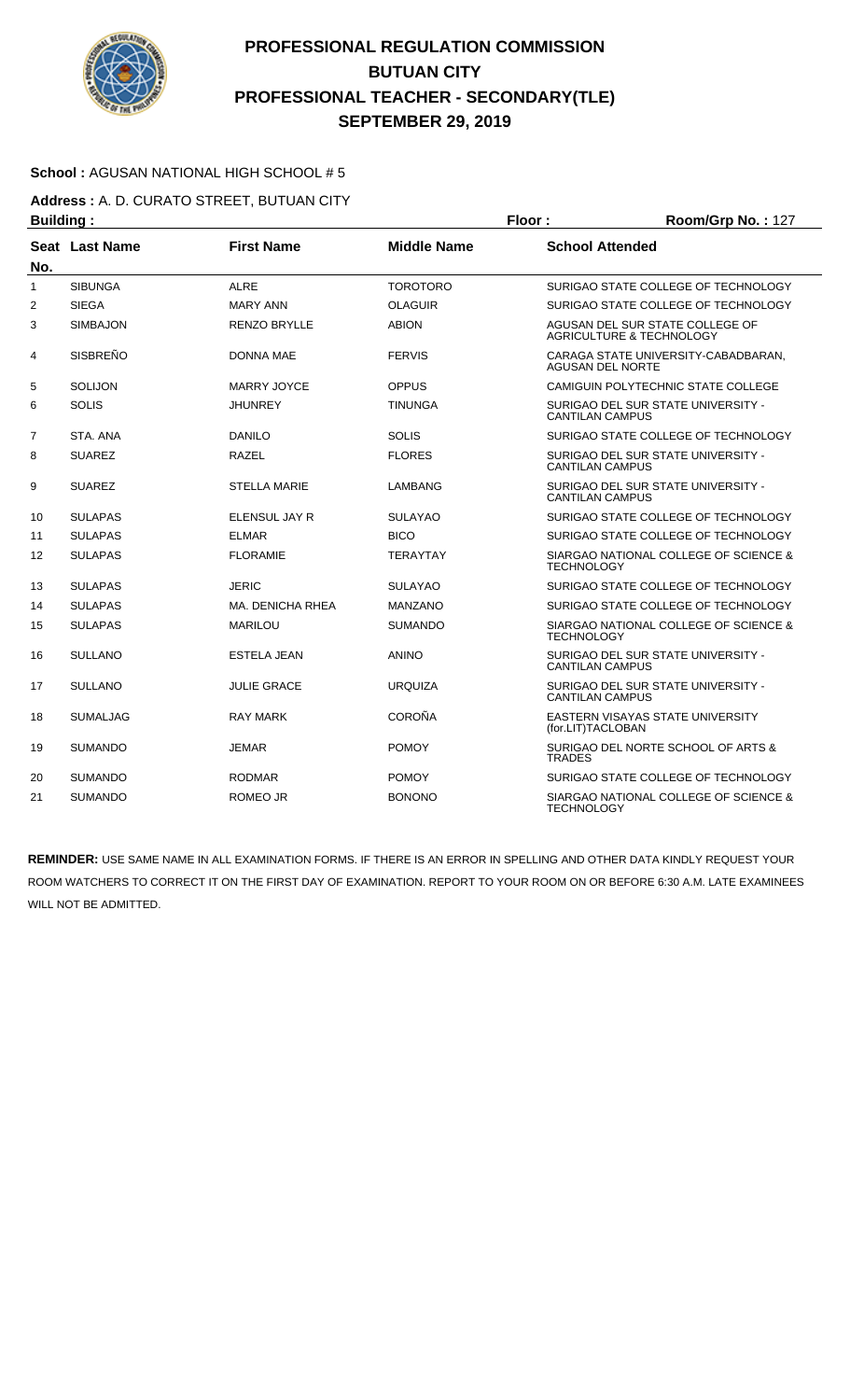

### **School :** AGUSAN NATIONAL HIGH SCHOOL # 5

**Address :** A. D. CURATO STREET, BUTUAN CITY **Building : Floor : Room/Grp No. :** 128

| No.            | Seat Last Name    | <b>First Name</b>    | <b>Middle Name</b> | <b>School Attended</b>                                                 |
|----------------|-------------------|----------------------|--------------------|------------------------------------------------------------------------|
| 1              | <b>SUMAYAN</b>    | <b>LEA JEAN</b>      | <b>SERVILLON</b>   | SURIGAO DEL SUR STATE UNIVERSITY -<br><b>CANTILAN CAMPUS</b>           |
| $\overline{2}$ | <b>TABILO</b>     | LARIPE               | <b>BORJA</b>       | SURIGAO STATE COLLEGE OF TECHNOLOGY                                    |
| 3              | <b>TADIFA</b>     | <b>RODYLYN</b>       | <b>OMISOL</b>      | SURIGAO STATE COLLEGE OF TECHNOLOGY                                    |
| 4              | <b>TAGASLING</b>  | <b>METCHEL</b>       | <b>LUMIZAO</b>     | SURIGAO STATE COLLEGE OF TECHNOLOGY                                    |
| 5              | <b>TAGOD</b>      | YVONE ROSES          | <b>TABAMO</b>      | CAMIGUIN POLYTECHNIC STATE COLLEGE                                     |
| 6              | <b>TAGUD</b>      | <b>BUGLAS BAYANI</b> | <b>GITANO</b>      | SURIGAO STATE COLLEGE OF TECHNOLOGY                                    |
| 7              | <b>TAJOS</b>      | NICOLE DAVE          | <b>ESPOLITA</b>    | SURIGAO STATE COLLEGE OF TECHNOLOGY                                    |
| 8              | <b>TALIMODAO</b>  | <b>JAY</b>           | VILLANUEVA         | AGUSAN DEL SUR STATE COLLEGE OF<br>AGRICULTURE & TECHNOLOGY            |
| 9              | <b>TALINGTING</b> | <b>JUNALYN</b>       | <b>MANDAWE</b>     | SURIGAO STATE COLLEGE OF TECHNOLOGY                                    |
| 10             | <b>TALIQUIG</b>   | <b>ELMER</b>         | LUCEÑO             | AGUSAN DEL SUR STATE COLLEGE OF<br>AGRICULTURE & TECHNOLOGY            |
| 11             | <b>TALIQUIG</b>   | SHIELLY JEAN         | <b>BANDOLA</b>     | MINDANAO UNIVERSITY OF SCIENCE &<br><b>TECHNOLOGY-OROQUIETA</b>        |
| 12             | <b>TALISIC</b>    | <b>JENEFER</b>       | <b>ELLORIMO</b>    | SURIGAO DEL SUR STATE UNIVERSITY -<br><b>CANTILAN CAMPUS</b>           |
| 13             | <b>TAMAYO</b>     | <b>AIRAN LEONARD</b> | <b>ARTADI</b>      | CAMIGUIN POLYTECHNIC STATE COLLEGE                                     |
| 14             | <b>TAMPUS</b>     | <b>DENIS</b>         | <b>GARCIANO</b>    | <b>SURIGAO EDUCATION CENTER</b>                                        |
| 15             | <b>TANUGAN</b>    | <b>LINA</b>          | <b>PONSO</b>       | CARAGA STATE UNIVERSITY-CABADBARAN,<br><b>AGUSAN DEL NORTE</b>         |
| 16             | <b>TAPAYAN</b>    | <b>OGIE</b>          | <b>ADOLFO</b>      | AGUSAN DEL SUR STATE COLLEGE OF<br>AGRICULTURE & TECHNOLOGY            |
| 17             | <b>TARO</b>       | <b>GRACHEL</b>       | <b>MEDRANO</b>     | SURIGAO STATE COLLEGE OF TECHNOLOGY                                    |
| 18             | <b>TAYCO</b>      | <b>CORINA ISABEL</b> | <b>DUMANDAN</b>    | UNIVERSITY OF SOUTHEASTERN PHILIPPINES-<br><b>DAVAO CITY</b>           |
| 19             | <b>TECSON</b>     | <b>HEVEEN</b>        | <b>ANTIG</b>       | AGUSAN DEL SUR STATE COLLEGE OF<br><b>AGRICULTURE &amp; TECHNOLOGY</b> |
| 20             | <b>TEJANO</b>     | EVA MAY              | <b>LEJESTA</b>     | SURIGAO STATE COLLEGE OF TECHNOLOGY                                    |
| 21             | <b>TEMBLOR</b>    | <b>RENGIE</b>        | <b>BELDAD</b>      | SURIGAO STATE COLLEGE OF TECHNOLOGY                                    |
|                |                   |                      |                    |                                                                        |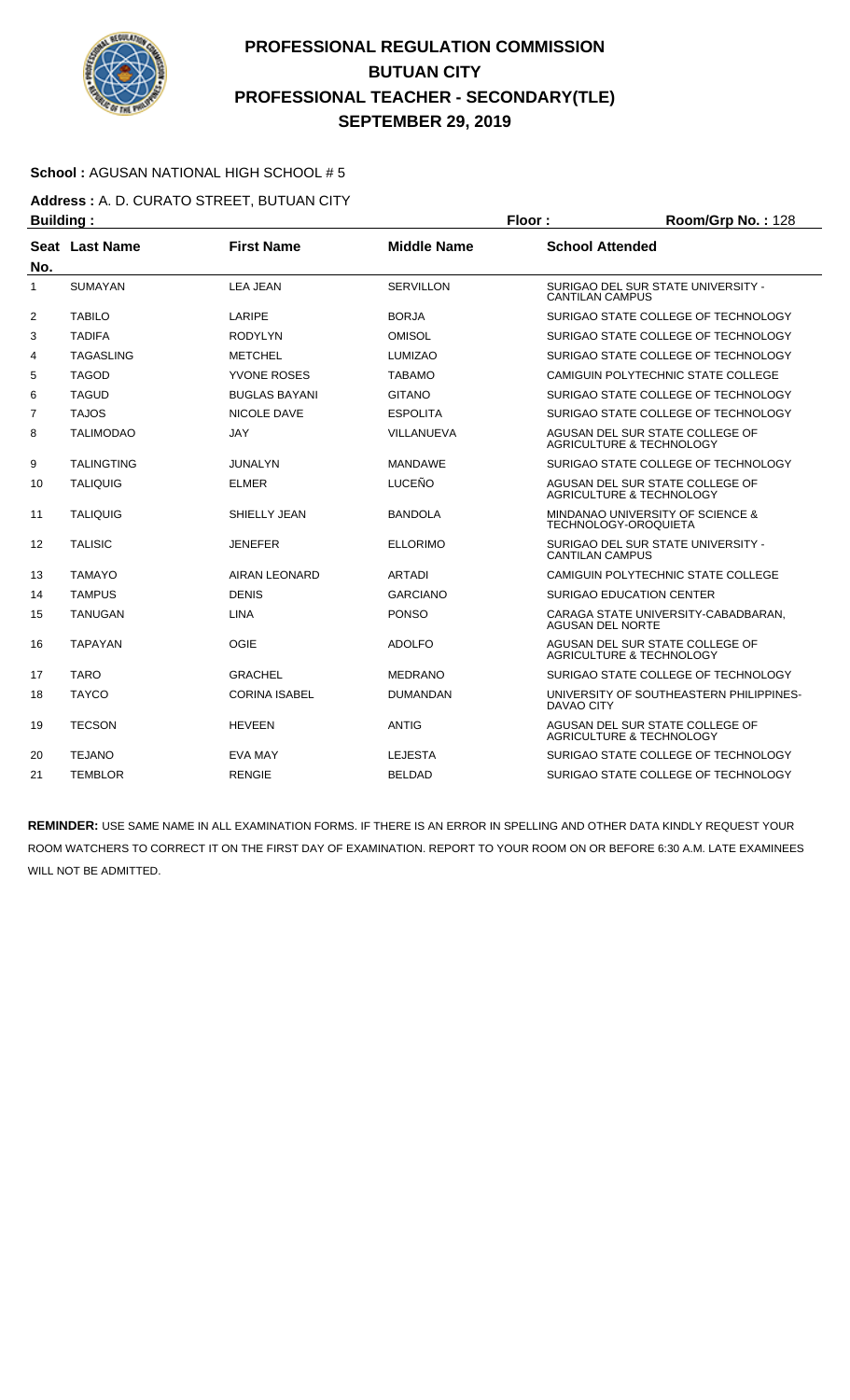

#### **School :** AGUSAN NATIONAL HIGH SCHOOL # 5

**Address :** A. D. CURATO STREET, BUTUAN CITY **Building : Floor : Floor : Room/Grp No. : 129** 

| No.            | Seat Last Name    | <b>First Name</b>     | <b>Middle Name</b> | <b>School Attended</b>                                         |  |
|----------------|-------------------|-----------------------|--------------------|----------------------------------------------------------------|--|
| $\mathbf{1}$   | <b>TENIOLA</b>    | LANILYN               | <b>UMPAY</b>       | SURIGAO STATE COLLEGE OF TECHNOLOGY                            |  |
| $\overline{2}$ | <b>TERASA</b>     | MI-AN                 | <b>CUBELO</b>      | SURIGAO STATE COLLEGE OF TECHNOLOGY                            |  |
| 3              | <b>TESADO</b>     | <b>CYNTHIA</b>        | <b>CONSIGNA</b>    | SURIGAO STATE COLLEGE OF TECHNOLOGY                            |  |
| 4              | <b>TESADO</b>     | <b>JESSA</b>          | <b>BEBAS</b>       | SURIGAO DEL SUR STATE UNIVERSITY -<br><b>CANTILAN CAMPUS</b>   |  |
| 5              | <b>TEVES</b>      | <b>JANNA MARY</b>     | <b>LUAREZ</b>      | SURIGAO DEL SUR STATE UNIVERSITY -<br><b>CANTILAN CAMPUS</b>   |  |
| 6              | <b>THOMPSON</b>   | <b>CLARIE JEHN</b>    | <b>ADANZA</b>      | MINDANAO UNIVERSITY OF SCIENCE &<br>TECHNOLOGY-CDO             |  |
| $\overline{7}$ | <b>TINUMPIT</b>   | <b>APRIL JOYCE</b>    | <b>URBIZTONDO</b>  | SURIGAO DEL SUR STATE UNIVERSITY -<br><b>CANTILAN CAMPUS</b>   |  |
| 8              | <b>TOLDO</b>      | <b>MICHELLE</b>       | <b>ESPAÑOLA</b>    | SIARGAO NATIONAL COLLEGE OF SCIENCE &<br><b>TECHNOLOGY</b>     |  |
| 9              | <b>TORAJA</b>     | JOANA LIZA            | <b>PLAZO</b>       | SURIGAO STATE COLLEGE OF TECHNOLOGY                            |  |
| 10             | <b>TOREJOS</b>    | <b>MELISSA</b>        | <b>BANGUIS</b>     | SURIGAO DEL SUR STATE UNIVERSITY -<br><b>CANTILAN CAMPUS</b>   |  |
| 11             | <b>TOREN</b>      | <b>MARIA CRISTINE</b> | <b>TORRES</b>      | SURIGAO DEL SUR STATE UNIVERSITY -<br><b>CANTILAN CAMPUS</b>   |  |
| 12             | <b>TRANQUILAN</b> | <b>MAGILYN</b>        | <b>SUBTENIENTE</b> | TAGUM CITY COLLEGE OF SCIENCE AND<br><b>TECHNOLOGY-TAGUM</b>   |  |
| 13             | <b>TRAZO</b>      | <b>JOHN KENNETH</b>   | <b>KIUNISALA</b>   | SURIGAO STATE COLLEGE OF TECHNOLOGY                            |  |
| 14             | <b>TUBO</b>       | AIRES MAE             | <b>PECATO</b>      | SURIGAO DEL SUR STATE UNIVERSITY -<br><b>CANTILAN CAMPUS</b>   |  |
| 15             | <b>TUBO</b>       | <b>CHENNIE MAE</b>    | <b>LAMBUS</b>      | SURIGAO STATE COLLEGE OF TECHNOLOGY                            |  |
| 16             | <b>TUBO</b>       | <b>FIVECHEN</b>       | <b>CALUMBA</b>     | CARAGA STATE UNIVERSITY-CABADBARAN,<br><b>AGUSAN DEL NORTE</b> |  |
| 17             | <b>TUNDAG</b>     | <b>MHARLIE MAE</b>    | <b>ALCORDO</b>     | CARAGA STATE UNIVERSITY-CABADBARAN,<br><b>AGUSAN DEL NORTE</b> |  |
| 18             | <b>UBANA</b>      | <b>APRIL ANN</b>      | CALAGAHAN          | CARAGA STATE UNIVERSITY-CABADBARAN,<br>AGUSAN DEL NORTE        |  |
| 19             | <b>UBAS</b>       | <b>ALDRIN</b>         | <b>VALIENTE</b>    | SURIGAO STATE COLLEGE OF TECHNOLOGY                            |  |
| 20             | <b>UBAY</b>       | <b>MARY MAE</b>       | <b>HEGUITAN</b>    | AGUSAN DEL SUR STATE COLLEGE OF<br>AGRICULTURE & TECHNOLOGY    |  |
| 21             | <b>UMAS-AS</b>    | <b>JAIDY</b>          | <b>PARDILLO</b>    | CARAGA STATE UNIVERSITY-CABADBARAN.<br><b>AGUSAN DEL NORTE</b> |  |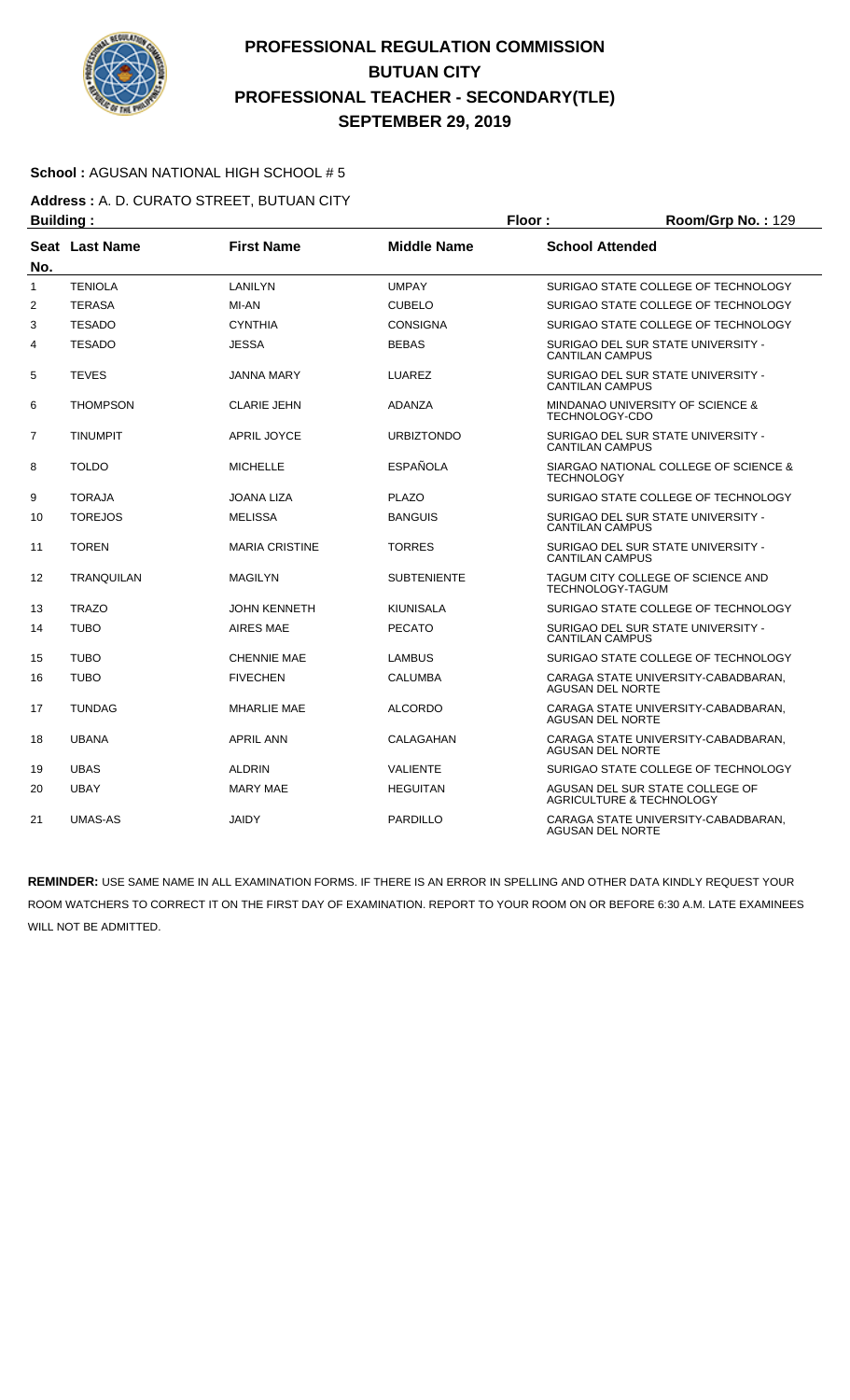

### **School :** AGUSAN NATIONAL HIGH SCHOOL # 5

**Address :** A. D. CURATO STREET, BUTUAN CITY **Building : Floor : Floor : Room/Grp No. : 130** 

| No.            | Seat Last Name     | <b>First Name</b>      | <b>Middle Name</b> | <b>School Attended</b>                                         |
|----------------|--------------------|------------------------|--------------------|----------------------------------------------------------------|
| $\mathbf{1}$   | <b>UMBAL</b>       | <b>CELDY</b>           | <b>PARAJES</b>     | SURIGAO STATE COLLEGE OF TECHNOLOGY                            |
| 2              | <b>URCINADO</b>    | CRIS                   | <b>ULVIDA</b>      | SURIGAO DEL SUR STATE UNIVERSITY -<br><b>CANTILAN CAMPUS</b>   |
| 3              | <b>URIARTE</b>     | <b>MARIA ETHYL</b>     | ARPILLEDA          | SURIGAO DEL SUR STATE UNIVERSITY -<br><b>CANTILAN CAMPUS</b>   |
| 4              | <b>URIARTE</b>     | <b>MARVIN JOHN</b>     | <b>URQUIZA</b>     | SURIGAO DEL SUR STATE UNIVERSITY -<br><b>CANTILAN CAMPUS</b>   |
| 5              | <b>URIARTE</b>     | <b>MARY-ANN</b>        | <b>CURAYAG</b>     | SURIGAO DEL SUR STATE UNIVERSITY -<br><b>CANTILAN CAMPUS</b>   |
| 6              | <b>URQUIZA</b>     | <b>KEM</b>             | VALLEJO            | SURIGAO DEL SUR STATE UNIVERSITY -<br><b>CANTILAN CAMPUS</b>   |
| $\overline{7}$ | <b>UYBENES</b>     | <b>MARICEL</b>         | <b>JUMAO-AS</b>    | CEBU TECHNOLOGICAL UNIVERSITY-MAIN<br>(for.CSCST)              |
| 8              | <b>VALCORZA</b>    | <b>ADAM</b>            | <b>DALUNHAY</b>    | CAMIGUIN POLYTECHNIC STATE COLLEGE                             |
| 9              | VALERA             | <b>JOYCE MAE</b>       | <b>CUBELO</b>      | SURIGAO STATE COLLEGE OF TECHNOLOGY                            |
| 10             | <b>VALLES</b>      | <b>JOHN PATRICK</b>    | <b>DOLIGOL</b>     | SURIGAO STATE COLLEGE OF TECHNOLOGY                            |
| 11             | VALLESCAS          | <b>ANJIENETTE</b>      | <b>SUAZO</b>       | SURIGAO DEL SUR STATE UNIVERSITY -<br><b>CANTILAN CAMPUS</b>   |
| 12             | VALLESCAS          | <b>VERNA</b>           | <b>RODRIGUEZ</b>   | SURIGAO STATE COLLEGE OF TECHNOLOGY                            |
| 13             | <b>VEGA</b>        | <b>VIVIAN</b>          | <b>ADANG</b>       | SURIGAO DEL SUR STATE UNIVERSITY -<br><b>CANTILAN CAMPUS</b>   |
| 14             | <b>VENTURA</b>     | <b>CHRISTIAN</b>       | <b>JORDAN</b>      | SURIGAO DEL SUR STATE UNIVERSITY - SAN<br><b>MIGUEL CAMPUS</b> |
| 15             | <b>VERANO</b>      | <b>REMIE CATHERINE</b> | <b>MAPA</b>        | SURIGAO STATE COLLEGE OF TECHNOLOGY                            |
| 16             | <b>VILLACENCIO</b> | <b>ELSAR</b>           | LANGUITA           | SURIGAO STATE COLLEGE OF TECHNOLOGY                            |
| 17             | <b>VILLACENCIO</b> | <b>JOSUE</b>           | LANSANG            | SURIGAO STATE COLLEGE OF TECHNOLOGY                            |
| 18             | <b>VILLAGANAS</b>  | <b>DAISY ANN</b>       | <b>SERVILLON</b>   | SURIGAO DEL SUR STATE UNIVERSITY -<br><b>CANTILAN CAMPUS</b>   |
| 19             | VILLALUZ           | <b>VILMA</b>           | <b>DELOLA</b>      | SURIGAO STATE COLLEGE OF TECHNOLOGY                            |
| 20             | <b>VILLAME</b>     | DAISY JOY              | <b>BUAL</b>        | TAGUM CITY COLLEGE OF SCIENCE AND<br><b>TECHNOLOGY-TAGUM</b>   |